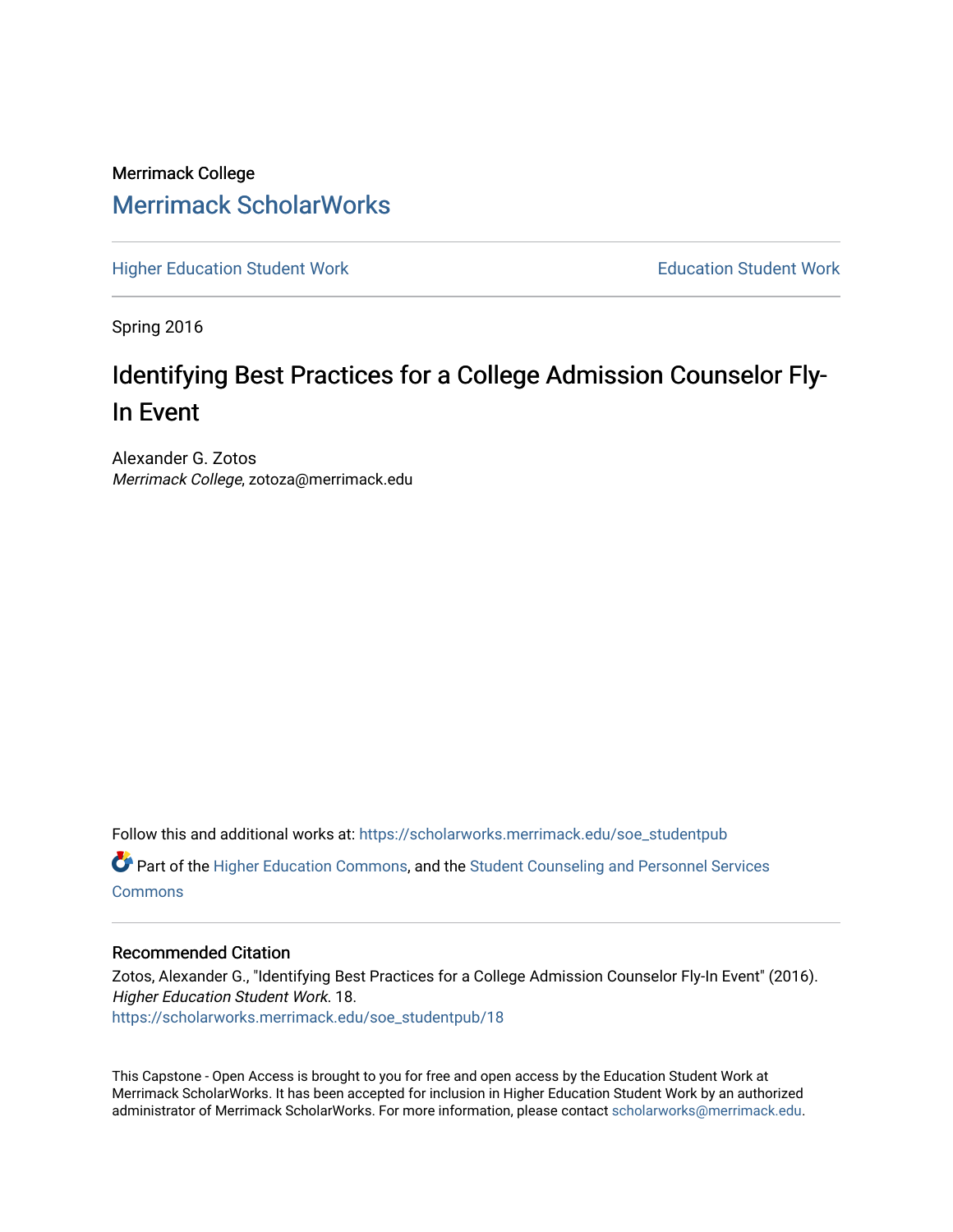# Identifying Best Practices for a College Admission Counselor Fly-In Event

Alexander G. Zotos

Higher Education Program

Merrimack College

Capstone Project Submitted in Partial Fulfillment of the Master of Education in Higher Education

Degree, Merrimack College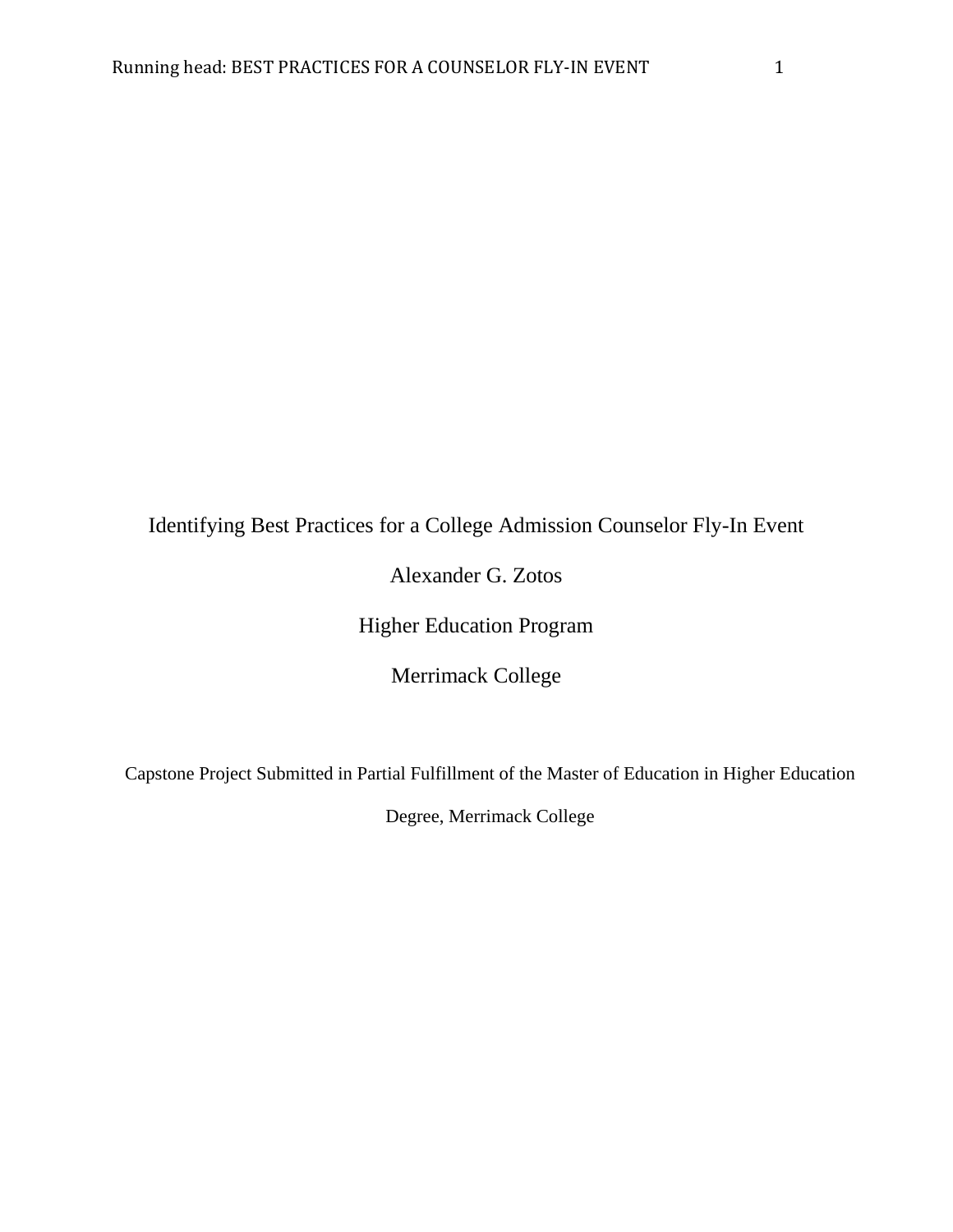# Abstract

As demographic shifts and economic factors have increased the potential pool of college students in the United States, thoughtful, comprehensive admissions strategies matter to the advancement of higher education (Miller, Valle & Engle, 2014). The focus of this study was to examine the best practices for college admission recruitment strategies, which specifically focused on a national counselor college fly-in event at a medium sized comprehensive institution in New England. The impact that secondary school counselors have on college enrollment is not well documented in the literature. In this project, a survey was distributed to XX secondary school counselors who attended a recent counselor fly-in event (CFE) to better understand whether or not this type of recruitment tool is effective in increasing freshman enrollment. In addition, information regarding two other counselor fly-in programs was referenced to compile recommendations for best practice. The overarching findings from this study focus on (a) key college factors, (b) future event recommendations and (c) evaluation of the fly-in experience. The primary recommendations include (a) incorporating diverse representation into the fly-in itinerary, (b) increasing opportunities for more participants to attend and (c) organizing a collaborative college counselor tour with local institutions.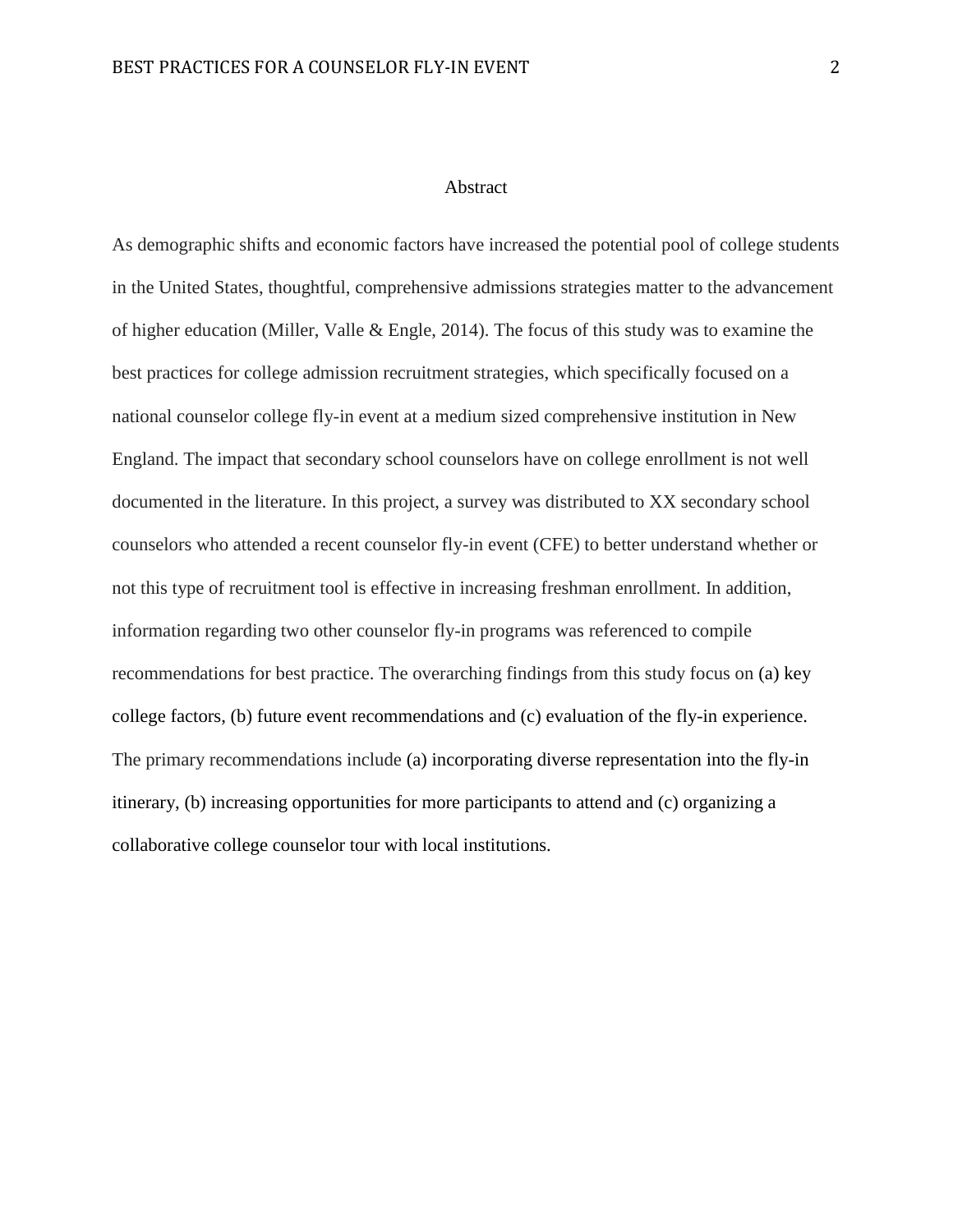# Table of Contents

| KEY COLLEGE FACTORS CONSIDERED BY COUNSELORS  28 |  |
|--------------------------------------------------|--|
|                                                  |  |
|                                                  |  |
|                                                  |  |
|                                                  |  |
|                                                  |  |
|                                                  |  |
|                                                  |  |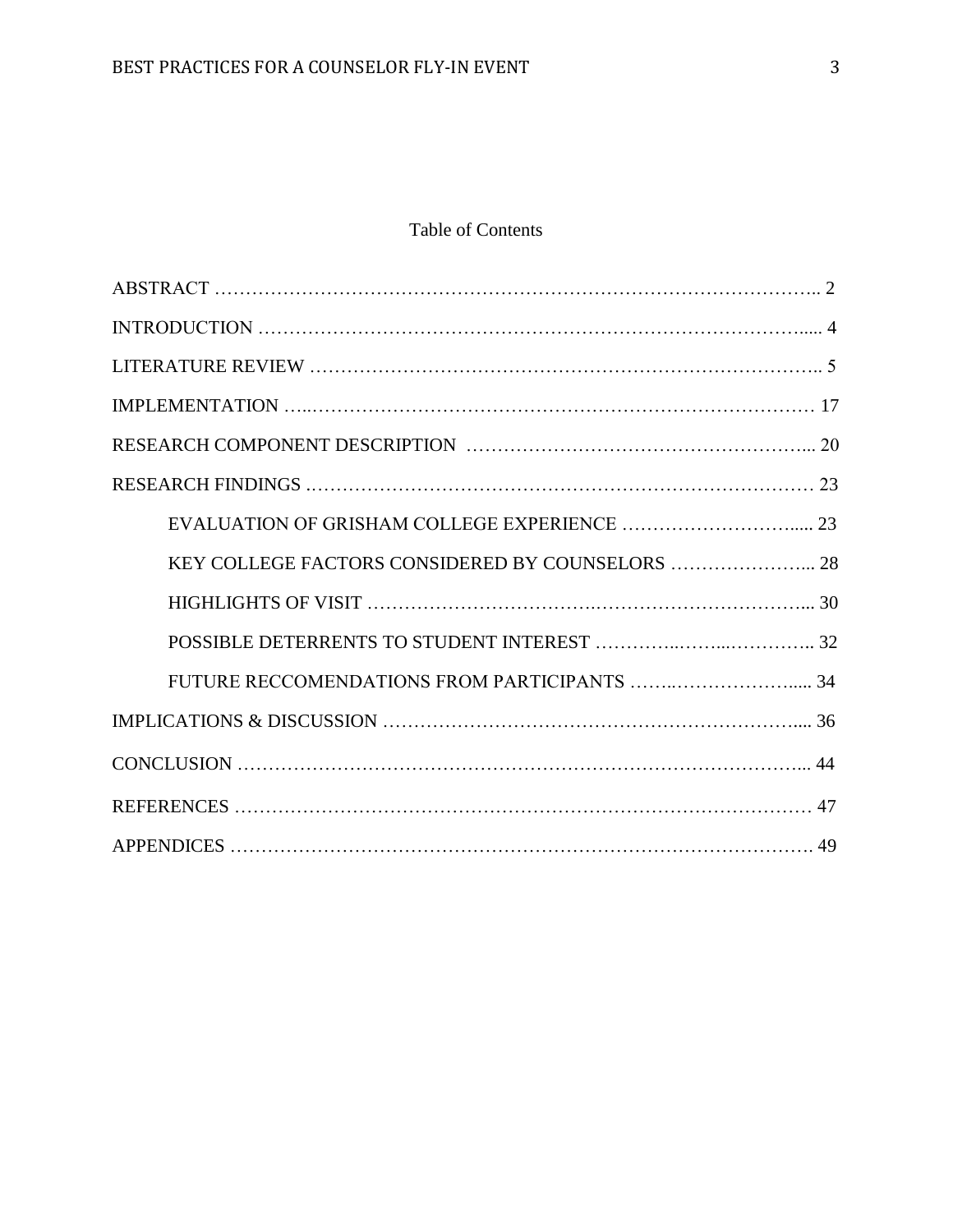# **Introduction**

The makeup of American Higher Education has continued to evolve since the founding of the first several colleges and universities during the  $17<sup>th</sup>$  and  $18<sup>th</sup>$  centuries. Higher education experienced a tremendous resurgence in the early and mid 20th century. As Thelin (2011) highlighted, "whereas fewer than 5 percent of Americans between the ages of eighteen and twenty attended college in 1917, over the next two decades that figure increased to 15 percent" (p. 205). Since then, the role of the admissions office has adapted to the change in demands and needs from prospective students and families, and this relationship has now become somewhat of a business transaction in the past decade. Since all types of higher education, including two and four year colleges, are facing budget cuts, institutions are left with no choice but to increase their respective enrollments in order to cover operating costs. As a result, enrollment management dictates the responsibilities of admission personnel since they are charged with responsibility of meeting student quotas from their particular recruitment territories. Market researcher who studies trends in student recruitment, Gose (1999) noted that, "these days, if a college is not paying attention to its enrollment planning- unless you're extraordinarily strong to begin withyou can run on the rocks pretty quickly" (p. 2).

While every institution may not operate in a similar fashion, the idea is that these quotas need to be met, or in some cases exceeded, in order to help financially support the college or university. Thus, the roles of recruitment strategies and events, such as Open Houses or Admitted Student Days, have become vital since they help to generate student interest in a particular institution. For instance, the Admissions Advisory Committee at the University of Rhode Island (2011) found that, "visits to colleges were, by far, the most important factor in a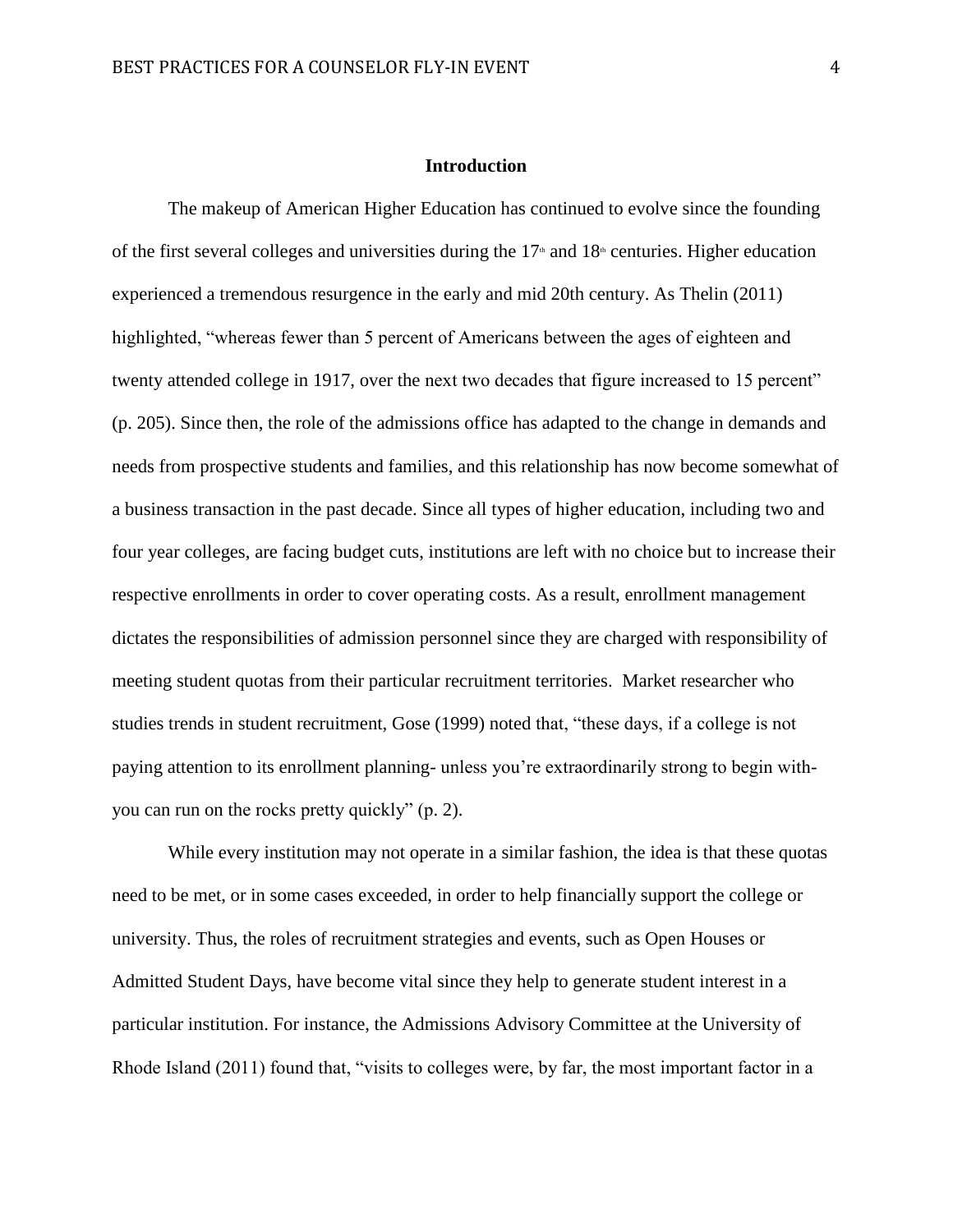student's decision about where to apply" (para.1). If an institution fails to modify or revamp particular admissions events, they run the risk of enrolling a smaller freshman class for the following academic year, which could jeopardize the well being of the institution. In this particular literature review, various authors and admissions professionals highlight effective recruitment strategies, current admission trends and lastly areas where practice is being improved upon in certain case studies. These particular themes help to illustrate the profound impact that particular recruitment practices can have when it comes to attracting prospective students.

Thus, it is important to study the effects of recruitment techniques, which includes the campus visit experience, in order to assess whether or not Admission Offices are effectively yielding prospective students. To improve my knowledge of Grisham College's recruitment practices, I have selected a qualitative survey method that has allowed me to gather anonymous feedback from a National Counselor Fly-in event. By collecting data about this specific admission-related event, I have furthered my understanding of the impact that this event had on secondary school counselors since this specific audience can influence future enrollment at Grisham. In order to improve admission practices at Grisham, this type of data collection matters since I will have the opportunity to potentially modify this recruitment tool based upon my collected feedback from fellow education professionals.

## **Literature Review**

#### **Effective Recruitment Strategies**

Amongst all the different options that prospective students have in selecting a college or university of their choice, institutions have been forced to remain competitive in more ways than one. Whether investments have been made in new residence halls, student centers or state of the art gym facilities, college administrators need to remain "relevant" during a time when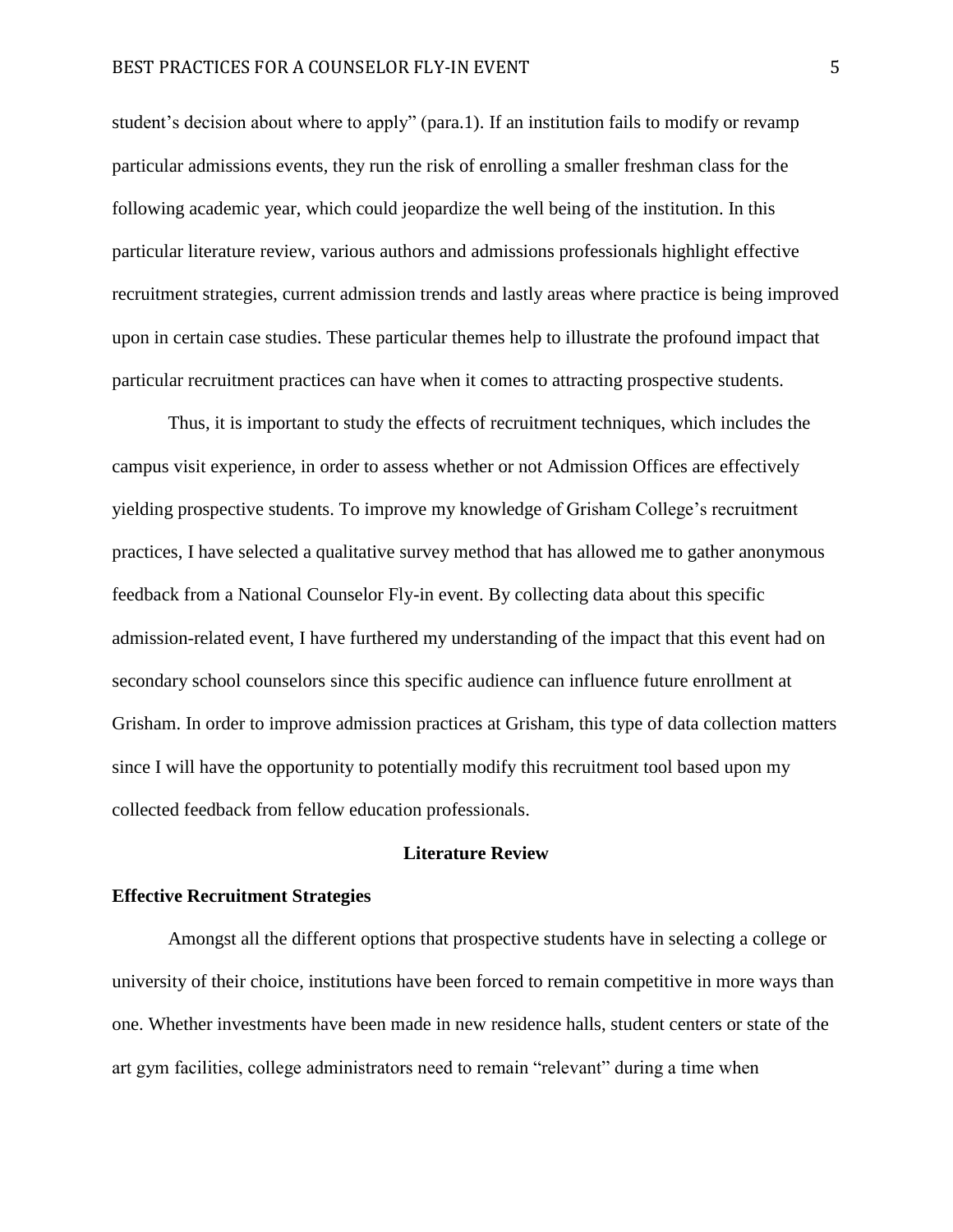prospective students have wish lists that have been constantly growing. Furthermore, colleges have resorted to hiring outside consultants to help do a review of their school in order to see how they compare with their competition. By seeking external guidance, admission-consulting companies have helped to develop and implement new recruiting strategies. Gose (1999) described the fact that consulting companies have created predictive modeling software that can help to predict the likelihood that a prospective student will enroll at a certain institution. As a result, admission personnel have had the opportunity to invest more time in these particular students since their "predictive score" highlights their strong interest in that school (Gose, 1999, p.2). For instance, Baylor University hired Noel-Levitz in 1997, a company that specializes in college recruiting, in order to increase their freshman applications. Noel-Levitz's "predictive modeling service" allowed Baylor's admissions officers to spend more time with their best prospects, which highlights the importance of relationship managing with prospective applicants (Gose, 1999). That said, Baylor witnessed a 22% increase in freshman enrollment in 1998-1999 and net tuition revenue rose by more than \$5-million, which was a gain of about 6% (Gose, 1999).

While Goss (1999) highlighted the importance of utilizing outside consulting companies, Stonewater (2000) discussed a different recruitment technique, which consists of collaborative admissions practices. By participating in collaborative projects, such as written materials, recruitment events, presentations and joint trips or visits, Stonewater (2000) believed that admissions offices could flourish by working with their peer institutions. For example, one of the easiest ways to develop a collaborative relationship is by creating joint brochures and posters, which has already been done locally with the Colleges of the Fenway in the Boston area (Stonewater, 2000). The biggest advantage of a joint expenditure is the financial benefit since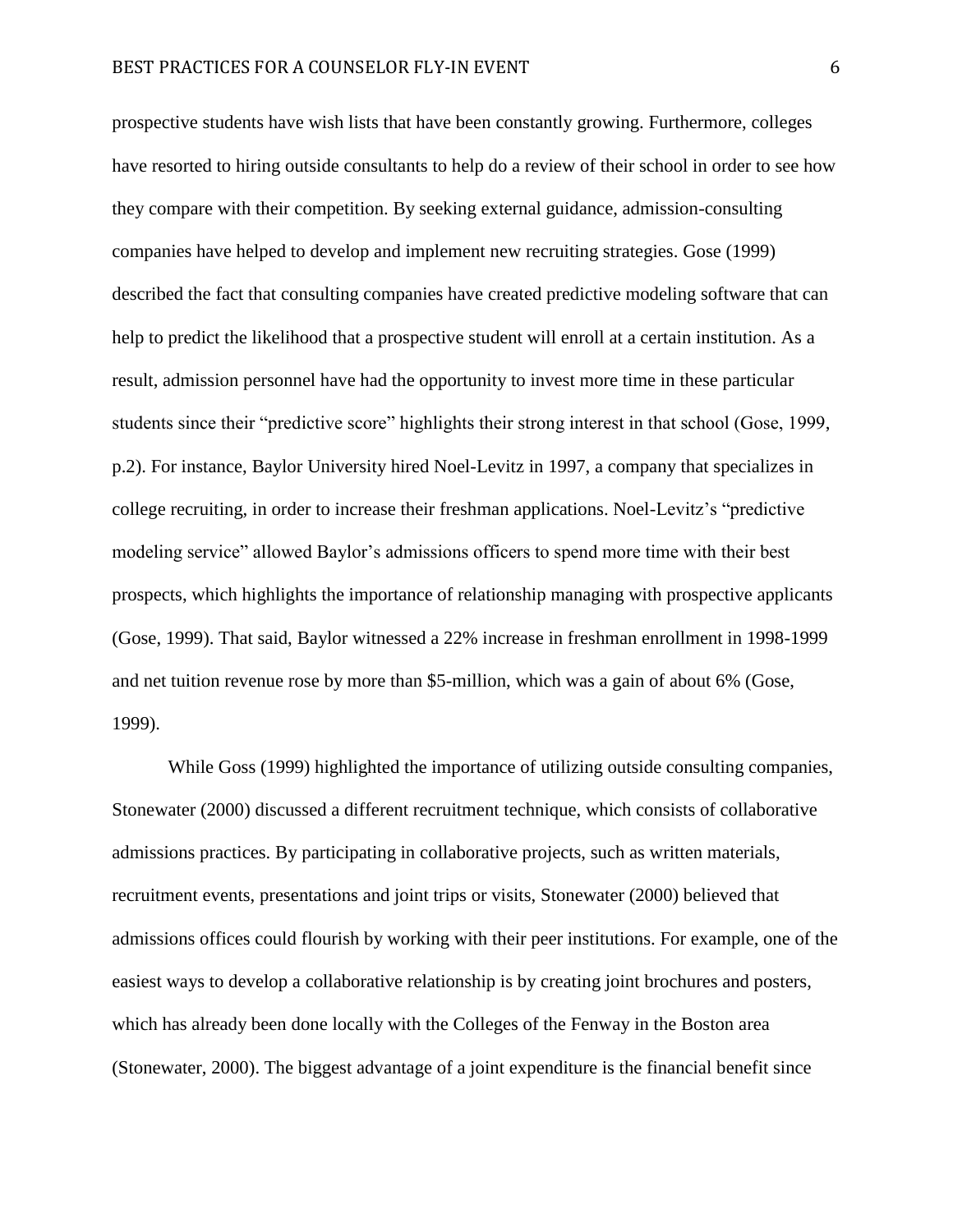multiple colleges have easily saved money by creating joint college brochures, for example. This way, a potential student could easily see what institutions exist in their preferred location of interest and furthermore they could obtain the necessary information in a convenient manner. However, some colleges or universities may be more preoccupied with the notion of teaming up with their competition, which may detract from the resources offered at their particular institution.

Stonewater (2000) also discussed the idea of sponsoring a variety of collaborative minicollege fairs, which serves as a popular recruitment event for many admissions professionals each fall and spring. High schools, churches or community centers typically sponsor these types of events, but unfortunately one drawback is the fact that only certain institutions are invited by these outside organizations. Consequently, potential applicants may miss out on meeting an admission representative from a certain college that they could ultimately be interested in (Stonewater, 2000). If institutions work cooperatively with each other, they will be more inclusive of other schools so that the information is more comprehensive for a prospective student. For example, if a student is asking an admission officer about a particular major that they do not offer, the idea is that the admission officer would refer that student to another institution that does in fact offer that particular program, such as pharmacy or engineering. Even if that college or university is not represented at the college fair, the principle of a collaborative relationship is still emphasized.

While some colleges and universities may be attempting to implement collaborative recruitment practices with their peer institutions, Sadler (2002) offered insight on other techniques that would provide admission personnel with the tools needed to effectively recruit prospective applicants. A consortium of colleges and universities in the United Kingdom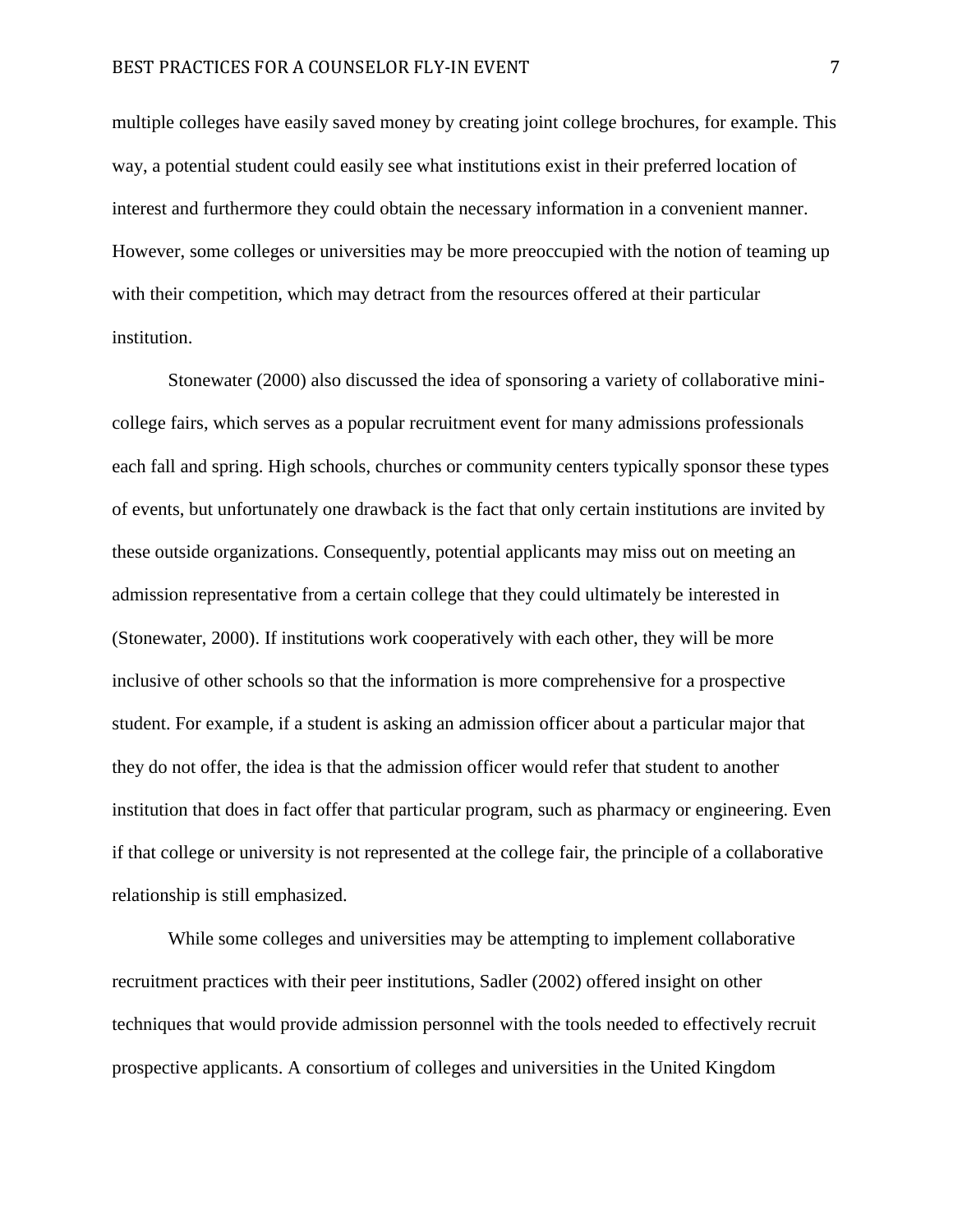participated in a case study that highlighted successful recruiting strategies that are effective abroad, but could also be applied in the United States as well. For starters, many universities in the U.K. have formed partnerships with particular high schools, also referred to as "feeder schools," which is also commonly practiced in the U.S. The principle behind having a joint relationship is to establish good standing relationships with guidance counselors, which benefits both parties involved. Admission personnel reap the benefit of being able to rely on a heavier flow of applications from a particular secondary school and this is partially due to the guidance counselor having a deeper understanding of the institution. Another benefit would be to engage in joint projects on campus, which would allow the guidance counselors to expose their students to that particular college setting (Sadler, 2002).

Furthermore, Sadler (2002) discussed other key recruiting strategies, which range from utilizing current college students as ambassadors, working with disengaged students, and streamlining the application process itself. Current students can help to brand their respective institution by acting as tour guides, for instance, since they are usually able to better relate with prospective applicants. They are able to showcase their experiences with certain departments and resources, which in return helps a potential student to envision themselves at that particular school. On a different note, some colleges and universities in England are working with local schools to provide a vocational program for high-school students who may have dropped out of secondary school. A certain type of student could benefit from a similar program since it allows them to pursue a certain area of study that is relevant for them and also benefits the institution since they are attracting a new type of audience. Lastly, the idea of creating a universal online application portal was presented in the discussion by Sadler (2002), which would foreshadow the creation of a system, such as the Common Application. Prior to this time, students would often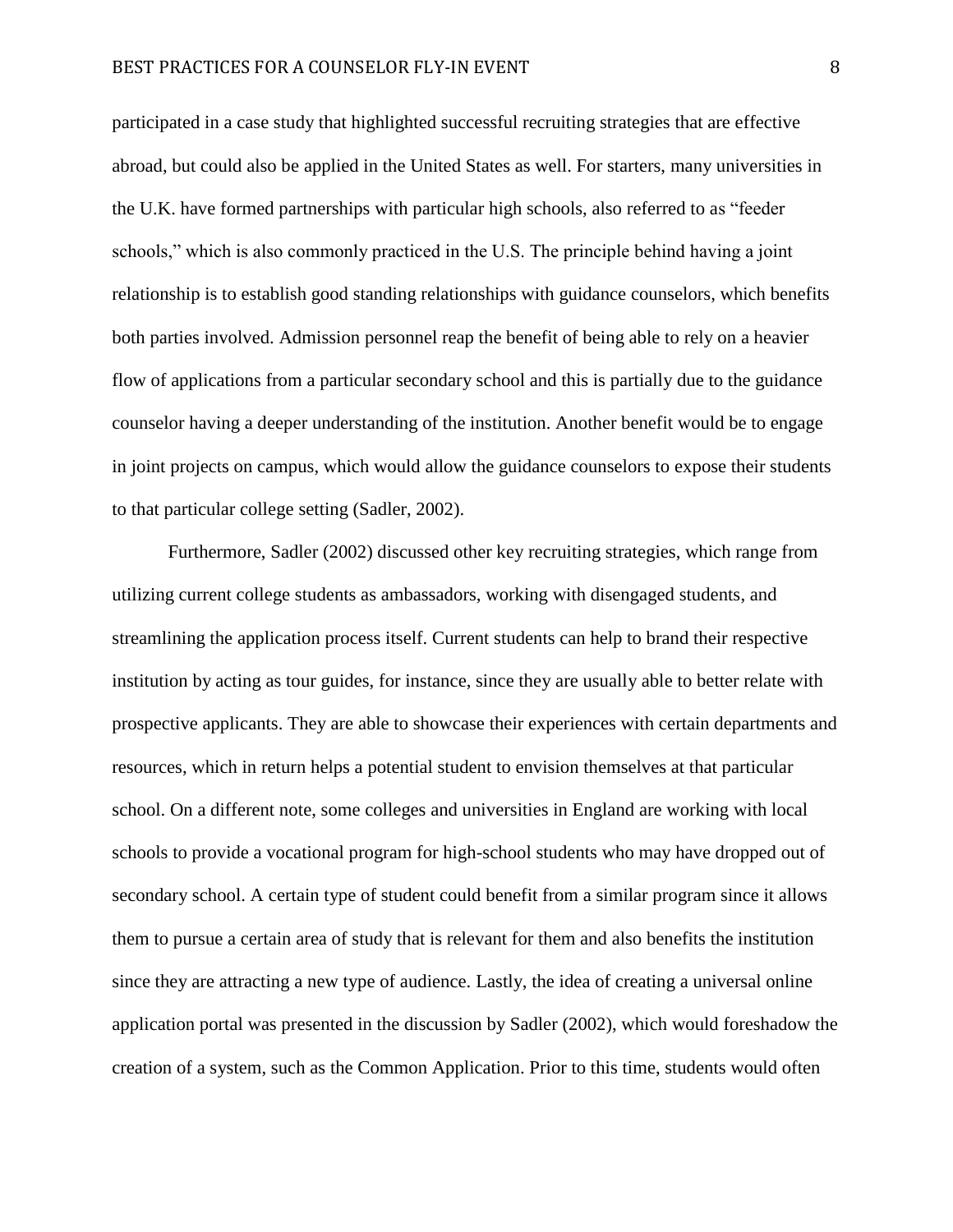endure countless hours of filling out forms that would need to be recreated for multiple universities, which often times deter students from applying in the first place (Sadler, 2002).

While Sadler (2002) focused on the needs of the prospective students in her discussion of recruitment strategies, Haines (2012) sought to publish the input of admission personnel who showcased their preferred recruitment practices in a survey. The survey was distributed to 394 member institutions of the Pennsylvania Association for College Admission Counseling (PACAC), which yielded a 56.3% response rate (222 of 394). Admission personnel from all over Pennsylvania were asked to provide feedback on particular outreach efforts, such as college fairs or on-campus programs for prospective students, and whether or not they strongly approved, approved, disapproved, or strongly disapproved these recruitment strategies. From their standpoint, 66% of admission personnel "strongly approved" continuing secondary school visits as the best tool to reach out to prospective students (Haines, 2012). More importantly 91% "strongly approved or approved" on-campus programs for prospective students, parents and secondary school counselors. Thus, it is evident that on campus recruitment events are viewed as invaluable since programs, such as Open Houses help to showcase the multitude of resources that are available at a specific institution. Based on the results of the survey, admission offices "strongly approved" the following admissions practices: high school visits by admission personnel once per year by appointment, providing on-campus programs for prospective students and their families, waiving a normally-required application fee for students with financial need and offering on-campus programming for secondary school counselors (Haines, 2012).

Lastly, 80% of admission personnel strongly approved participating in a national or regional college fair that is sponsored by an organization, such as the New England Association for College Admission Counseling (NEACAC). These particular college fairs provide great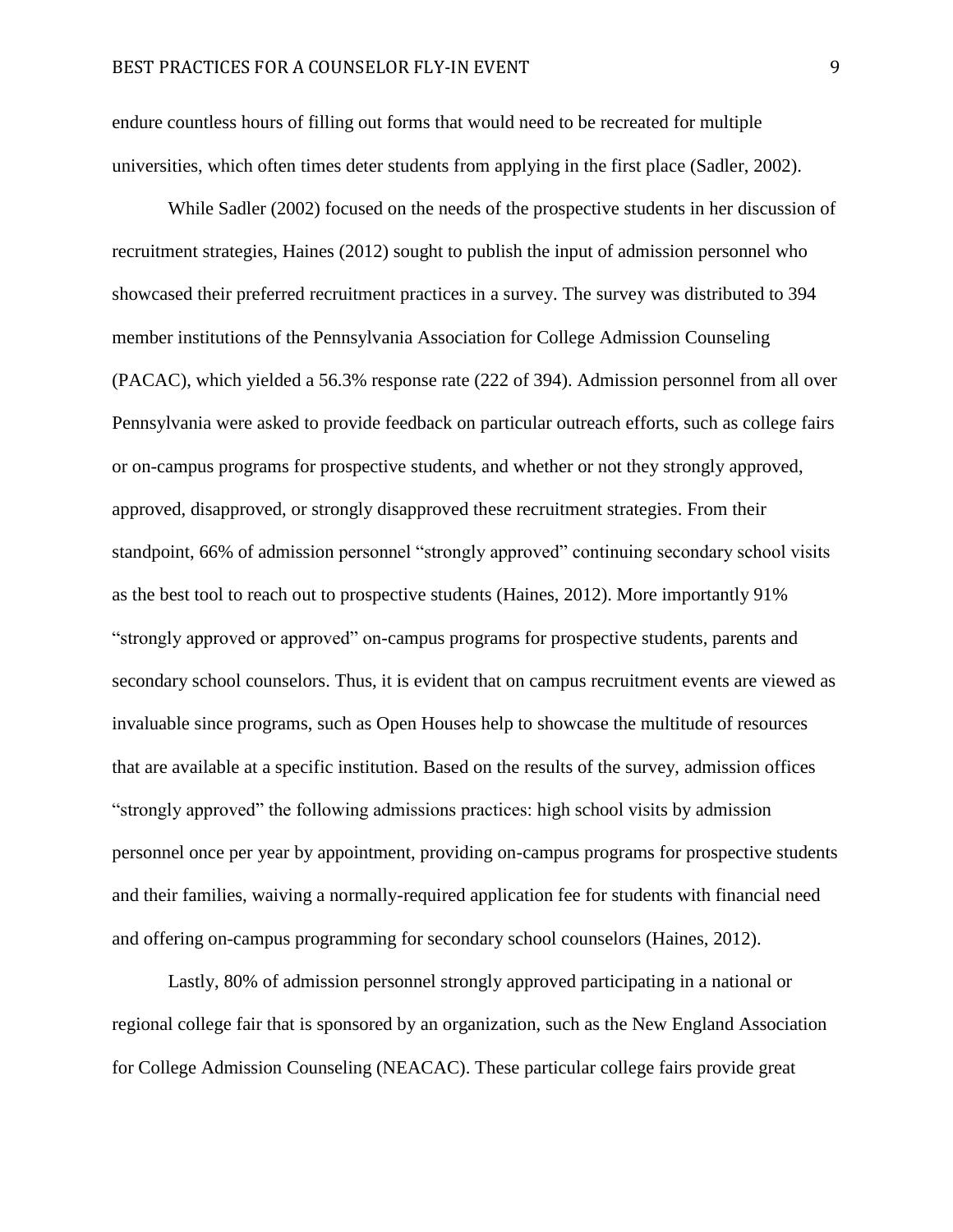visibility since an extensive amount of institutions attend and more importantly they draw a large crowd of prospective students and families. Additionally, these large-scale fairs are beneficial for students since it allows them the opportunity to speak with a variety of schools in a two-hour block of time. If a particular college or university fails to attend, they could potentially be missing out on meeting qualified students, or students who were hoping to learn more about a specific institution. On the other hand, the results from the survey also showcased admissions practices that were "strongly disapproved" or "disapproved" by admission personnel, such as the 87% of surveyed participants who disapproved conducting high school visits by admissions staff members two or more times per year, without an appointment (Haines, 2012). Furthermore, 90% of the participants did not favor the employment of companies that refer prospective students for a "finders fee" (specific fee for each student who enrolls) and 83% disapproved high school visits by college students (volunteer) without an appointment (Haines, 2012). Thus, admission personnel need to be cognizant of the best and worst practices for college recruitment in order to stand out in the vast field of higher education.

#### **Improving Recruitment Practices**

While admission offices seek to remain competitive amongst their peer institutions, they also adhere to new strategies on their campuses as well. Since a large portion of recruitment events take place off campus, such as with high school visits and college fairs, it is vital to modify recruitment techniques as needed on campus. Steinberg (2009) initiated a discussion about the traditional campus tour, which usually consists of a tour guide leading a family around their respective campus while walking backwards and reciting scripted statistics. Steinberg (2009) focused on Hendrix College, a liberal arts institution in Arkansas, in a case study since they are one of several dozen institutions to require their tour guides to turn around and walk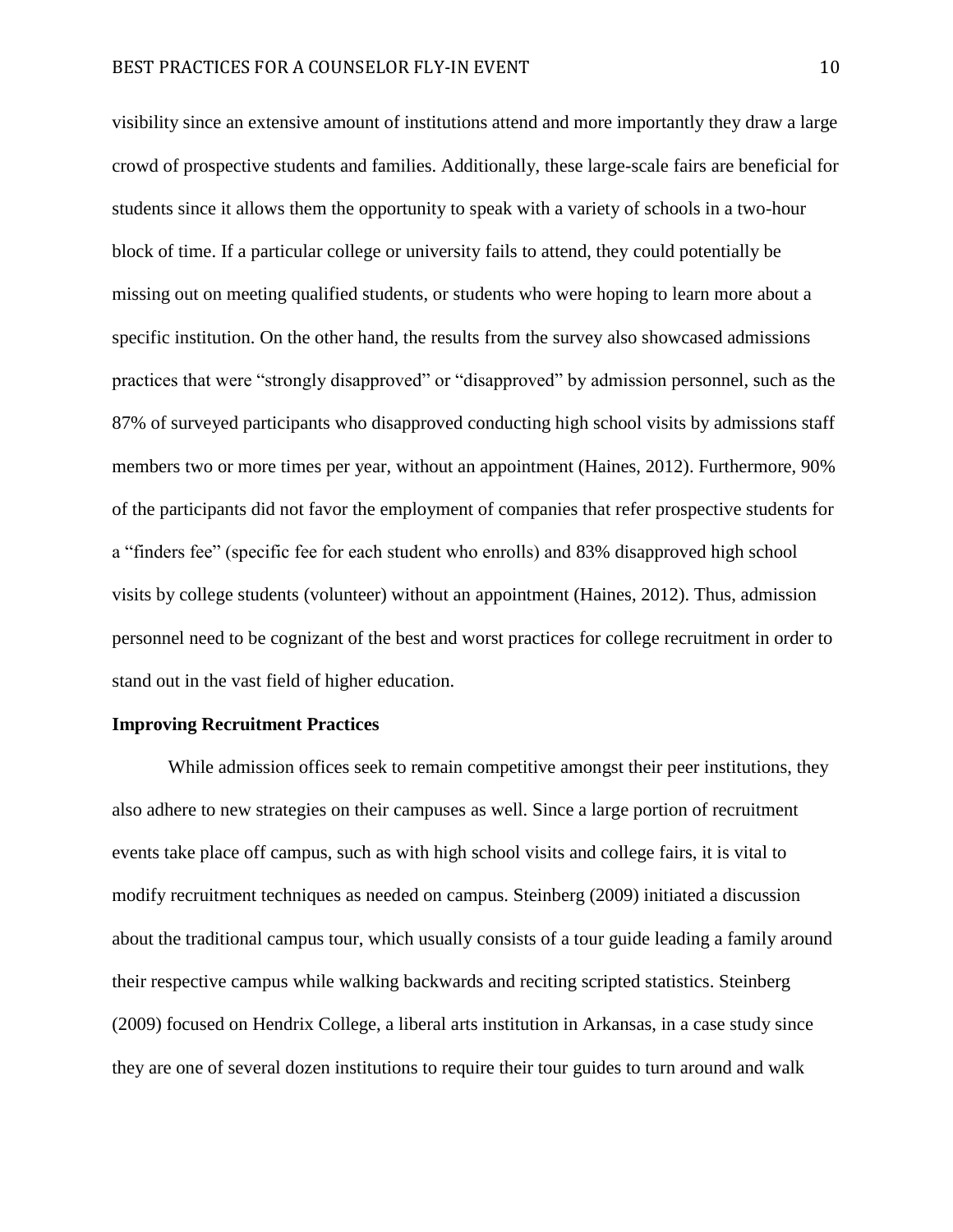forward on tour. More importantly, they have trained their tour guides to place less of an emphasis on memorizing its college history and to more so share personal anecdotes and stories from their college experiences at Hendrix. As Steinberg (2009) stated, "Driving the overhaul of the campus tour is colleges' desire to provide visitors a more natural, spontaneous and, ideally, engaging experience" (p.1).

Among the competition between colleges, Steinberg (2009) reported the latest development in recruitment consists of the redesign of the campus tour in order to attract the most talented students. Other institutions are taking it a step further by hiring private consulting firms in order to have their tours "audited" and to also have all other aspects of their campus visit experience critiqued, such as visitor parking and the overall display of the campus welcome center. Since 2006, the number of students visiting Hendrix each year increased by more than 300, or 25 percent, to 1,765 in 2009- with the number of applications increasing by a similar percentage, to 1,625 (Steinberg, 2009). Thus, it is evident that some colleges and universities are remaining competitive by modifying parts of their campus visit experience, which ultimately will alter a student's impression of a particular institution. If a student leaves with a positive impression of a campus, they are more inclined to apply to the institution, which hopefully will turn into a deposit in the future.

Steinberg (2009) raises a valid point -- that revamping the campus visit experience is crucial in order to attract future applicants; however, it is also just as important to keep up with other emerging trends as well. In addition to improving information sessions and campus tours, for instance, institutions have also incorporated technology when necessary in order to appeal to a larger target audience. In an essay outlining the common factors in students perceptions of utilizing technology in recruitment, Lindbeck and Fodrey (2010) raised the issue that 88% of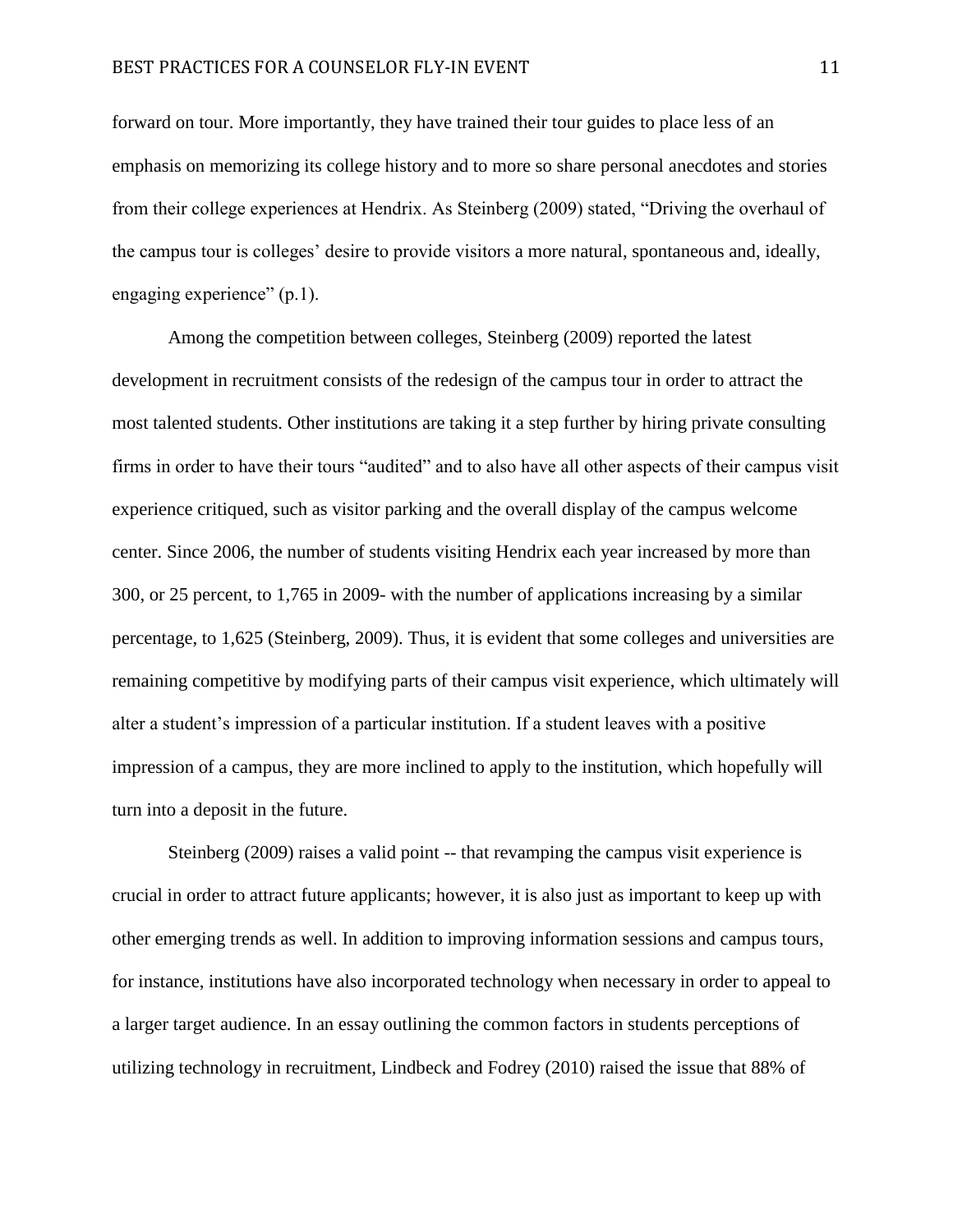prospective students may completely disregard applying to an institution if their website did not meet their expectations (Lindbeck, et. al., 2010). As a result, undergraduate admission offices are expected to strike a very delicate balance between making a prospective student feel welcome and also ensuring that they are providing them with just enough information as well. However, using technology to communicate with students may work to an institution's advantage since it has the opportunity to provide the highest possible return on investment regarding time and effort. That being said, the largest challenge for admission personnel is to utilize social media to funnel and filter information to prospective students in a non-overwhelming manner, but also simultaneously ensuring that an institution is effectively conveying their desired message.

While Lindbeck and Fodrey (2010) highlighted the importance of admission offices utilizing technology as an effective recruitment tool, the Admissions Advisory Committee at the University of Rhode Island (URI, 2011) placed more of an emphasis on the overall campus visit experience. In 2004, the Arts & Science group, a private consulting firm, polled 500 collegebound high school seniors and found that 65% of the students considered campus visits to be very influential sources of information about where to apply and ultimately impacted students' enrollment decisions (Arts & Sciences Group, 2004). Similar to Steinberg's (2009) article that focused on revamping the campus visit experience, admission personnel at URI have recognized that a campus tour and information session are the single most influential sources of information for students in deciding their college choice (Admissions Advisory Committee at the University of Rhode Island, 2011). The report also emphasized that the physical layout and overall aesthetic of a campus, such as curb appeal and ease of finding visitor parking, can also make or break a campus visit experience. As a result, the visitor experience at URI has recently been improved in more ways than one, which included providing an information session in a centrally located area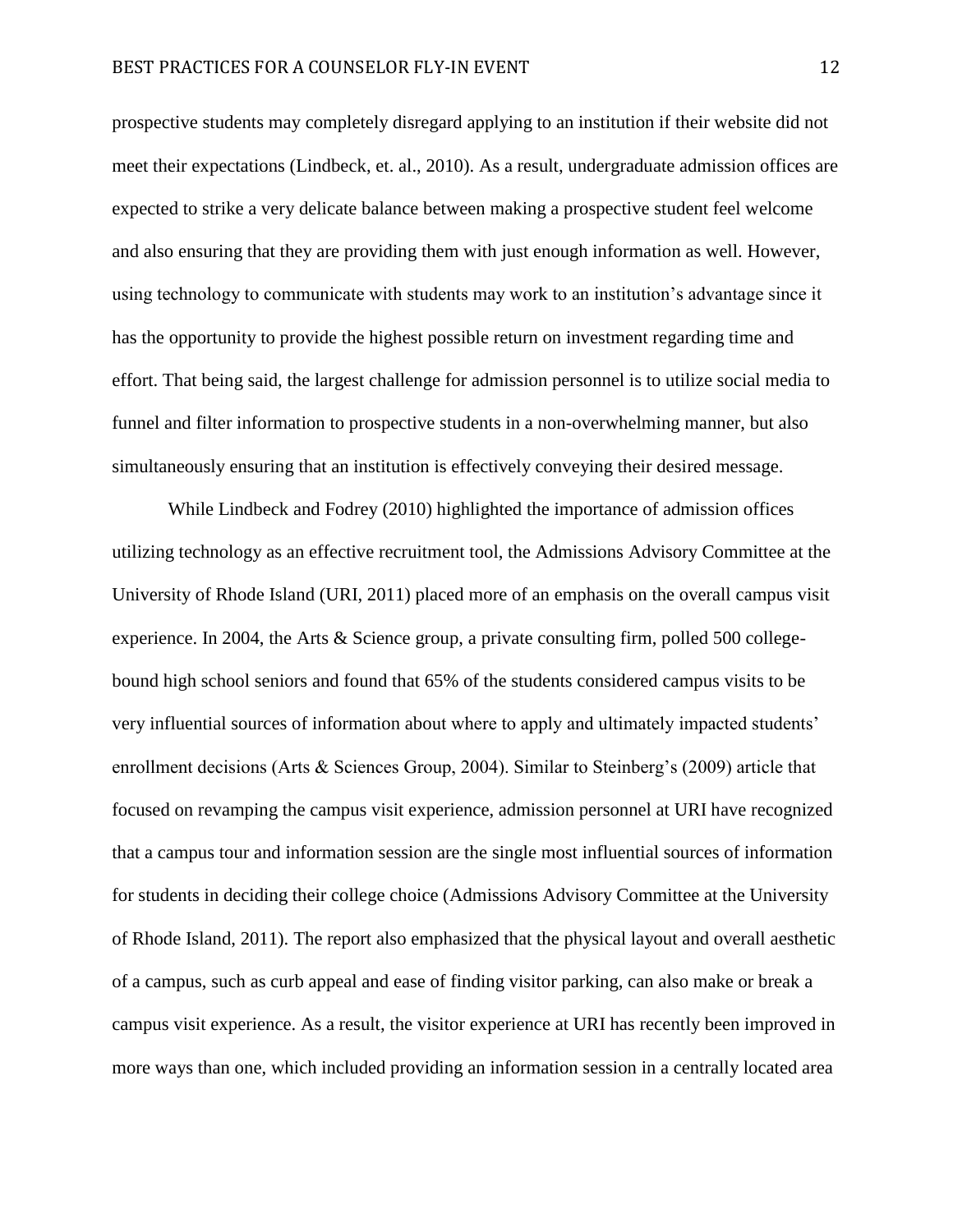on campus with ample parking, offering three student-led tours per day and improving the signage at their Visitor Welcome Center. Thus, the report placed a heavy emphasis on individual recruitment strategies, such as showcasing new facilities and increasing the number of daily visitor program offerings, in order to effectively recruit a wider audience of prospective students.

While the Admission Advisory Committee at URI stressed the importance of modifying their on campus visit options, McCoy (2013) sought to better understand the challenges of another type of campus visit experience, which in this case consists of on-campus recruitment events, such as Open Houses. Similar to the conclusions that the Admissions Advisory Committee at URI made, McCoy (2013) emphasized that the recruitment efforts of college admission offices are one of the many factors that can influence a prospective student's decision. That said, McCoy (2013) discussed four primary challenges that exist when admission personnel organize large scale recruitment events: 1.) Scheduling around other on campus events, 2.) Marketing and advertising efforts, 3.) Budgetary constraints and cost concerns, and lastly 4.) Involving faculty and academic department staff (McCoy, 2013). For starters, scheduling around conflicting events on campus can be problematic if there are limited campus resources, such as appropriate venues, transportation, parking and catering. Secondly, marketing and advertising efforts are crucial in order to ensure that prospective students and families are aware that particular on campus events are taking place. Thus, McCoy (2013) advised that admission personnel identify a target audience to reach out to, and then to utilize previous attendance records at past events to determine what type of venue space to reserve.

Furthermore, McCoy (2013) recognized that admission offices play a crucial role in generating revenue through enrollment, thus event planners need to demonstrate the impact of admission events through assessment and by keeping budget records from year to year. These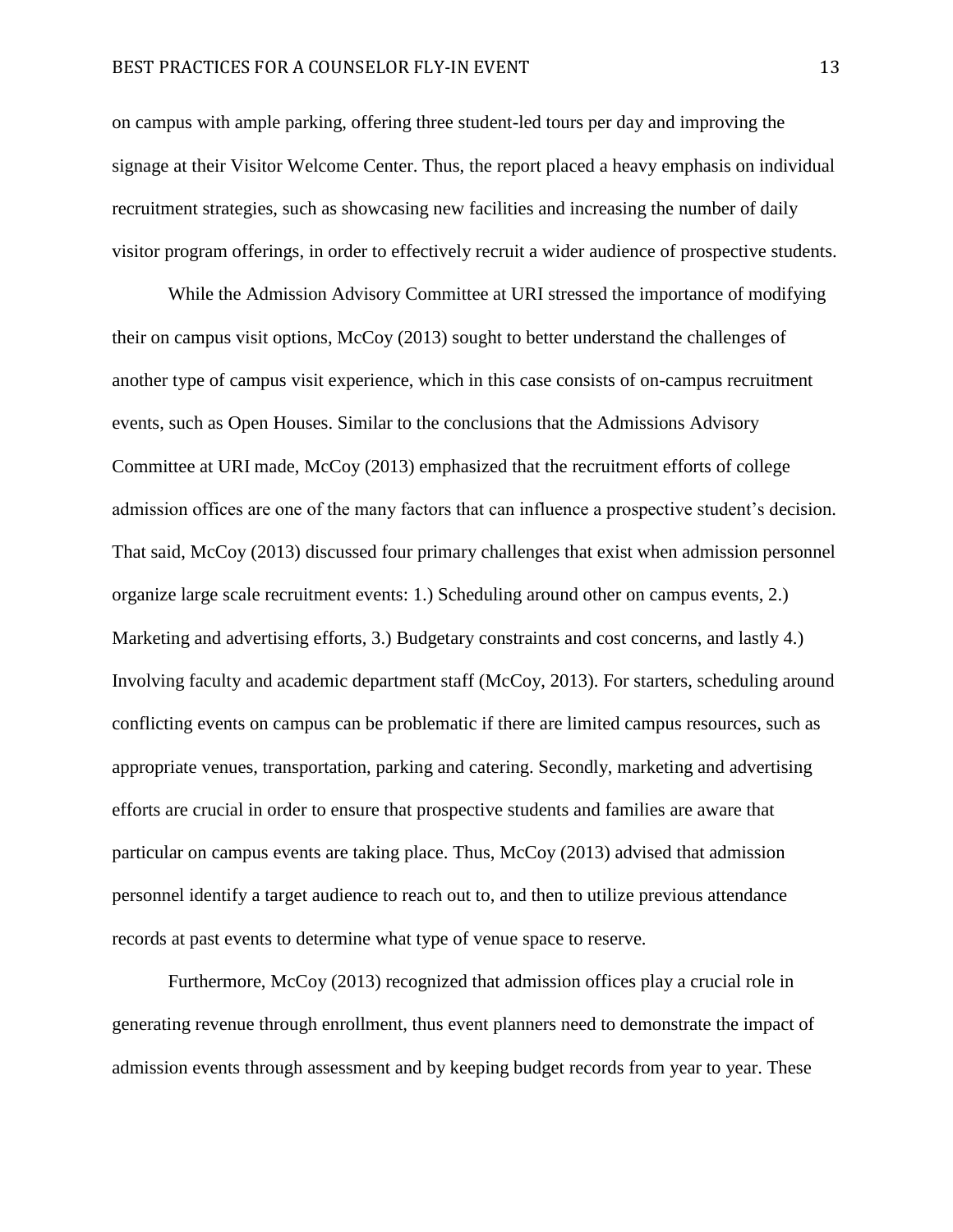data allow admission offices to make an informed decision about how to proceed for future on campus events, such as revisiting the format of an event or finding areas to eliminate certain costs (McCoy, 2013). Lastly, McCoy (2013) emphasized that event planners can enhance the participation of faculty and academic department staff simply by communicating the details of the event and by providing meaningful data that demonstrates the impact of faculty and departmental involvement. By adhering to all of these various recommendations, admission personnel can expect to execute on campus recruitment events in a more effective manner, which will help satisfy all parties involved in return.

## **Emerging Trends in Recruitment**

In this particular literature review, various authors and admissions professionals highlight effective recruitment strategies, current admission trends, and lastly, areas where practice is being improved upon in certain case studies. These particular themes help to illustrate the profound impact that particular recruitment practices can have when it comes to attracting prospective students. Many themes have emerged throughout the literature regarding the practices of successful recruitment strategies and techniques. For instance, Kimball (2011) sought to understand the context of college admission in the  $20<sup>th</sup>$  century and the impact that it had on students over time. Kimball (2011) claimed that the history of college admission has been linked to a growth of a credit culture since World War II. As a result, students have increasingly become more of a commodity, which still proves to be the case today since institutions are constantly competing for these valuable resources. Furthermore, the growth of sophisticated admission techniques and student recruitment is rooted in the passage of the 1965 Higher Education Act and the 1978 Middle Income Student Assistance Act, which marks a period of increased access for higher education (Kimball, 2011). During this time, high school visits and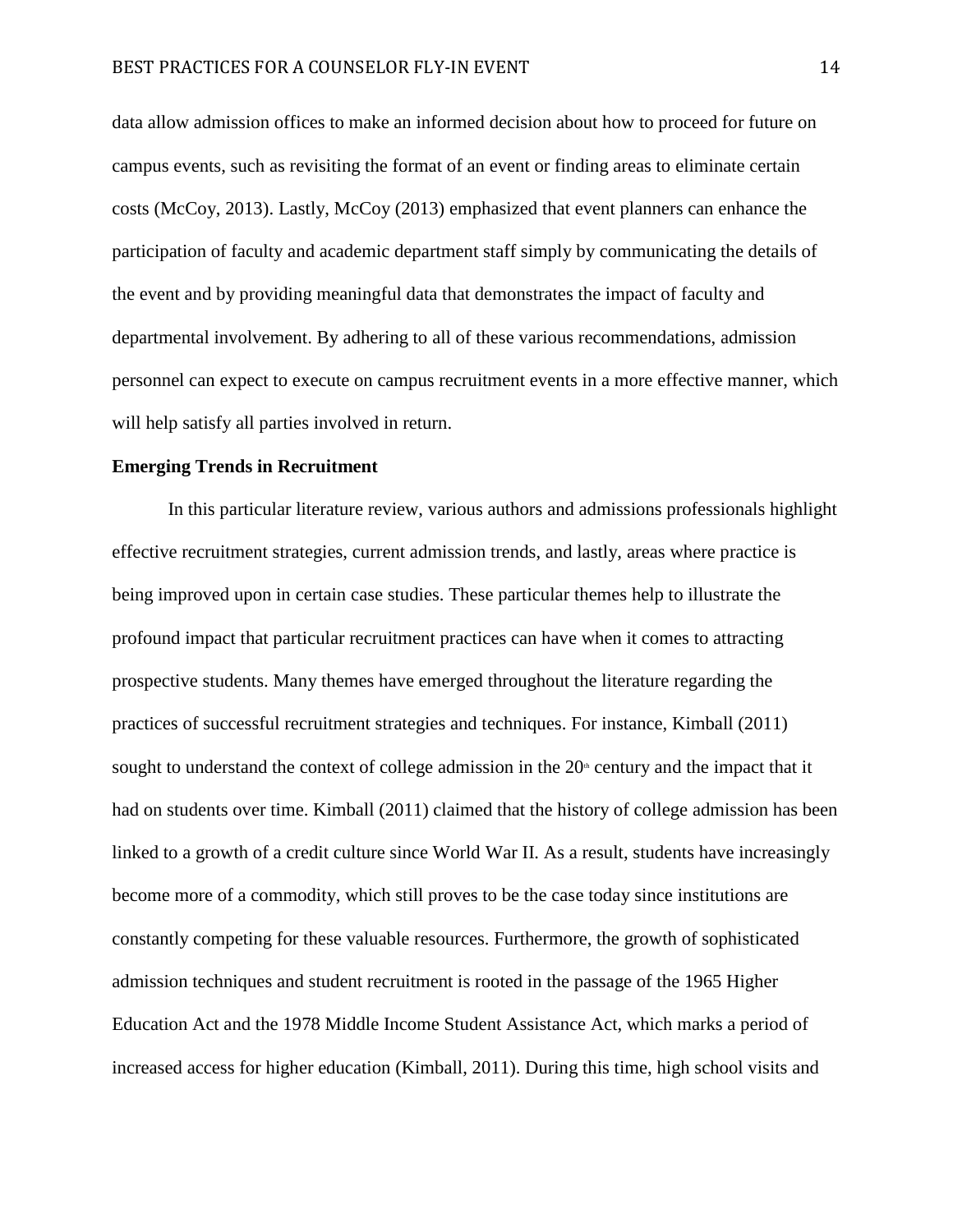marketing initiatives became the norm and are still widely practiced as effective recruitment strategies.

Additionally, another recruitment technique that captured the attention of admission personnel was the rise of college rankings in the late  $20<sup>th</sup>$  century, which are readily available today in the form of a guidebook for prospective students at their local bookstore. As Kimball (2011) noted, "In response to competing enrollment management techniques, a sophisticated culture of college admission guides for students developed; these materials, the publication of which began to climb even more rapidly as access and equity were disassociated from one another, depict college admission as a zero-sum game" (p.22). Clearly, institutions still desire to be highlighted in college rankings and guidebooks since it helps to showcase their respective school in a positive light to the public. However, it is important to note that with the decline of equity-based programs after 1972, students increasingly began to look to college guides to help find strategies that would allow them to compete in an institutionally dominated marketplace (Kimball, 2011). Thus, it is evident that the present day college admission marketplace is reflective of past admission trends, which in this case highlights that prospective students are still eager to learn any inside tips of the admission trade.

Another popular recruitment tool includes making efforts to attract students from underrepresented populations who are not well represented on college campuses. Specifically, admission personnel have strategized to recruit students from certain socioeconomic or ethnic backgrounds in order to diversify the makeup of their respective student bodies. On an admissions standpoint, this motivates institutions so that they are recognized as being a welcoming and hospitable environment for all types of students, which may be recognized in college rankings. In an article published by Cegler (2012), the recruitment of lesbian, gay,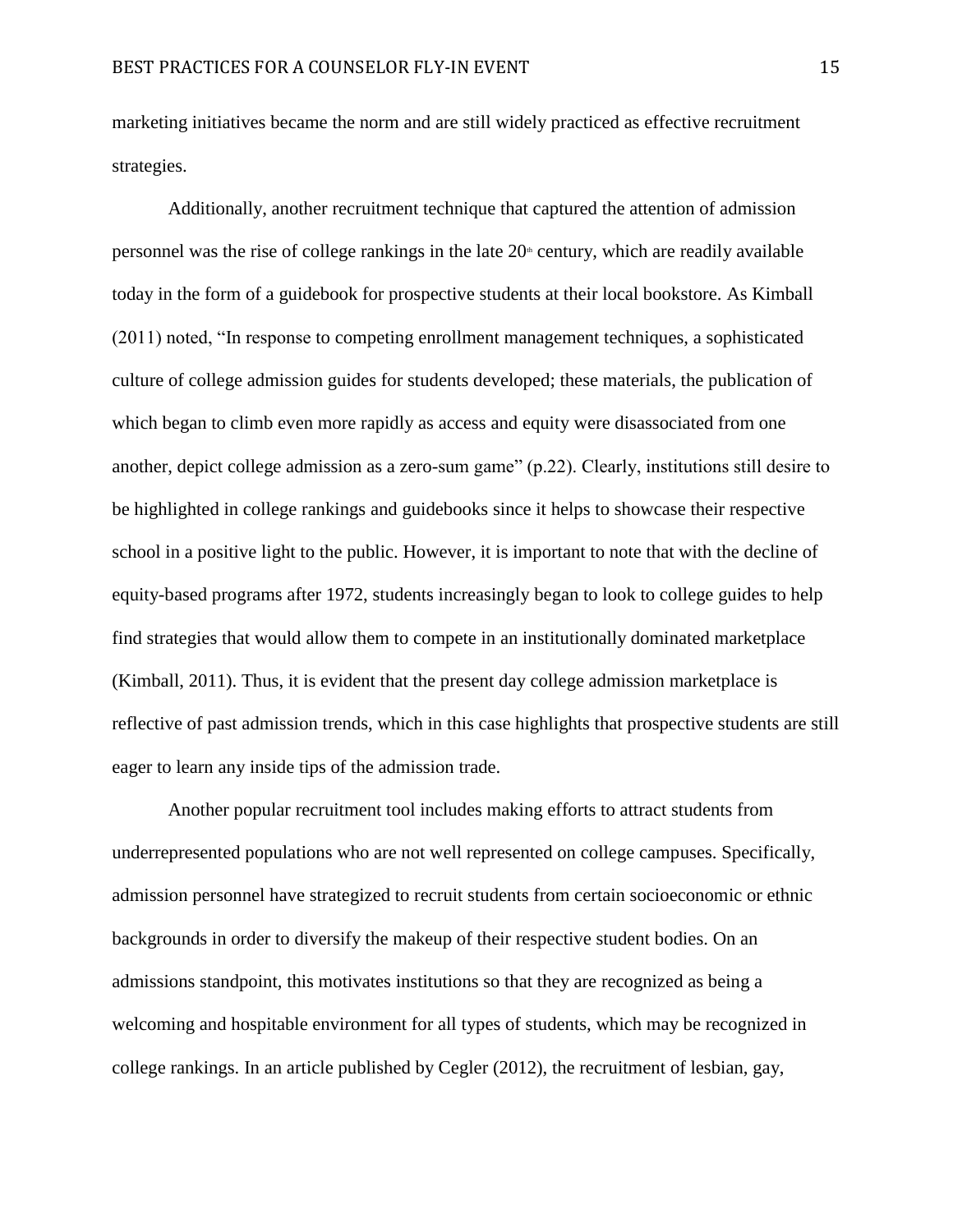bisexual, and transgender (LGBT) student populations in particular is examined as an emerging trend. Historically, the recruitment of LGBT students has been widely ignored in diversityoriented admissions practices; however, this student population has become more visible over the past several years (Cegler, 2012). As a result, LGBT students are being targeted as a unique recruitment group, yet universities typically do not track data on the sexual orientation of their students. For instance, the Common Application requires students to note their gender, race and ethnicity; however, students are not asked to self-identify their sexual orientation on a widespread basis. Regardless, there is a relatively small number of schools in the U.S. that are participating in the LGBT outreach, thus this particular recruiting strategy is not widely practiced. Some of these passive recruitment techniques consist of showcasing LGBT related services and programs in advertising materials and participating in LGBT-themed college fairs (Cegler, 2012).

Upon reviewing the literature, it is evident that admission personnel can conduct recruitment practices in more ways than one, such as by collaborating with local institutions to create joint college fairs, however, it is vital to target a wide audience when promoting a college or university. To ensure that a college is recruiting prospective students in an effective manner in the  $21<sup>st</sup>$  century, admission personnel may need to assess their current practices in the event that they can identify more favorable recruitment strategies, which may require hiring an external consulting party. If admission offices seek to promote their college or university to various constituents, it may be worth the time and energy to host counselor events that are available for secondary school counselors or independent college counselors. Since this specific audience frequently works with prospective students, the admission personnel at Grisham College sought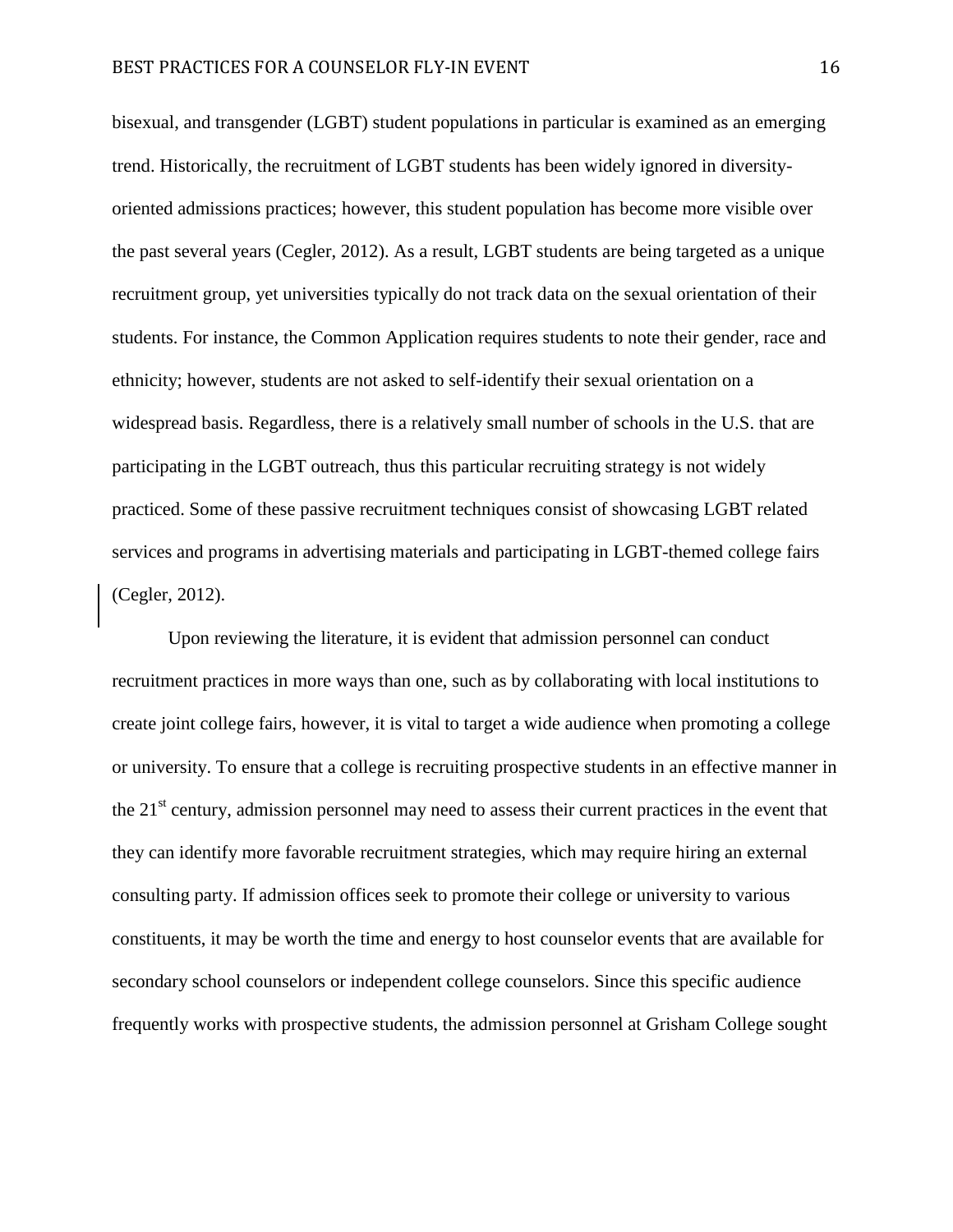to implement a counselor program in order to establish new relationships with secondary schools from around the country.

## **Implementation**

## **Implementation Project Plan**

In my capstone project, I implemented the counselor fly-in event (CFE) and then proceeded to evaluate the program, which provided an opportunity to assess the results and outcomes of my implementation. In terms of logistics, a majority of the fall semester was spent organizing the CFE, which also consisted of reserving flights to fly in secondary school counselors from around the country for a weekend at Grisham. The purpose of the event was to educate individuals about the resources that are available for students on campus, with the hopes that the participants will promote the institution to their students while they are in the college search process. A secondary school counselor or a college counselor plays a pivotal role in the college selection process since students seek professional advice in regards to the types of colleges and universities that they should consider visiting and applying to. Especially for first generation college students, secondary school counselors in some cases can pave the entire path needed for students to successfully pursue any form of a post-secondary education. In other words, secondary school counselors can be viewed as gatekeepers to a plethora of information regarding what types of colleges or universities offer certain academic programs or additional student support services. Thus, it is invaluable for admission personnel to provide programming that focuses on this specific audience since they will ultimately transmit information pertaining to the institution to their own students (for a full schedule of the CFE, refer to the agenda in Appendix B.

Additionally, the overall flow and goals of the two days were set by the type of itinerary that was designed, which was created in an engaging manner so that the participants could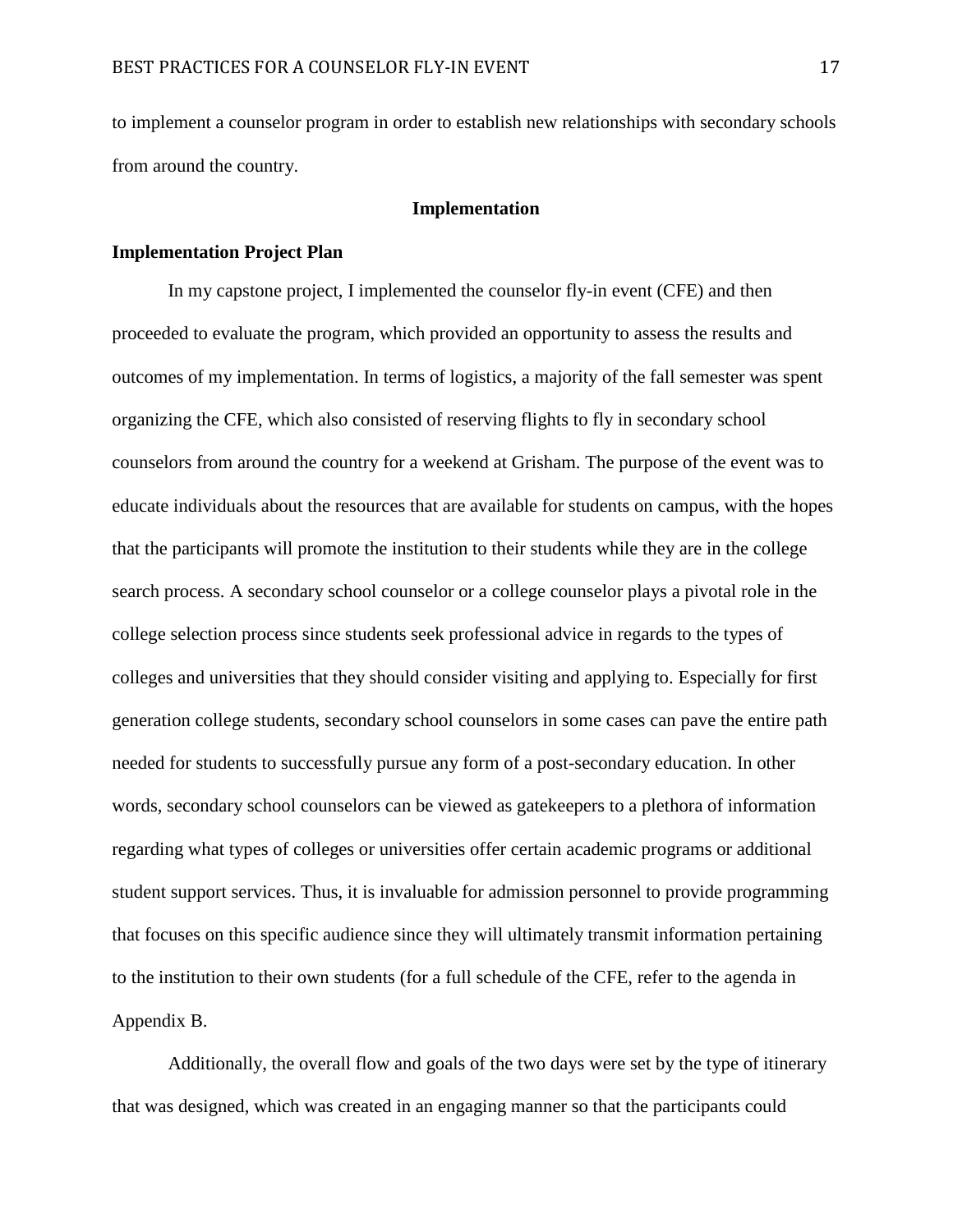imagine themselves as current Grisham students. As mentioned, the CFE serves the purpose of educating secondary school counselors about an institution that is somewhat unfamiliar or foreign to them. Thus, a CFE event can increase the interest of secondary schools in Grisham's programs and services for students, which helps to support the development of new relationships with secondary schools that are not in the local area. In terms of drafting an educational itinerary, the first step that was taken was to highlight Grisham's close proximity to a major city that is available for its students. In order to maximize this selling feature, the first day of the event was created for those who were flying in from far locations to have an opportunity to explore the city on their own accord. While this first day of the program was designed to be more recreational than educational, the goal was for the participants to fully immerse themselves in the culture of the local city in order to first hand experience the recreational and professional opportunities that are accessible for students at Grisham. Furthermore, Grisham is a perfect fit for the type of student who wants to have an actual campus to call home, but with a city that is also of disposal as well. Thus, the goal is for participants to reflect upon their time both on campus and in the city when meeting with a student who is looking to have an urban and rural college experience.

Upon finishing the first part of the program in the city, the participants proceeded to spend the remaining two days on campus to hear and see more about what Grisham has to offer. A majority of that next day focused on informative academic breakout sessions, which provided an opportunity for the participants to learn about the various academic programs that are offered at Grisham. The goal of these sessions were to be as engaging as possible, thus the secondary school counselors experienced live demonstrations in two of the four schools at Grisham. Specifically, the secondary school counselors learned more about the Business programs by partaking in a demonstration in Grisham's Bloomberg Markets Labs, which was led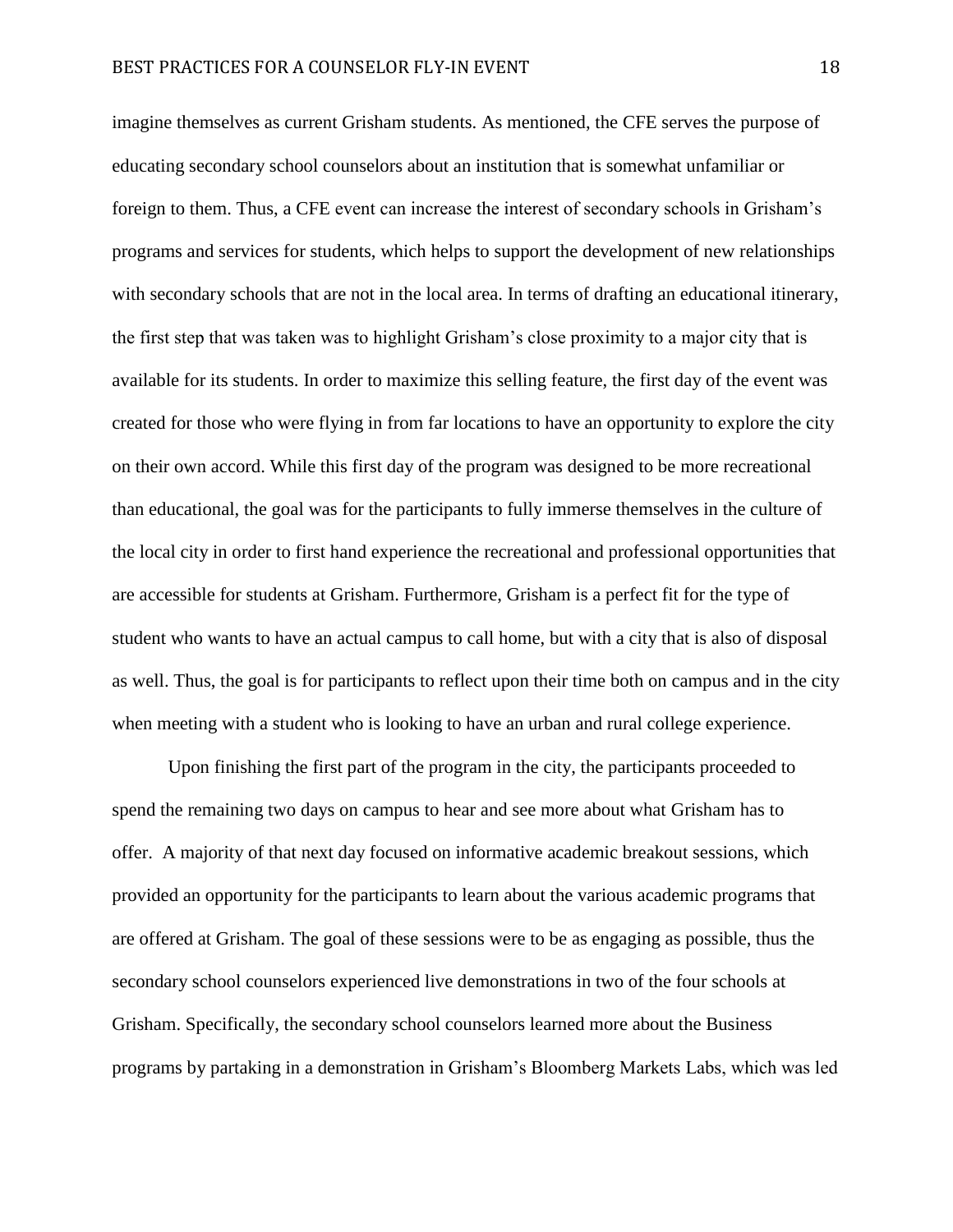by current students and faculty members. Additionally, the participants learned about the Health Science programs in the actual space where students and faculty members collaborate on projects and other practicums. While Grisham is founded upon a liberal arts curriculum, the secondary school counselors also discovered that the college offers Science, Technology, Engineering and Math based programs (STEM) for students who are looking to pursue a career in one of those areas of interest. The participants also engaged in an academic experience for the School of Liberal Arts and the School of Education, which showcased other types of academic majors and minors that are available for students. Thus, the most important goal was to illustrate that Grisham is a solid fit for particular students who have a certain academic focus that the college readily offers.

Furthermore, the participants finished the day by attending an on campus men's ice hockey game, which was incorporated in order to highlight a portion of the student community at Grisham. The remainder of the weekend revolved around educating the participants about academic affairs, career preparation, first year experience and student life at Grisham. Current students, faculty members and additional staff members displayed various presentations and participated in panels, which allowed the secondary school counselors to ask a variety of questions in a live manner. These specific sessions were tailored to illustrate the types of support services that are readily available for Grisham students, such as tutoring and career development resources. Thus, the itinerary covered various areas that encompass the value of a Grisham education, such as academics, student and residence life, academic support and career preparation. Especially in the age of a costly private college tuition, it was vital to include certain speakers that touched upon the manner in which Grisham is successfully able to retain and graduate students in a timely manner, which was a concern for a majority of the participants.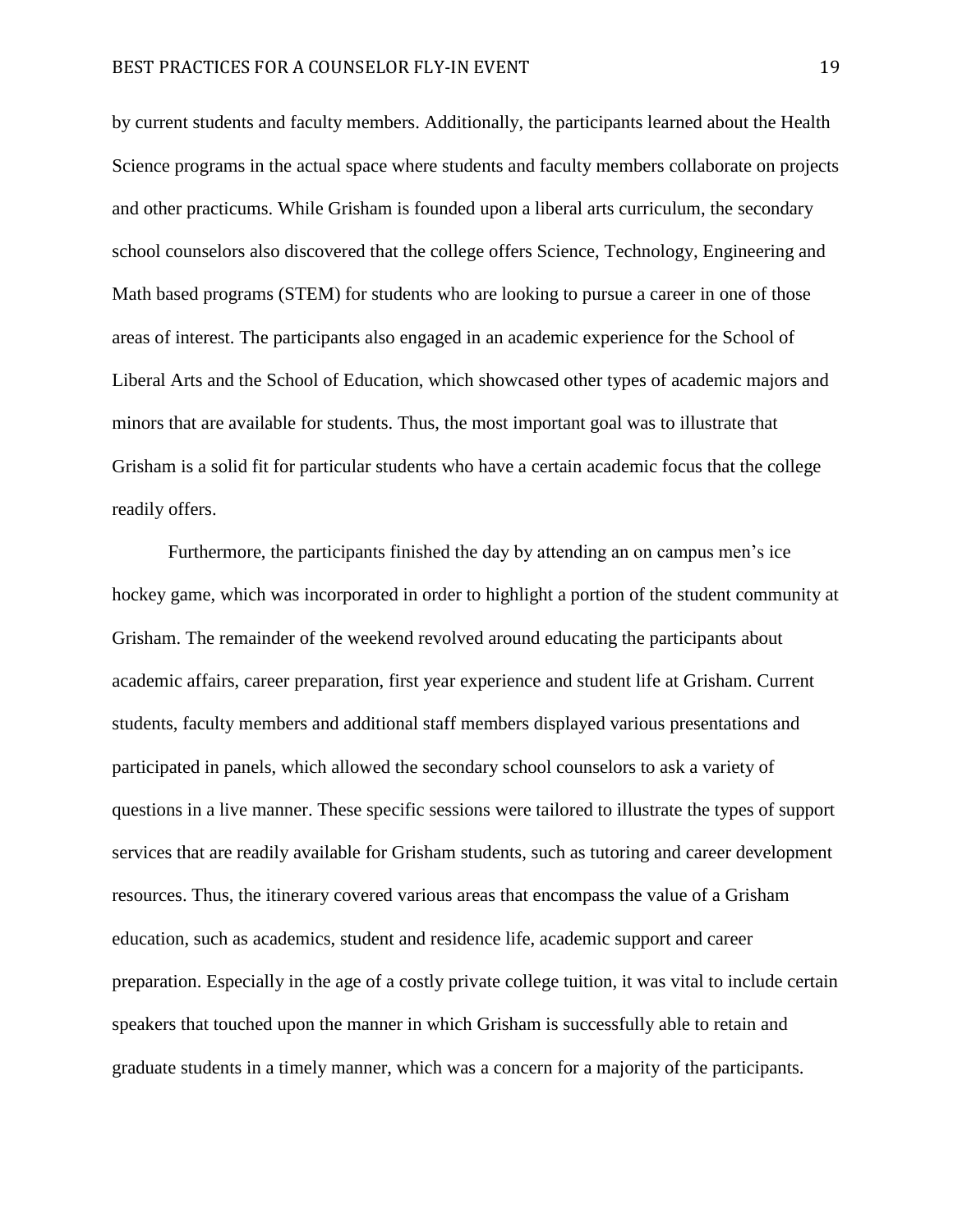Upon concluding the event, I observed that a majority of the participants enjoyed their time on campus since they were satisfied with the amount of content they had received from the educational programming throughout the weekend. The goal of the CFE at Grisham was to host an event that was unique, educational and effective, which appeared to be well received from the secondary school counselors. A large portion of the participants had attended previous fly-in programs at different institutions throughout the country and seemed pleasantly surprised by the extent of programming that was made available. Additionally, the guests appreciated the fact that I not only planned the fly-in program, but that I also took the time to sit in on each session with them as well. This demonstrated that it was important to show the participants that the Grisham admission personnel were also going to take time out of their weekend to spend it with the guests during the entirety of the CFE. Based upon my informal observations, my fellow colleagues in admissions were also impressed with the level of organization and thoroughness of the event, which will allow them to use a similar outline for future CFE's. While several recommendations will be addressed later in this study, it is important to constantly assess the impact of the fly-in event at Grisham in order to determine the return that this type of recruitment strategy delivers, such as whether or not a secondary counselor will recommend Grisham to their students based upon attending the fly-in program.

#### **Research Component Description**

The population and sample that I utilized consisted of fourteen secondary school counselors from across the nation since they are the specific target audience that attended the Grisham CFE. It was vital that I incorporated human subjects as part of my research since they were able to describe first hand their experiences with participating in the three day long event. Without their feedback, the Grisham admission personnel will be unable to rationally ground any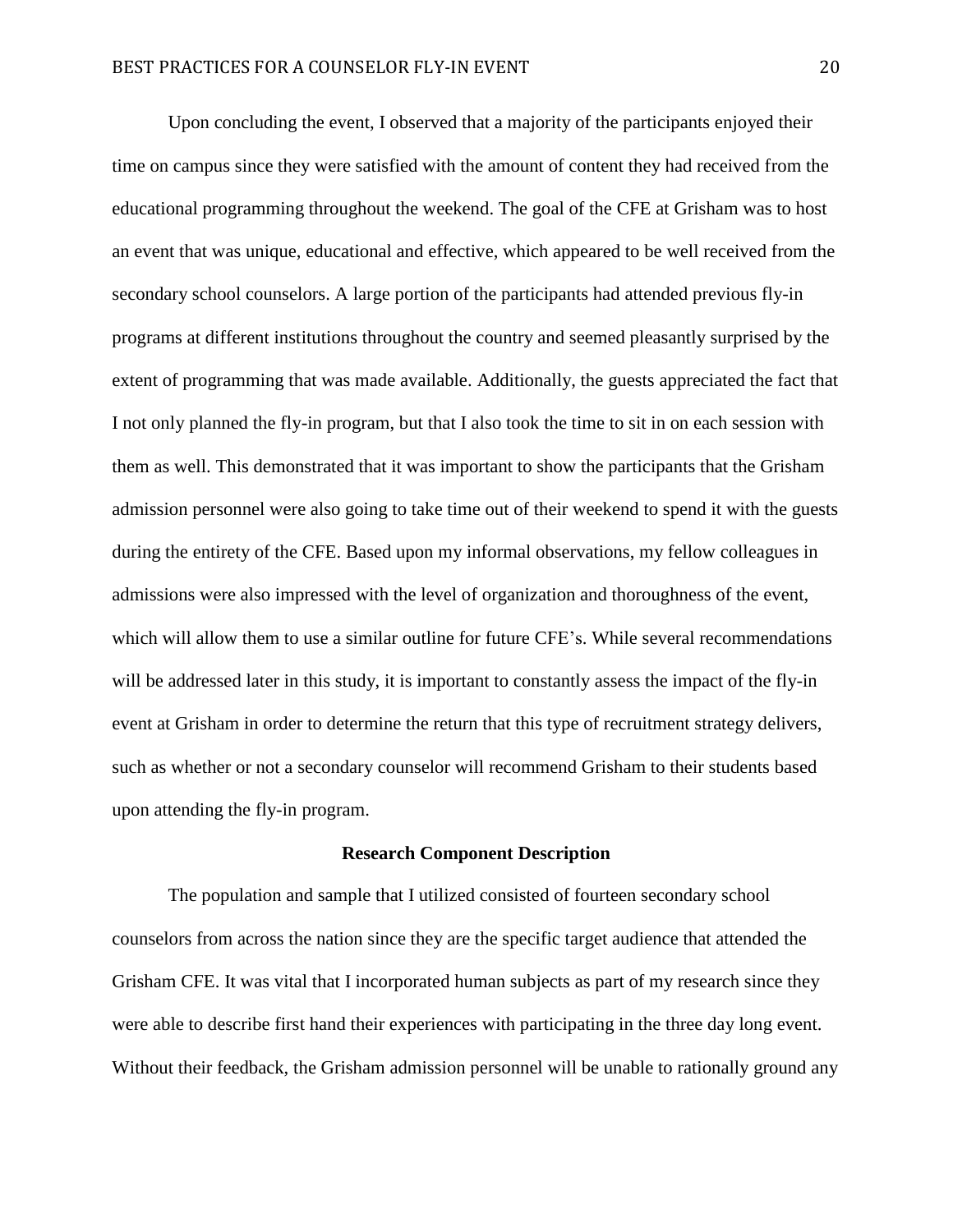modifications and improvements of the event for next year. Since I already had access to the counselors' primary contact information, such as their email addresses, I received permission from my supervisor to contact the counselors via email to invite them to take part in my study after they had attended the event. The participants were aware that there was minimal risk or harm involved with my study since they were asked to review my consent form before partaking in the survey. Additionally, the secondary school counselors did not engage with sensitive subject matter or questions.

Furthermore, I highlighted that their responses would be entirely anonymous. As mentioned, I sought to better understand the counselors interpretations of the event in order to document any successes or failures that they recognized or experienced. For instance, my perspective of the outcome and success of the event may be entirely biased due to my involvement with planning the event, which is different from an individual who simply experienced the fly-in event on their own accord. Upon examining the results of my study, the Grisham admission personnel will be able to assess how the event can be tailored to better suit future fly-in participants. In short, the results will inform the Grisham admission personnel about the meaningful impact that the implementation of the event had on secondary school counselors who had previously never visited Grisham.

## **Evaluation Plan**

The postpositivist paradigm is the most suitable for my topic since it best describes my worldview related to my research. In regards to postpositivism, Mertens (2009) noted, "Postpositivists hold beliefs about the importance of objectivity and generalizability, but they suggest that researchers modify their claims to understandings of truth based on probability rather than certainty" (p.12). My axiology, which Mertens (2009) viewed as the nature of ethical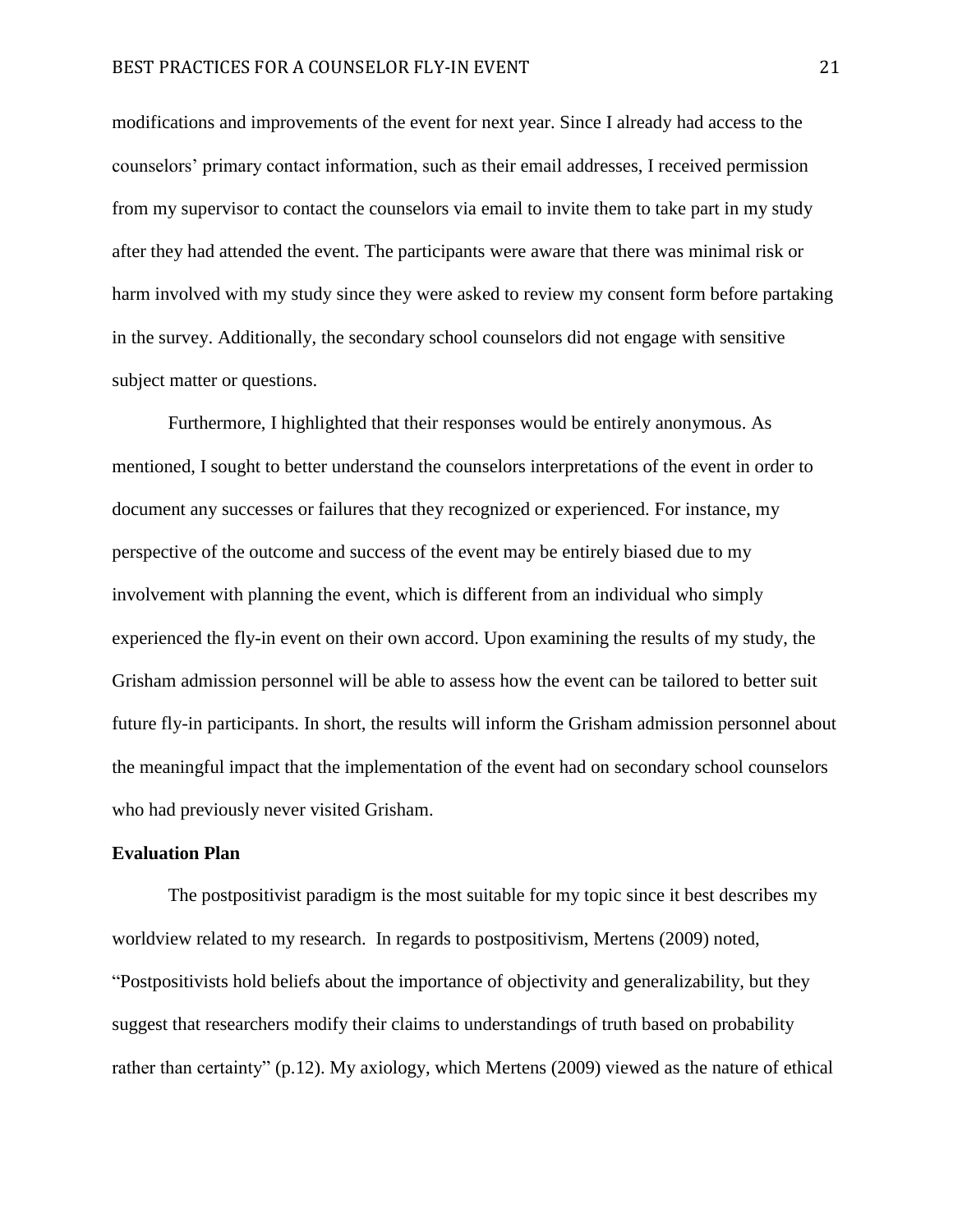behavior, emphasizes privacy, consent, and equal opportunity. This is relevant for my topic since I have created an anonymous survey that requires an individual's consent before they can begin the survey procedure. By distributing a survey, I have the opportunity to assess the fly-in event on a concrete scale, which has provided me with direct knowledge from the secondary school counselors, such as their likes, dislikes, and attitudes from the event. The survey was primarily qualitative in design in order to provide an opportunity for the participants to share real sentiments about what they enjoyed or wished that they had experienced during the program. However, a few quantitative questions were also incorporated to better understand the number of actual participants who felt that the event was effective and worthwhile. Thus, the mixed methods survey portrayed feedback that can be utilized by the admission personnel at Grisham to improve upon or keep certain areas of the event that may need to be addressed in the future. As previously mentioned, the population and sample will be a controlled group of fourteen secondary school counselors that participated in the fly-in event at Grisham this past November.

Regarding the postpositivist paradigm, Mertens (2009) highlighted three ethical principles that coincide with the axiology of the postpositivist movement: 1.) Beneficence, 2.) Respect and lastly 3.) Justice. In regards to beneficence, Mertens (2009) outlined the following definition, "Maximizing good outcomes for science, humanity, and the individual research participants and minimizing or avoiding unnecessary risk, harm, or wrong" (p.13). This definition helps to best describe my worldview related to my research since I believe in maximizing good outcomes for the benefit of those involved in my study. More importantly, my topic involves minimal harm or risk for the participants involved in my study, which also benefits those who have taken my survey since they did not experience any negative effects from engaging in my study. Furthermore, by utilizing a survey as part of my research method, I have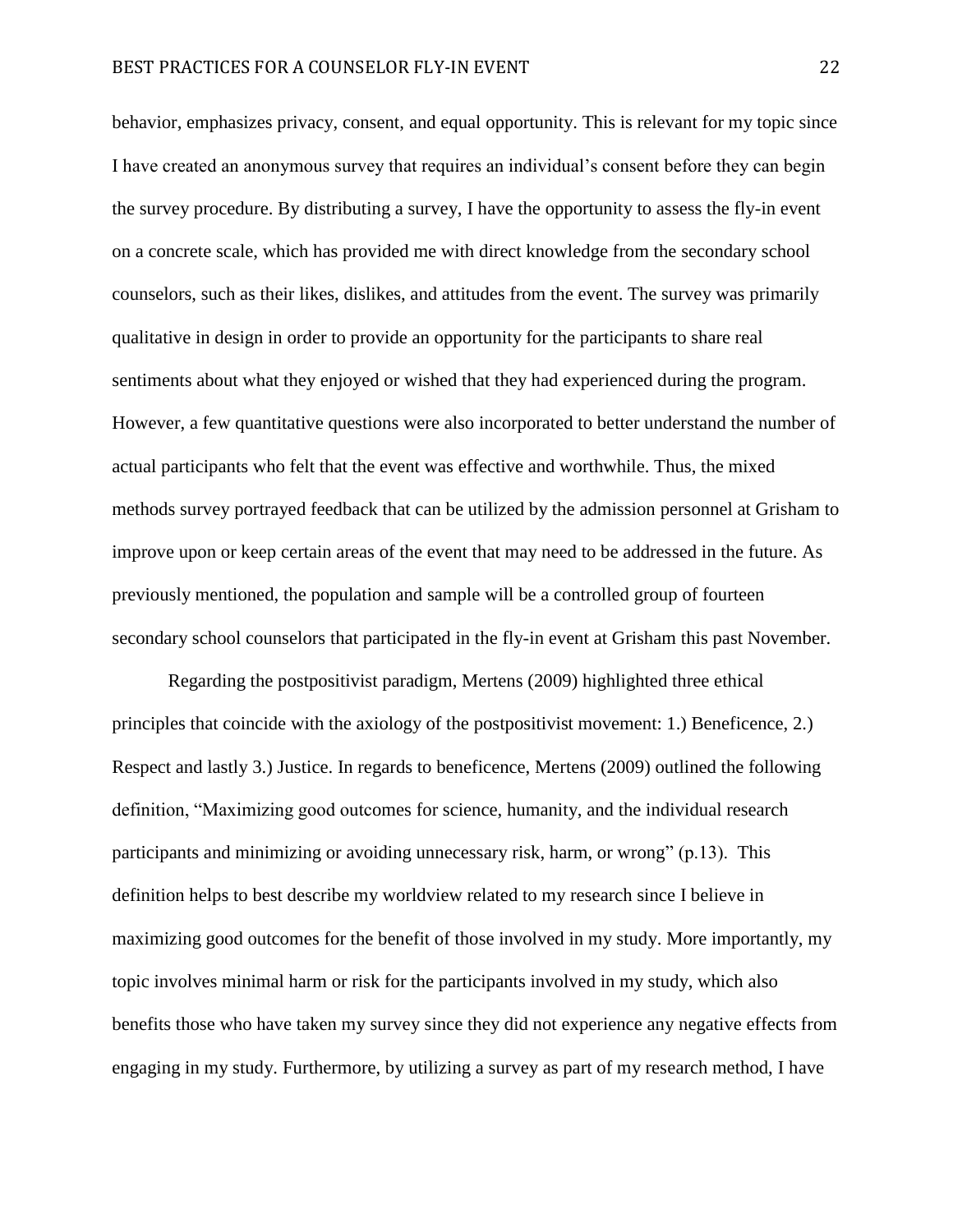aligned with the preferred method that a true postpositivist researcher would incorporate into his or her study.

## **Research Findings**

In this mixed methods postpositivist study, I surveyed a predetermined group of fourteen secondary school counselors from across the country in order to learn about the impact that a CFE may have on future enrollment at Grisham College. In the following section, I describe the five thematic findings: (a) key college factors, (b) highlights of visit, (c) deterrent factors, (d) future event recommendations and (e) evaluation of Grisham experience. The first theme focused on what the participants thought were generally important factors when evaluating the significance of a particular college or university. The second theme centered on various highlights from the fly-in event, which analyzes specific aspects that left certain school counselors with a positive impression of Grisham. The third theme encompassed challenging aspects of Grisham that may deter a secondary school counselor from recommending the school to their respective students. The fourth theme emerged with various recommendations, which offered suggestions to help improve the event in the future. The last theme drew attention to specific quantitative questions that alluded to the impact that the fly-in had on the attendees. However, the first section will address the quantitative evaluation of the Grisham CFE, which will subsequently be followed by the qualitative themes that were concluded from this study.

# **Evaluation of Grisham College Experience**

As shown in the following quantitative results, the participants were asked a series of questions that specifically asked for their evaluations of the CFE. The various visuals below help to illustrate the level of impact that the event had on the secondary school counselors when they departed campus. The subsequent figures illustrates that the fly-in event at Grisham left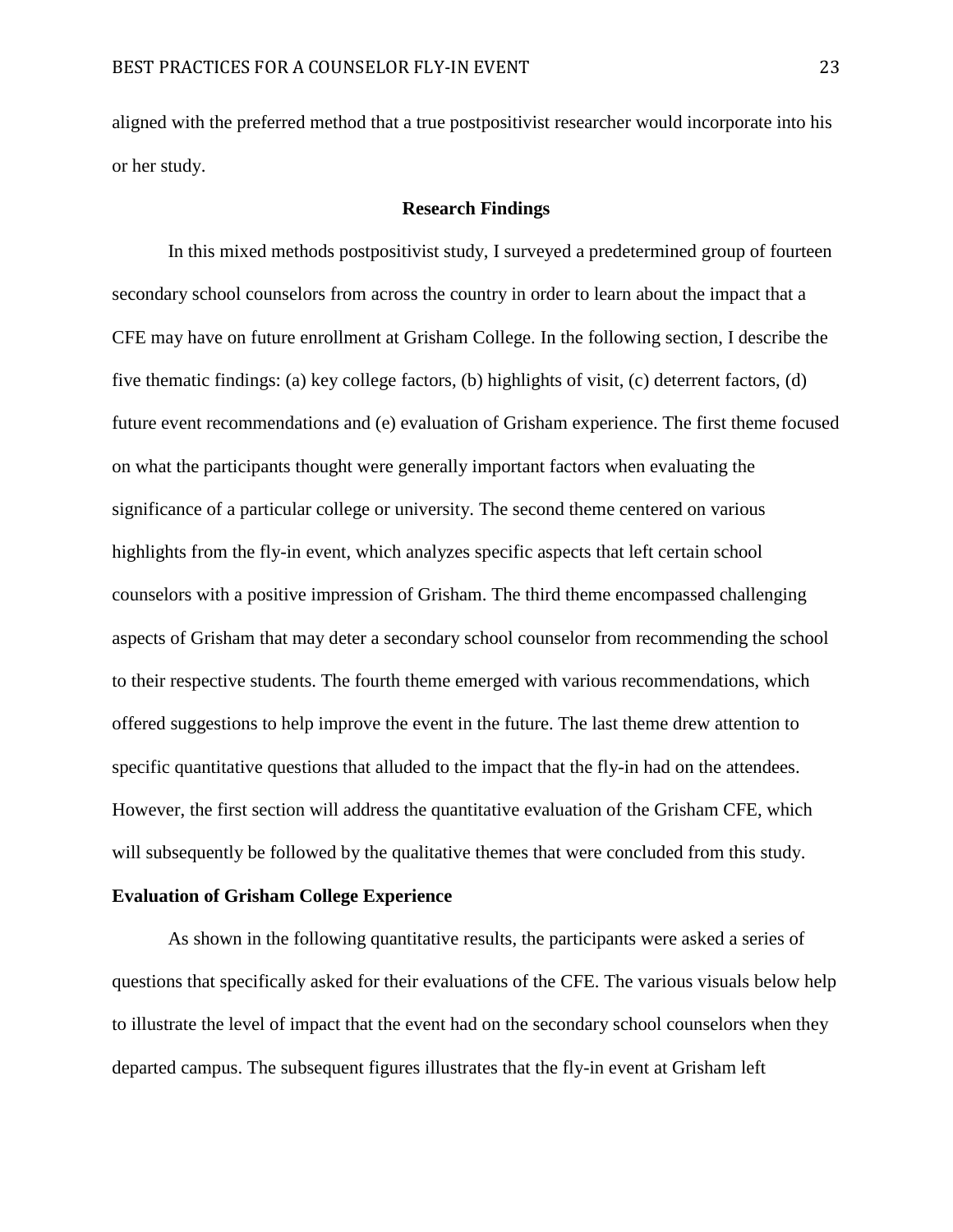secondary school counselors with a solid impression of the institution, which suggests that the

fly-in helped to present Grisham in a favorable manner.



**Figure #1: Did the CFE leave its participants with a good impression of Grisham?**

As highlighted in figure #1, it is evident that the participants left Grisham with a better understanding of the different types of resources that are available for students. The program was intentionally designed so that the secondary school counselors could hear from various campus stakeholders, such as the Academic Enrichment Center and the Career Center, in order to depict a holistic perspective of the ways that Grisham students are supported.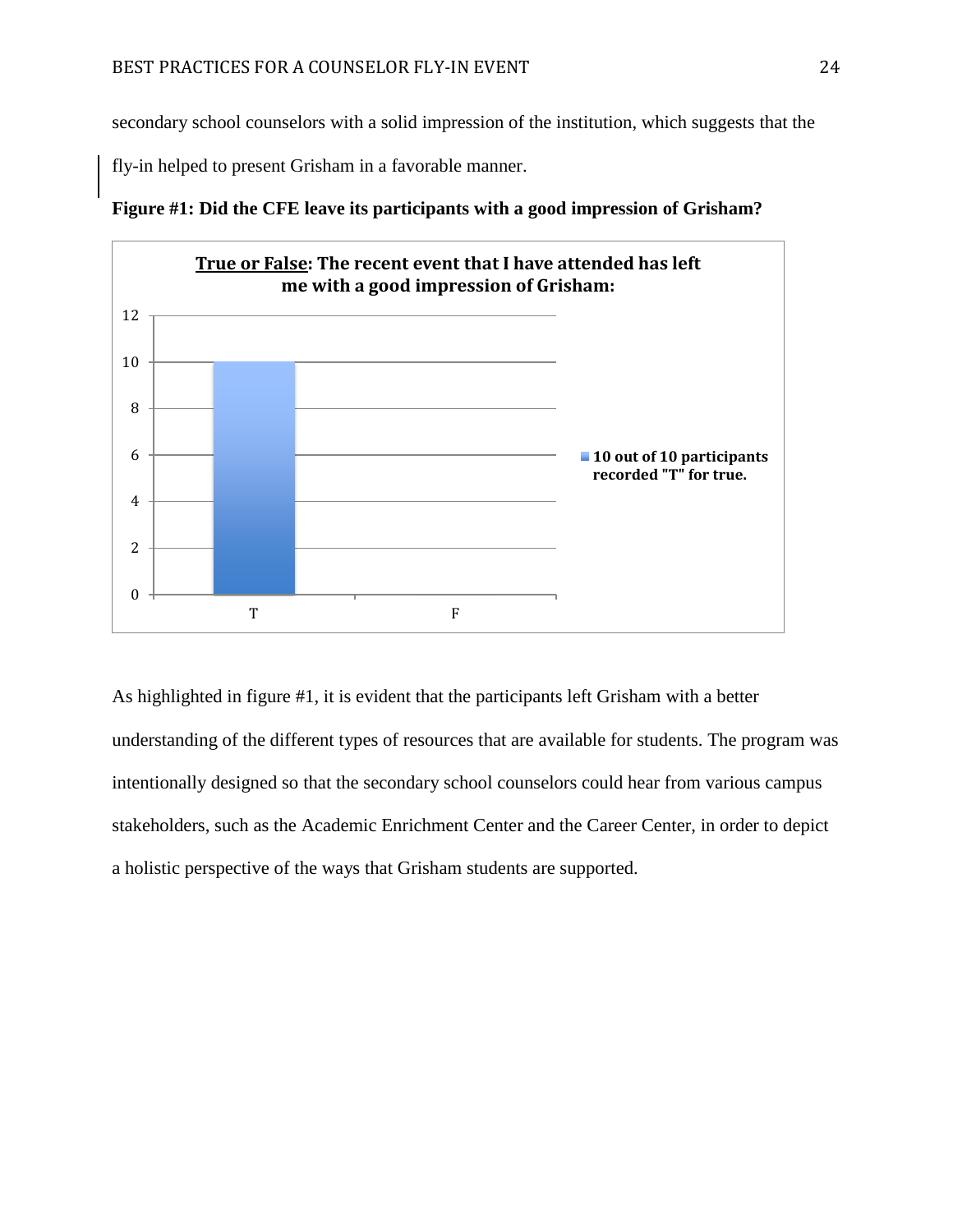



Figure #2 documents that a majority of the secondary school counselors felt inclined to recommend Grisham to prospective students after their visit, however, two of the participants noted that they "might" recommend the college. This statistic coincides with the qualitative feedback that one counselor provided, which was that like any school, Grisham is not a good fit for everyone. With that in mind, this suggests that future fly-in events may need to incorporate additional programming that emphasizes all aspects of the Grisham community. Certain programming included in the fly-in, such as an outing to a hockey game, may portray Grisham as merely an athletic driven institution, which would deter non-athletic interested students.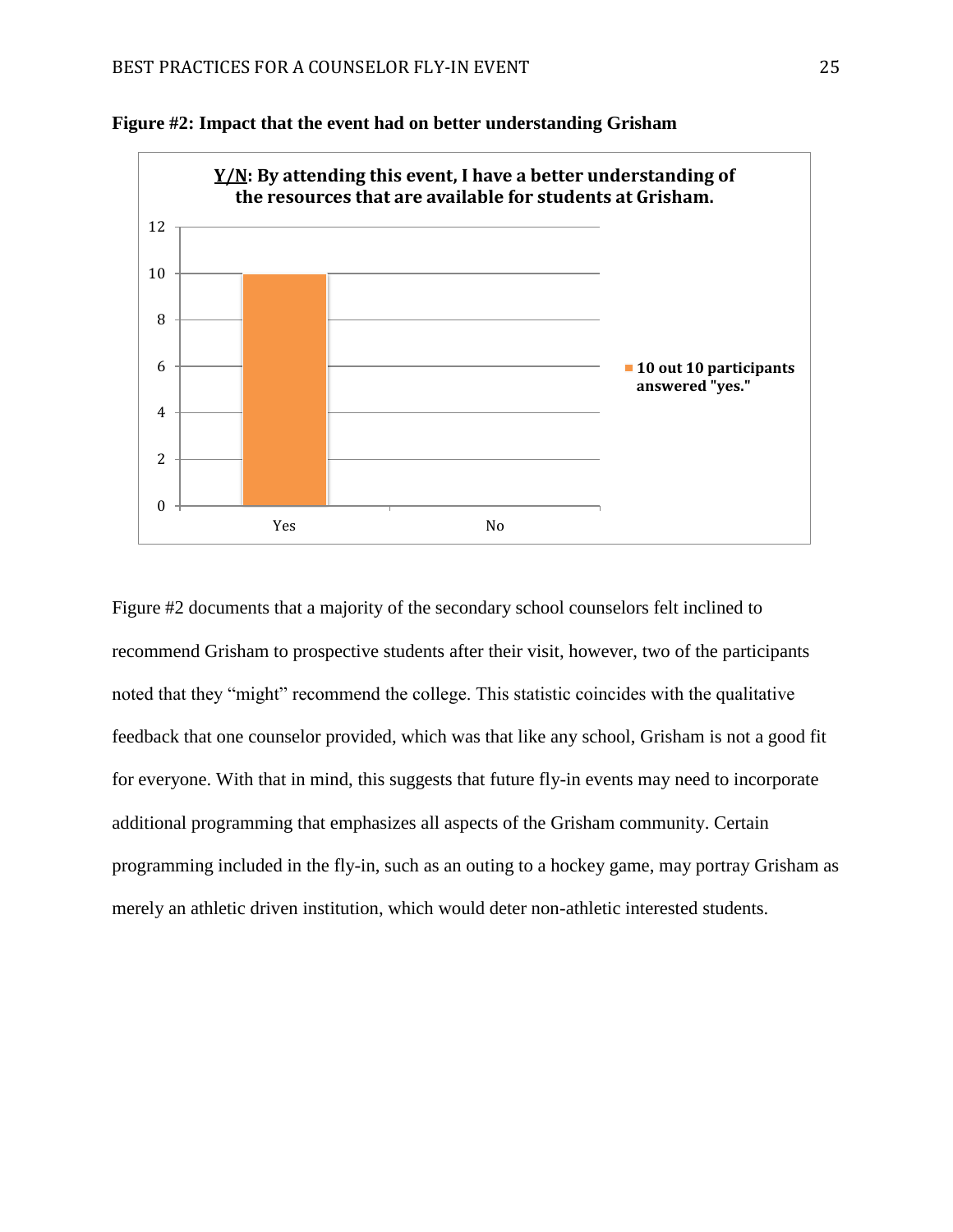



Figure #3 demonstrates that the fly-in event surpassed or exceeded the participants' expectations that they had about their visit to Grisham. While this exemplifies that the fly-in was a successful event, it more importantly illustrates that it is worth the time and energy to invest in organizing an event that helps to spread the message about Grisham nationwide.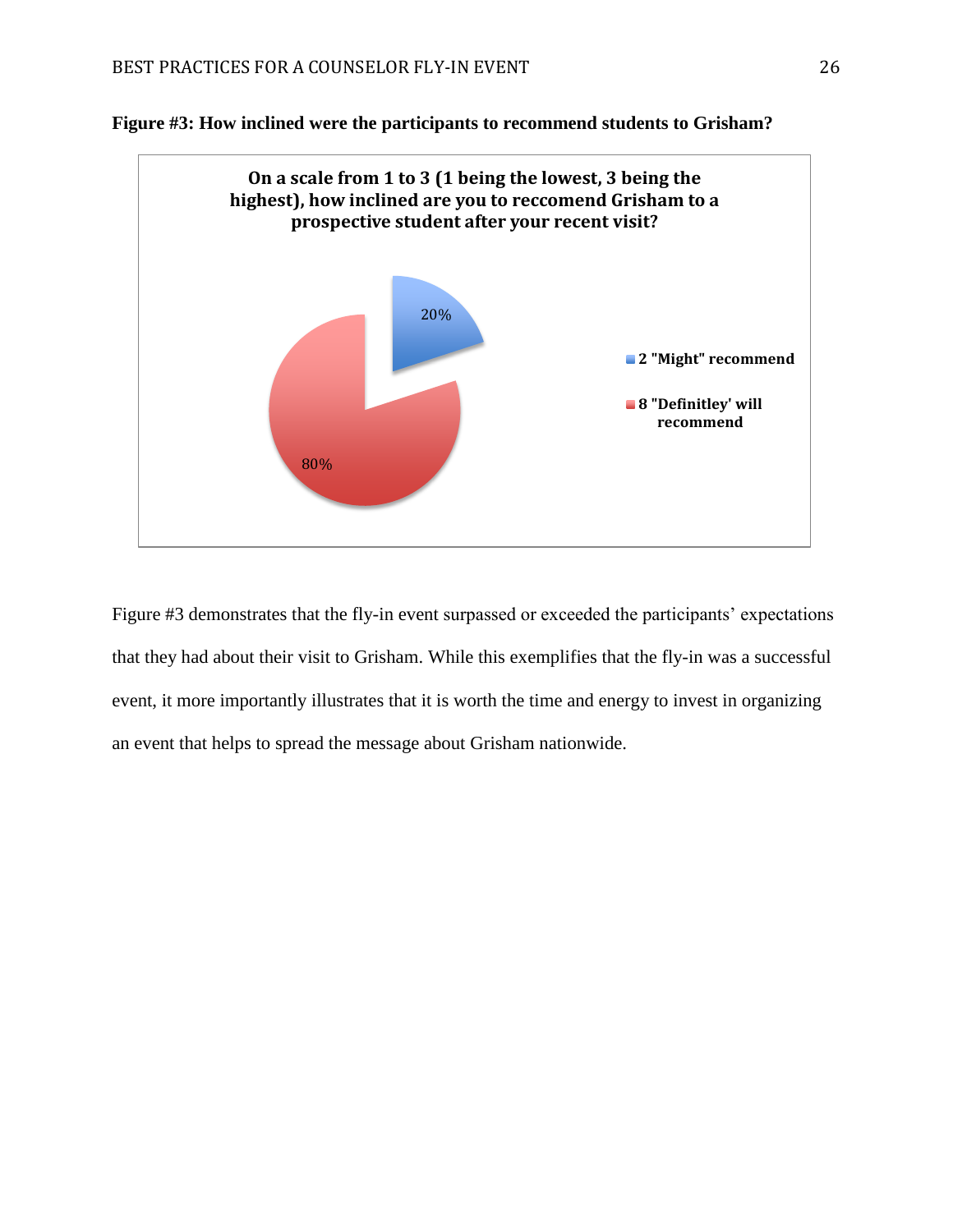**Figure #4: Did the CFE surpass or exceed any original expectations that the secondary** 

# **school counselors had?**



As depicted in figure #4, those who participated in the fly-in event at Grisham provide an overall excellent evaluation of the campus visit. This suggests that participants enjoyed what they learned and saw during their time on campus, which proves that an effective itinerary can be created in order to maximize a short lived event. Over the course of 1.5 days, the secondary school counselors actively learned and engaged in several of the academic, career and campus life opportunities that are readily made available for Grisham students.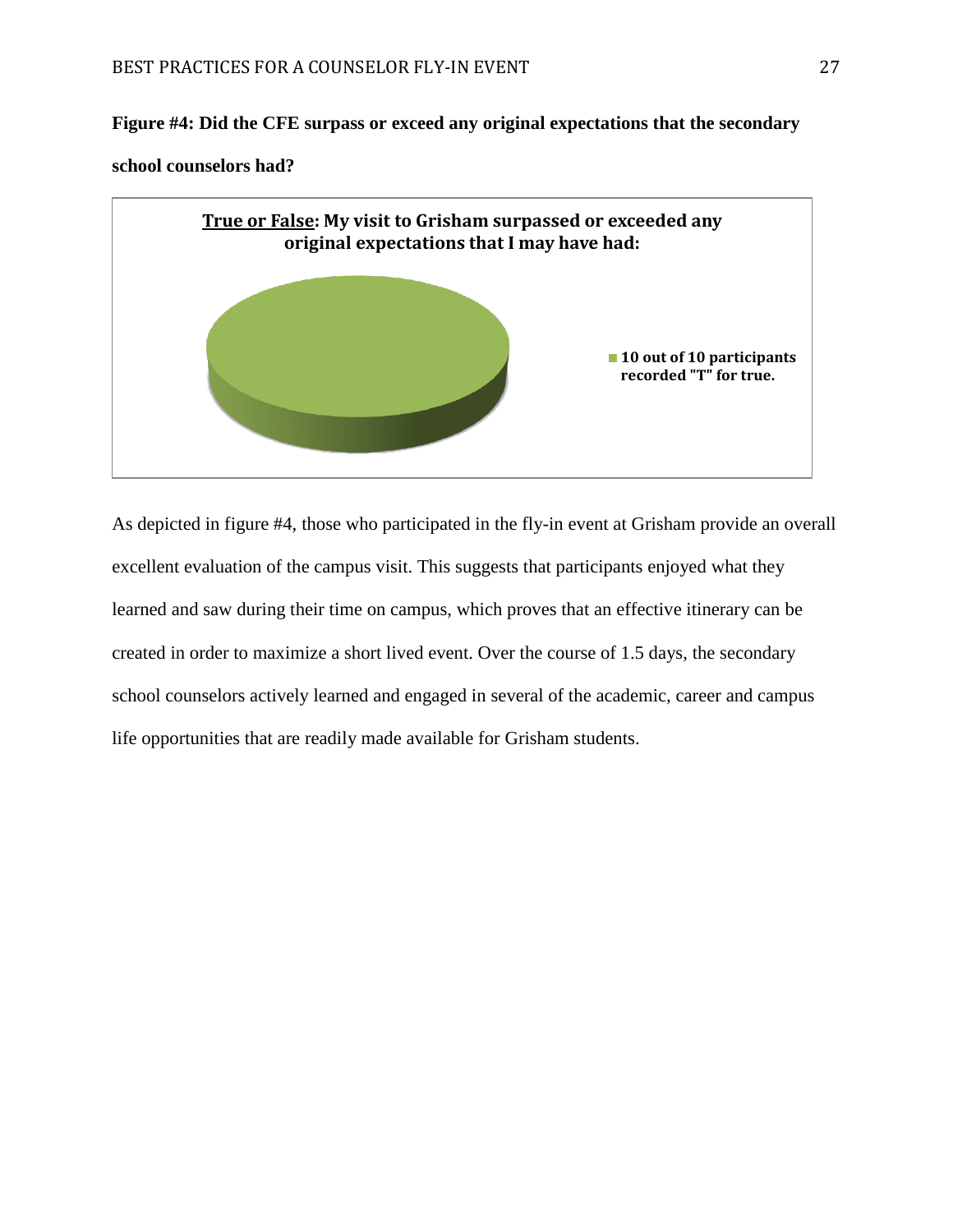



Figure #5 illustrates that the secondary school counselors provided an excellent evaluation of the CFE at Grisham College, which is profound since many of the participants had noted that they had previously attended other CFE's at other colleges and universities prior to coming to Grisham. Thus, Grisham admission personnel may consider utilizing a similar format for future CFE's.

# **Key College Factors Considered by Counselors**

When secondary school counselors were asked about certain factors that they considered when evaluating a college or university, it was evident that there was not a unanimous response that could address the entirety of the question. Participants discussed a variety of institutional elements that they felt were most relevant for all colleges that they assess, including retention and graduation rates, location, class sizes, opportunities for on and off campus employment and a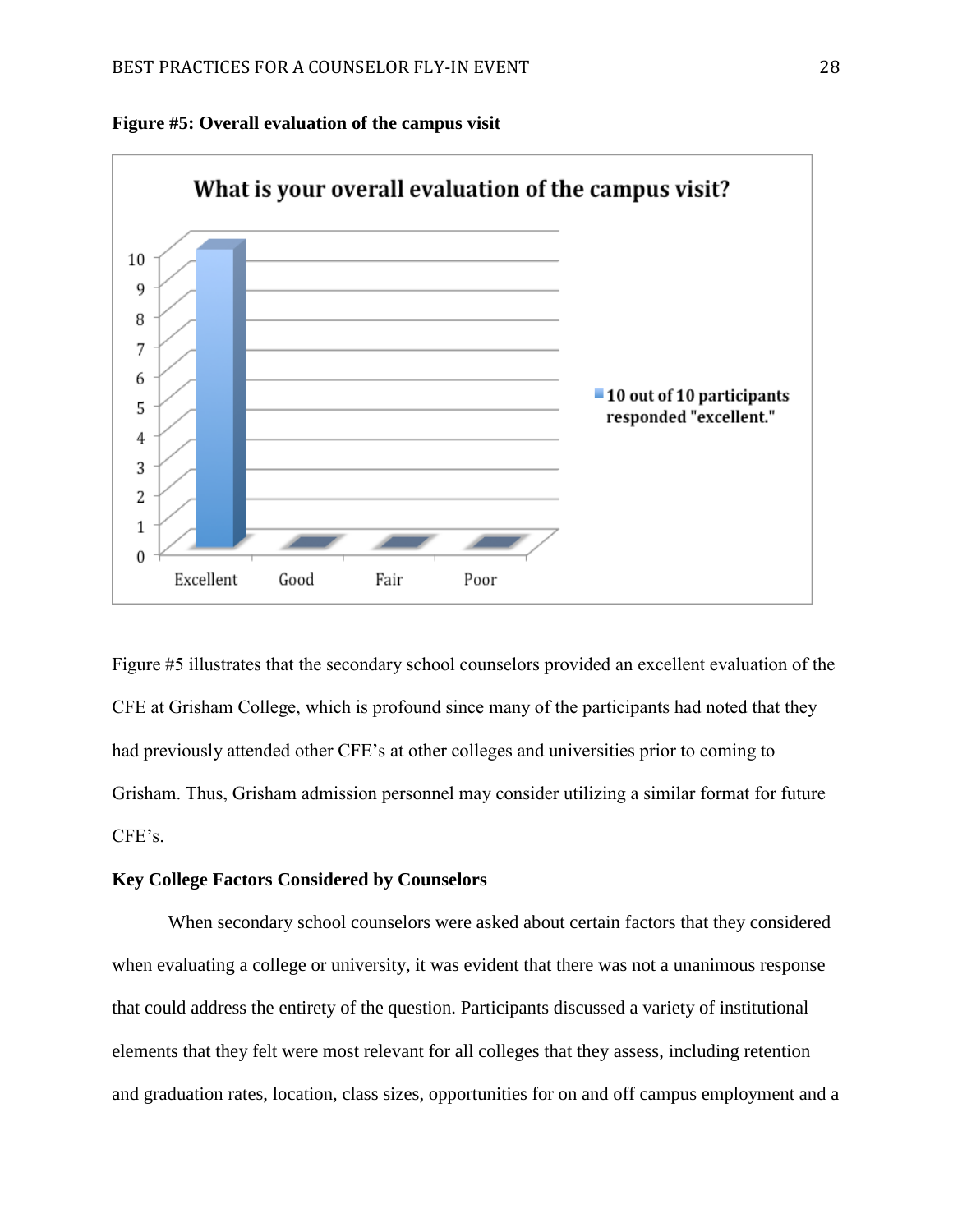place that was a good fit for a 'B' student. Additionally, some participants repeatedly mentioned access to faculty and the sense of campus life as two important factors that may alter their impression of a particular institution. About Grisham, one counselor in particular commented, "… It was evident that the professors are very passionate about their work and are available to help students identify their interests and truly make it a unique college going experience."

Furthermore, as shown in figure six, the participants reported other factors being important as well, which ranged from new facilities, residence halls, academic offerings, academic reputation, diversity of the student body and also affordability as also being of importance. While colleges and universities continue to adapt to the ever changing landscape of higher education, it is crucial for administrators to consider these particular factors since they may lead to an increase or decrease in college enrollment. For instance, a student may only be able to attend a private four-year institution based upon the discount that they receive with a scholarship or comprehensive financial aid package. Considering that 21% of the participants indicated affordability as a key factor when evaluating a postsecondary institution, top college officials must constantly reevaluate their financial aid offerings in order to appeal to a wide range of consumers. The following chart illustrates key factors for assessing college value.

**Figure #6: Factors labeled important by secondary school counselors**

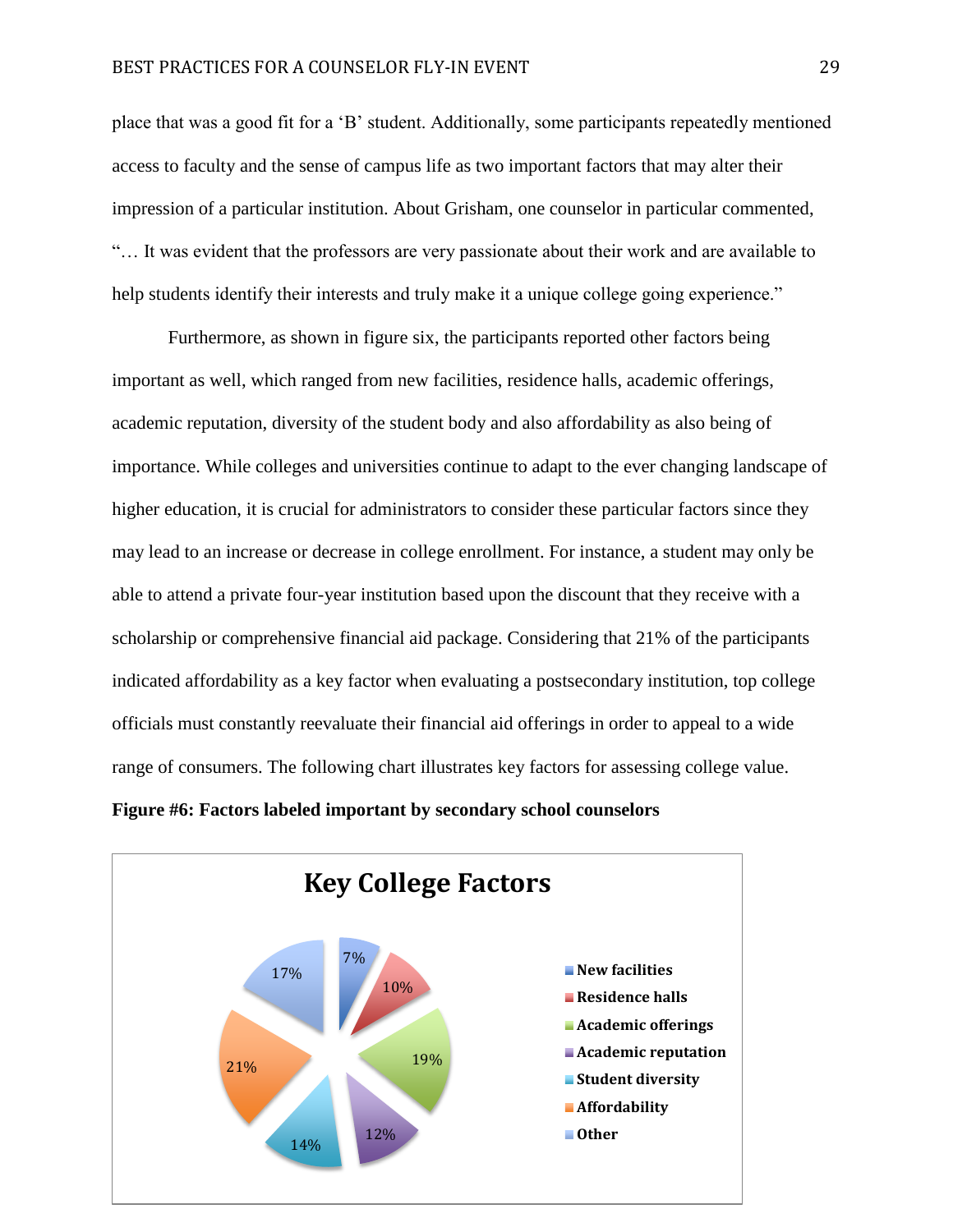# **Highlights of Visit**

Throughout the course of the fly-in, the itinerary was intentionally designed so that the participants left with a better understanding and appreciation of what Grisham has to offer for current and future students. Recurring themes emerged related to the specific aspects that would prompt secondary school counselors to recommend Grisham to their students in the future, which began with the friendliness of campus and the level of engaging faculty, staff, and students. Several counselors also commented on the range of academic offerings and the substance of certain programs, such as business, engineering and health sciences, as strong selling points for the school. This specific feedback highlighted how surprised some of the participants were that a school of Grisham's size offers as many majors and minors as it does.

For another counselor, the tour of the renovated facilities was the highlight of their visit since it showcased the progression that is being made in order to make Grisham a noteworthy and competitive institution. Given the fact that Grisham is located in an area filled with a number of elite four-year colleges and universities, it is challenging to market the school so that it stands out as medium sized-comprehensive college. As a result, it is helpful to collect this feedback as evidence that it is worth investing in the infrastructure on a college campus in order to appeal to a variety of prospective students. Additionally, one participant focused on the student presenters as a contributing factor that helped to create a positive impression of campus since they were approachable and well-spoken. Furthermore, the support that is available through the Grisham Academic Center for Enrichment impressed a few counselors as being noteworthy since they believed that it would help contribute to student success and persistence. One participant noted,

After visiting the campus, it was clear to me that every effort is made to make students feel welcome and to make them aware that they have access to all of the resources they would need to have a successful experience at Grisham… This is clearly a team of people who want to engage with students and with parents, when that check-in is required to move a student to a higher level of autonomy.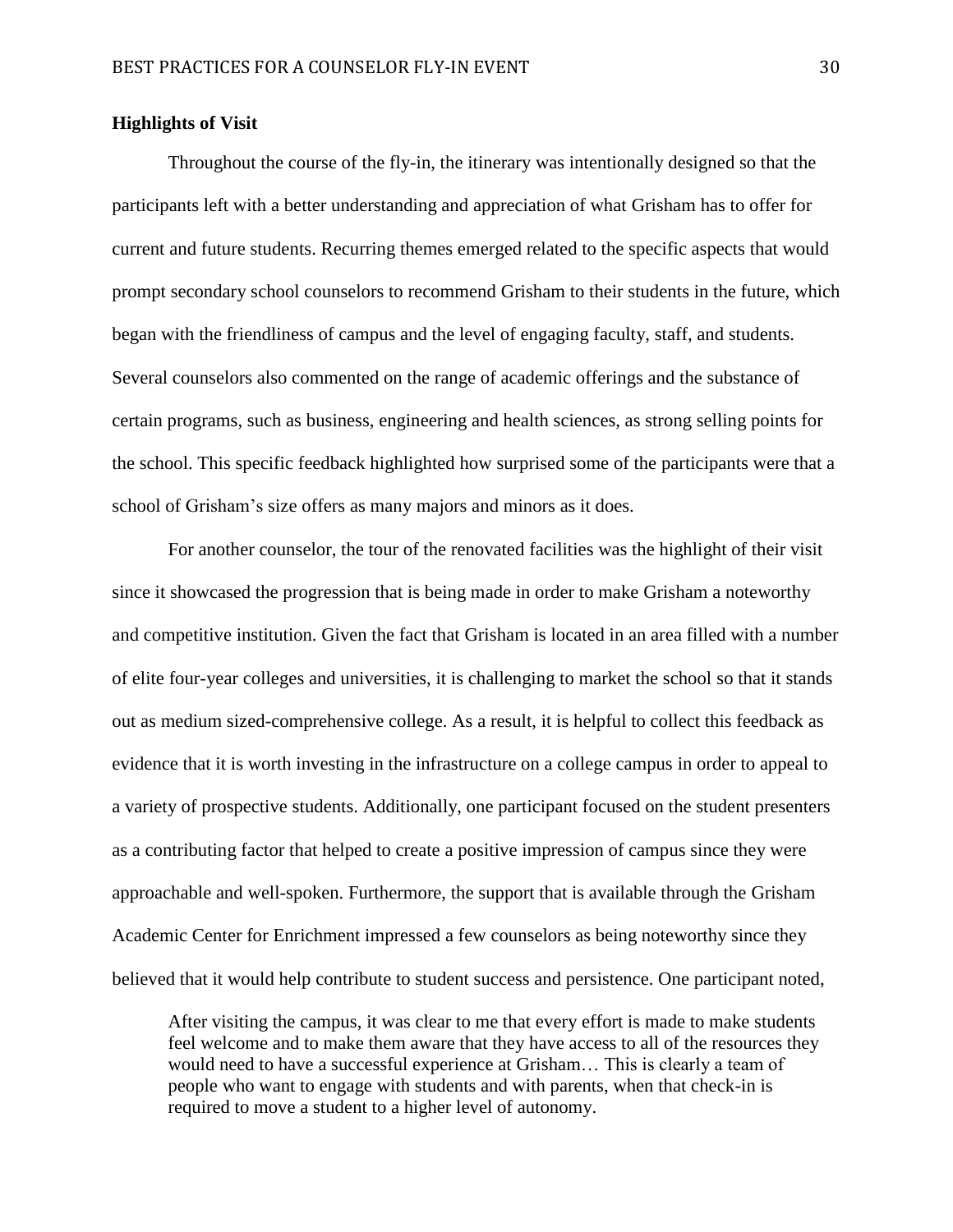The demonstrated sense of school spirit, close proximity to the local town and a major city, a tight-knit and safe learning environment and a commitment to community service were also several other popular responses that took shape. However, one of the most popular discussions was with regard to Grisham's dedication to supporting 'B' average students. In fact, multiple participants raised this aspect as being the most impressive highlight of the weekend, which was specifically emphasized below:

[Regarding fit for a 'B' student] I love the fact (which was clearly communicated) that Grisham will take a 'B' student and help him/her to develop into the best student he/she can become.

On a similar note, when the secondary school counselors were asked to highlight their favorite part of the campus visit, several of the participants raved about the hockey game that they had attended on campus. A couple of the participants even mentioned that they were not looking forward to attending the game since they did not consider themselves to be avid sporting fanatics. However, the strong sense of school spirit and camaraderie that they witnessed at the event ironically left these counselors with a positive perception of the Grisham community. As highlighted below,

My favorite part of the campus visit was attending the ice hockey game. On most fly-in programs, there isn't typically the opportunity to see the students participating in an activity all at once, so it was great to experience the sense of school spirit and to see how everyone came together to support their school.

That being said, a few participants appreciated having the chance to actively engage in the academic breakout sessions, such as in the Bloomberg Markets Lab, since it showcased the resources and the level of technology that is available for Grisham students. In this capacity, the counselors had the opportunity to physically witness the unique academic support that is offered to students, which directly helps to expand upon their vocational aspirations as well. When asked about their favorite aspect of the fly-in, one participant enthusiastically replied, "Learning about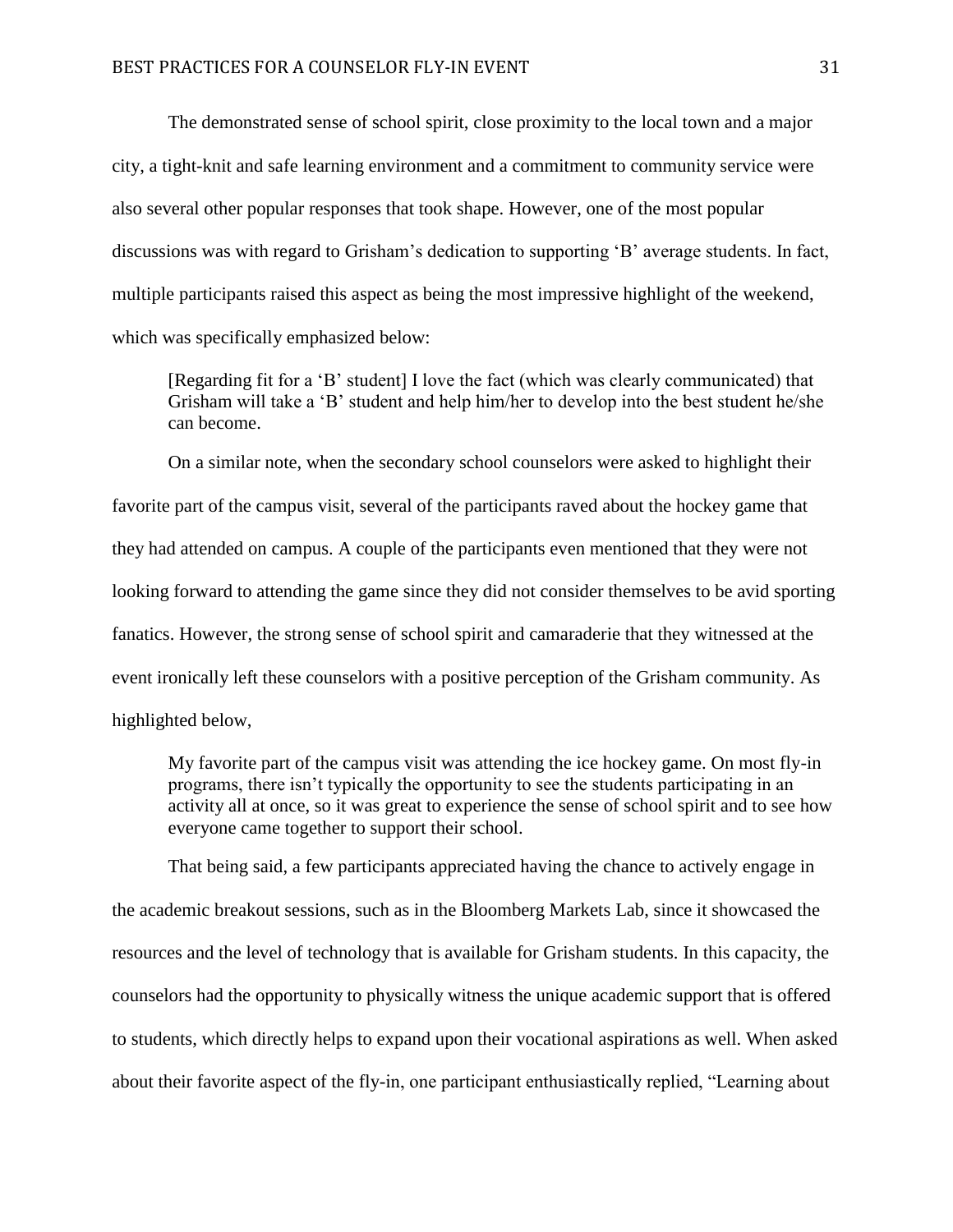how well you are guiding and supporting the student! I am excited to recommend students to your program! I really believe in what you are doing!"

Lastly, the genuine and hospitable character that was demonstrated on behalf of the Grisham admission personnel was also greatly appreciated by several counselors since it helped to foster an encompassing sense of community and inclusion throughout the weekend. Additionally, a different participant was appreciative of simply being able to network with other professionals that worked at Grisham and within the realm of secondary education. These anecdotes were displayed in the following fashion,

The team made us feel that they truly enjoyed the many hours with us... From start to finish, I felt like I was a part of the group and each aspect of the visit was well planned and executed thoughtfully so that the counselors could really come away with an accurate perspective of Grisham and what it has to offer.

This engagement and participation clearly helped to shape the participants' perspective about Grisham in a positive and meaningful way. Without offering an annual event that draws secondary school counselors from various demographic regions around the country, it would be extremely difficult for Grisham to recruit students outside of New England. The goal of a CFE is to educate secondary school counselors (typically from outside of a college's immediate area) about an institution with the hopes of yielding students from their respective high schools that extend far across the United States.

# **Possible Deterrents to Student Interest**

While the majority of participants reported a positive experience, a small number expressed concern over certain aspects that they thought may deter particular types of students. A few secondary school counselors in particular brought forth the issue of low student diversity, which they felt was noticeable during their time on campus. On a similar note, another participant associated students who are from distant geographic areas, such as California, with a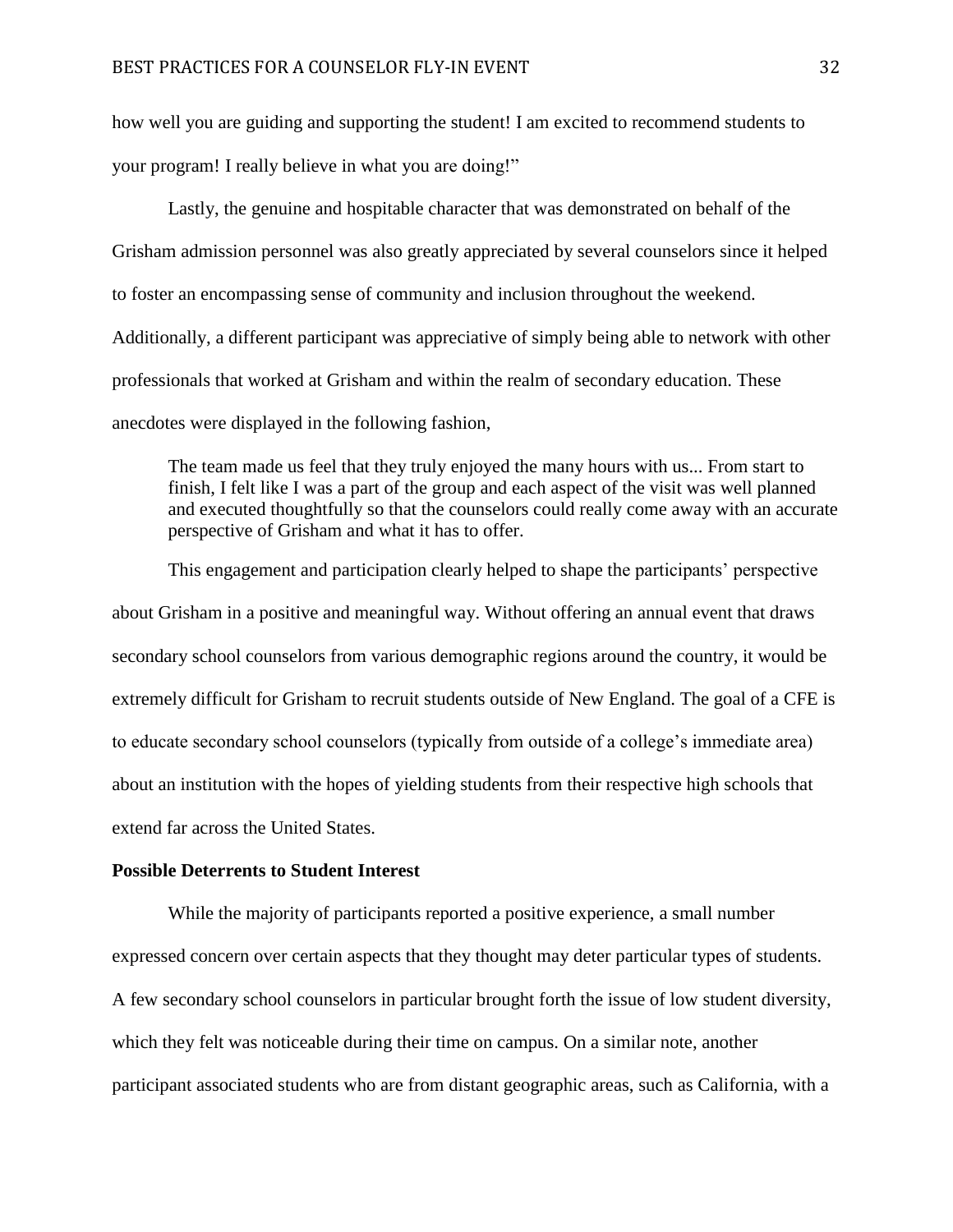designated "minority" label. This specific counselor mentioned that the campus appeared to be "quiet" during their visit and evidently raised a red flag for students who cannot easily access their homes on the weekend. As noted by one counselor,

For a weekend before a holiday break, it seemed so quiet on Saturday afternoon, which gives me pause when I picture a teenager far from home and trying to adapt with his/her class-/hall mates.

On that note, these concerns also touched upon the comment that a couple of participants made about Grisham not being a fit for every type of student. Especially for commuter students, one secondary school counselor alluded to the notion that Grisham would not appeal to this group of non-residential students since the campus is primarily residential. One participant even brought up the concern that there is not enough residential and financial support for undocumented students since they do not qualify for these traditional components, which are typically only offered to U.S. citizens. To synthesize these sentiments, one counselor simply stated, "I would recommend Grisham without hesitation to specific students. Like any school, it does not fit every type of student."

Additionally, the issue of religion was also raised and whether or not the institution promoted a welcoming environment for students who do not identify as Catholic. Coincidentally, several of the secondary school counselors represented religiously affiliated secondary schools; however, the extent of the religious background at Grisham was questioned by several of the participants. As one counselor asserted,

Unclear on if it's the place for students who don't identify with any religion. It seemed like it would be a good non-denominational fit, but the individual student would have to go there and check it out themselves.

Fortunately, the majority of participants favored the Catholic heritage since it coincided with Grisham's dedication to community service, which helped to re-shift their concerns into a positive selling feature.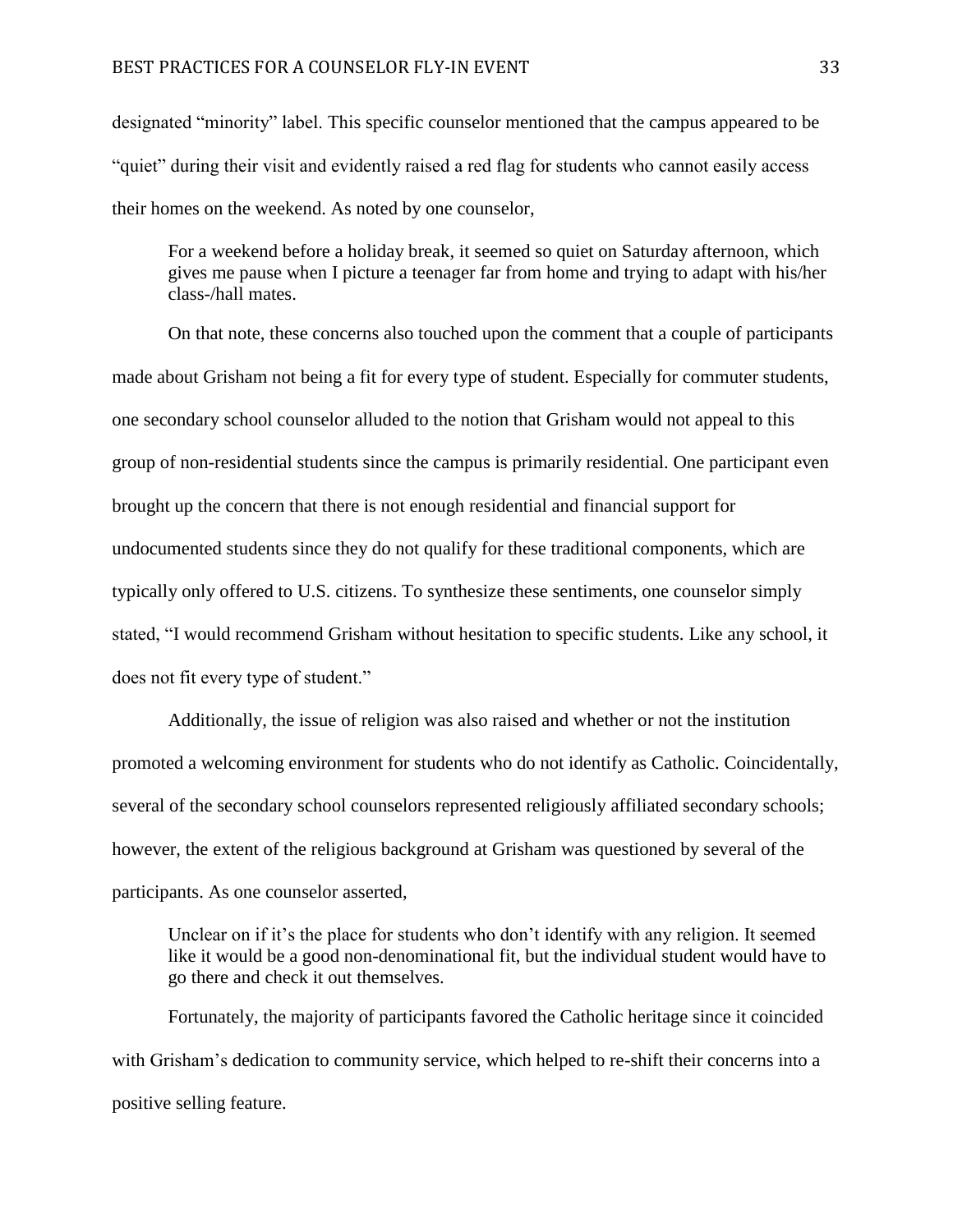# **Future Recommendations from Participants**

After any large scale admissions-related event, it is crucial to capture feedback from those who participated in the event in order to make improvements for the following year. Otherwise, those who help organize the CFE for instance, will be unable to measure if the event was successful, if it had any impact on its participants and more importantly whether or not it is worth the time or energy to execute an event of this caliber. When the secondary school counselors were asked to provide recommendations for improving the campus visit in the future, five counselors highlighted that it was very well planned and did not require any adjustments moving forward.

However, several of the counselors did have suggestions, such as incorporating additional campus stakeholders into the program (President and other faculty) and elaborating more upon the Catholic foundation and its relevance to Grisham. In terms of logistics of the event, one secondary school counselor in particular suggested changing the date of the fly-in since the University of California and California State system deadlines are the week of the Thanksgiving holiday break. Consequently, several of the counselors who were visiting from California had to sacrifice some of their time away from participating in a few of the sessions since they were finalizing letters of recommendations and responding to emails from frantic students and parents. On another logistical note, one participant wished that a comprehensive tour of the entire campus was included since it would have painted a more accurate picture of what Grisham looks like for every-day students. This specific counselor noted,

As a counselor, it is very important to me to accurately frame a college for a student and prepare them for what they might see on their visit etc… Seeing a building or dorm that has not been renovated wouldn't make me describe the college in a less favorable light... If I just tell them that the college is wonderful (based on what I physically saw) I would set them up with unrealistic expectations.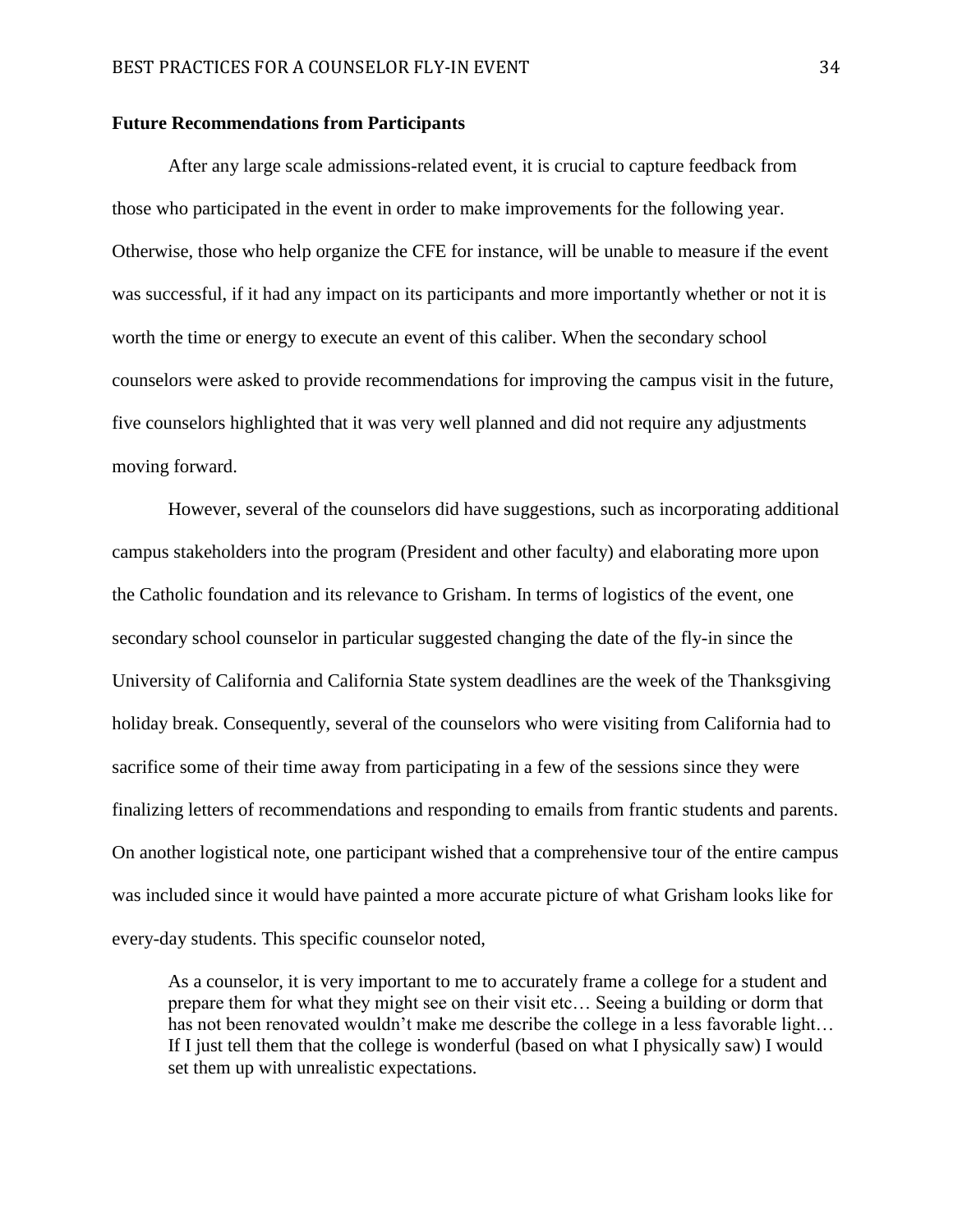While the CFE continues to evolve, this particular feedback will allow the admissions staff at Grisham to make modifications to the event in order to attract a larger number of participants in the future. As previously mentioned, the purpose of evaluating this event is to research whether or not the November 2015 counselor-fly in will have an impact on future enrollment at Grisham. At the same time, an increase in first year students from out of state will only happen if the admission personnel continues to develop new relationships with secondary school counselors from outside the New England area. Thus, something as simple as altering the date of the event can be significant in order to attract a greater number of secondary counselors.

# **Summary of findings**

The findings from the Grisham College CFE highlighted various elements of the weekend that positively impacted the participants, which ranged from having the opportunity to attend a sporting event to meeting with current faculty members and students. Additionally, the secondary school counselors also noted how passionate the professors were and how the campus overall felt friendly and nurturing. The participants were also greatly impressed by the breadth of academic majors that are offered at small institution like Grisham, which had a specific connotation with the STEM programs. More importantly, the quality of support services were also touched upon in the participants' evaluation of their campus visit since they felt it was clear that Grisham helps to promote a sense of autonomy for their students.

On the other hand, some of the secondary school counselors raised certain aspects that they felt may deter them from recommending Grisham to certain students. One participant in particular noted that the campus felt quiet for a weekend before a major holiday, which was worrisome for students who geographically may be unable to access home easily. This sentiment illustrates that a majority of students at Grisham are from the New England area and those who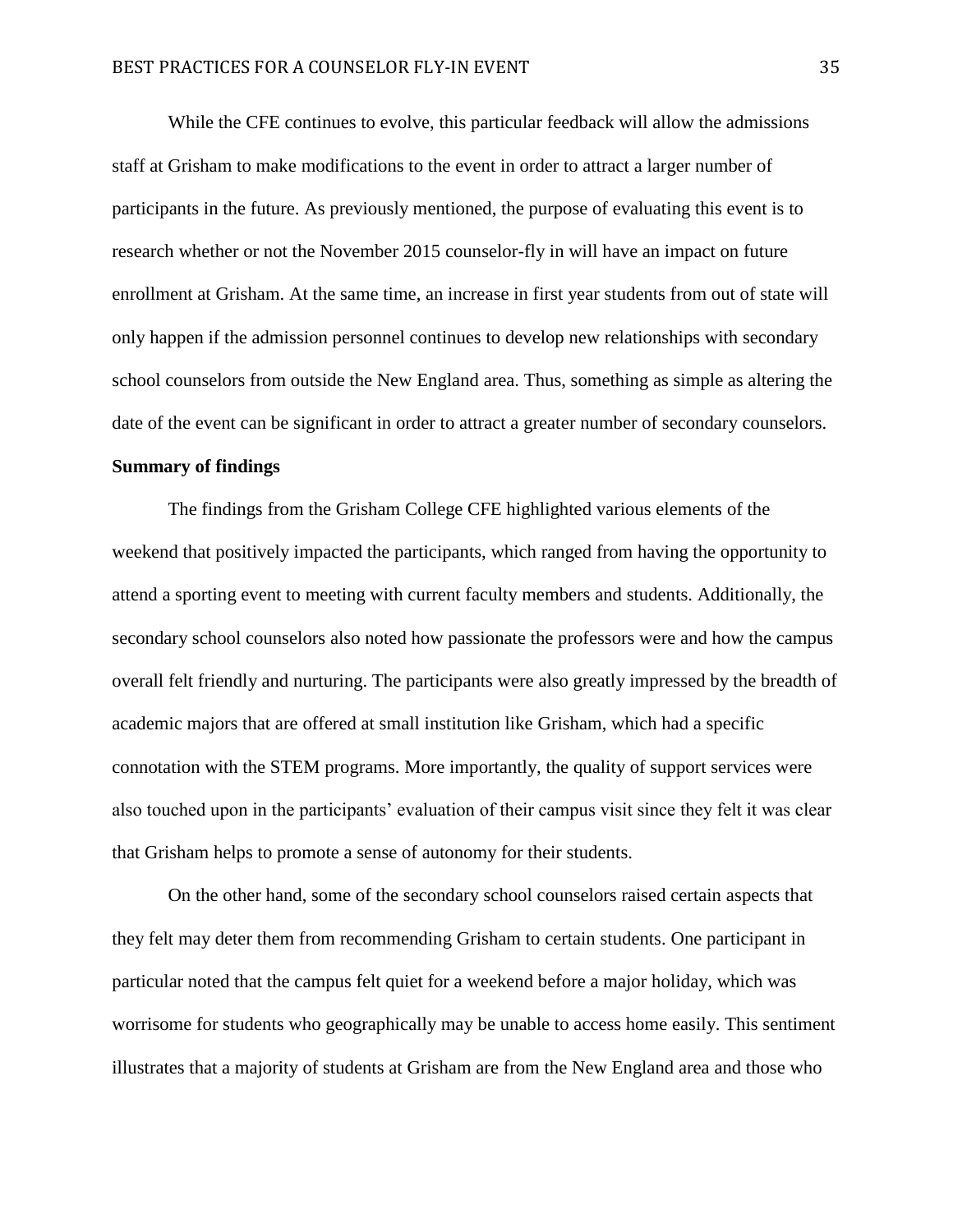are from further geographic locations may feel isolated as a minority. Secondly, some secondary school counselors expressed that they were unsure whether or not Grisham would be a good fit for all types of students since the campus appears to attract a particular type of a student. Specifically, Grisham's identity as an Catholic institution was questioned by a couple of participants since it was unclear whether or not Grisham promoted a feeling of inclusivity for students who do not identify with Catholicism or any religion for that matter. Furthermore, several other participants mentioned that the lack of student diversity and the fact that Grisham is very much a residential campus may be off putting for some particular target audiences, such as students of color or commuter students. Consequently, the secondary school counselors may be limited in who they can recommend Grisham to in the future.

## **Implications & Discussion**

From this study, it is clear that secondary school counselors left the CFE with a better understanding of Grisham College; however, it is evident that several recommendations and implications need to be addressed moving forward. The following recommendations serve as five specific best-practice models that were drawn from the entirety of the literature review and study. While there may be additional suggestions that can be made, these recommendations outline a set of strategies that can be utilized to improve upon an existing recruitment strategy, which in this study has focused on a secondary school CFE at a private four year institution located in New England. Several of the recommendations addressed specific improvements that can be made to bolster the itinerary, such as incorporating additional student life programming in order to portray a more holistic view of the student body. The issue of determining whether or not the college would be a good fit for certain student populations was the primary reasoning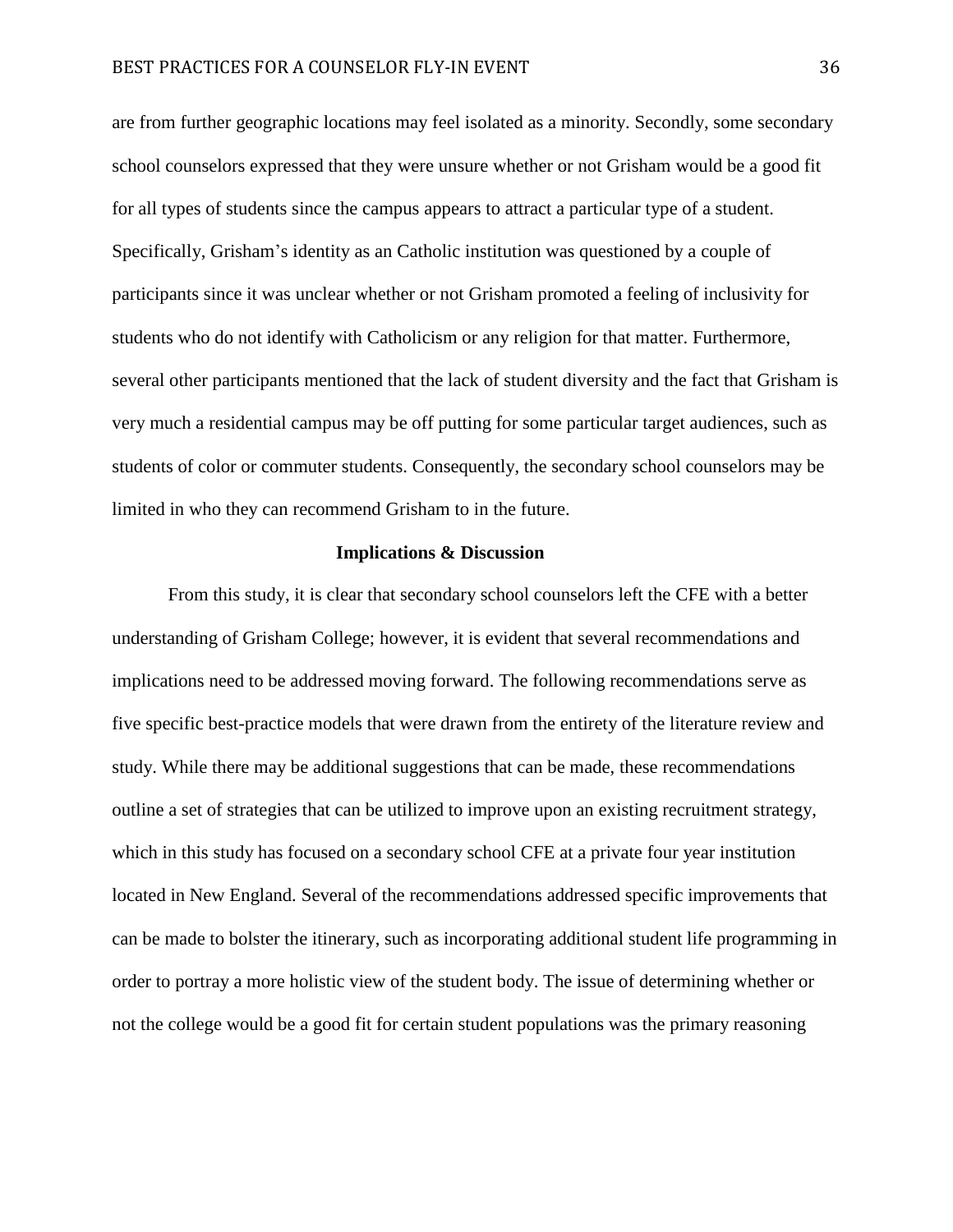behind a few of the recommendations, which will hopefully dispel any concerns regarding student fit post future fly-in events.

Furthermore, the final two recommendations are somewhat interchangeable since they both address the timing and formatting of the event in order to increase attendance moving forward. Ultimately, the most significant recommendation is to ensure that secondary school counselors do not stereotype the college into one specific category or for one particular student population. Therefore it is in the best interest of the admission office and college administration to consider how these recommendations can assist in portraying the institution in a more welcoming and inclusive manner. The recommendations that will be discussed are: Incorporate additional student life programming into the fly-in itinerary, address the issue of 'fit' for certain student populations, include a comprehensive campus tour, increase opportunities for more participants to attend and organize a collaborative college counselor tour with local institutions. **Recommendation #1: Grisham College admission personnel should highlight a wider variety of student life experiences during the fly-in.**

During future fly-in events, the proposed itinerary needs to frame a more comprehensive image of the private four year college in order to showcase the different facets of student and academic life. Several secondary school counselors commented on the low diversity among students, which can be improved by incorporating additional programming into the itinerary that highlights some of the more diverse aspects of the college. During the 2015 CFE, the only student life program that was incorporated was an on campus hockey game, which contributed to the participants notion of there being little to no student diversity. Consequently, this specific social outing depicted the college as predominantly an athletic-driven institution and only highlights one specific student population that is attracted to this type of collegiate setting.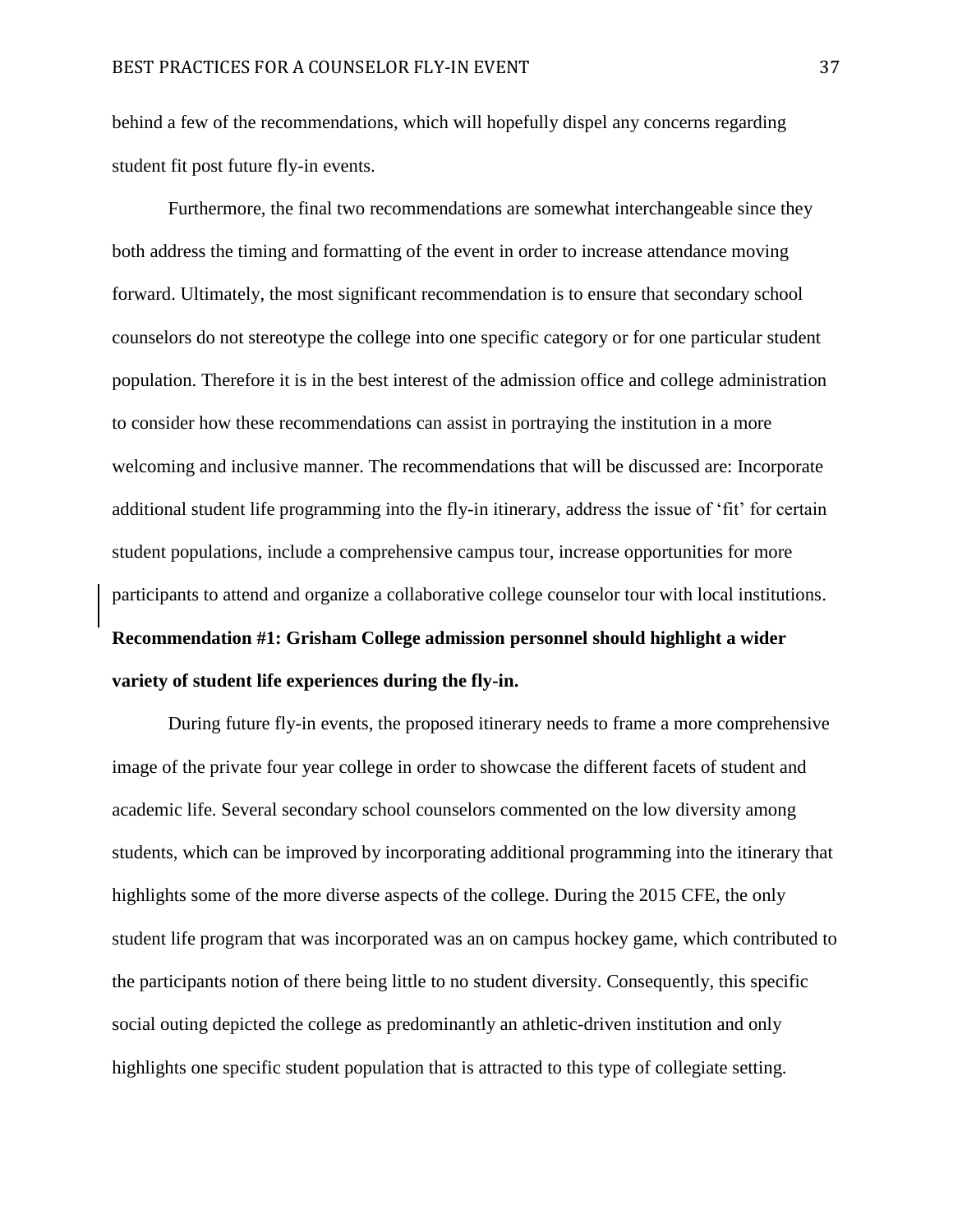Looking ahead, future fly-in events need to incorporate greater student programming from other student divisions, such as the Asian, Latino(a), African, Native American Affairs (ALANA) chapter or the Interfaith Alliance student organization. Thus, scheduling the fly-in program when these groups are hosting events for the community will be pivotal in depicting the diverse aspect of Grisham. Additionally, another suggestion would be to host a diverse student panel of tour guides to talk about their personal experiences regarding diversity at Grisham, and or incorporating faculty who teach in the social justice program (among other topics) to best illustrate a full range of diversity on campus. The purpose of this recommendation is to combat any concerns about student diversity and to resolve any skepticism that the college may not be a good fit for certain types of students, such as students of color or students who are simply disinterested in athletics. If the annual fly-in only includes one type of student programming, admission personnel will run the risk of stereotyping their institution in a specific manner or category. As previously mentioned, fly-in programs are designed with the goal of having its participants recommend a particular college or university to their students upon return to their secondary schools. Thus, these types of events may reflect whether or not admission personnel are focusing part of their recruitment strategy on increasing the percentage of multicultural students on their campus.

# **Recommendation #2: Include the college's president, and the perspectives of religiously affiliated members of the college community**

On a similar note, additional stakeholders, such as religiously affiliated members of the college community, the college's President and staff members who oversee other religious-based organizations on campus need to be a part of the event in order to address the religious component at the institution since some participants questioned the level of religious inclusivity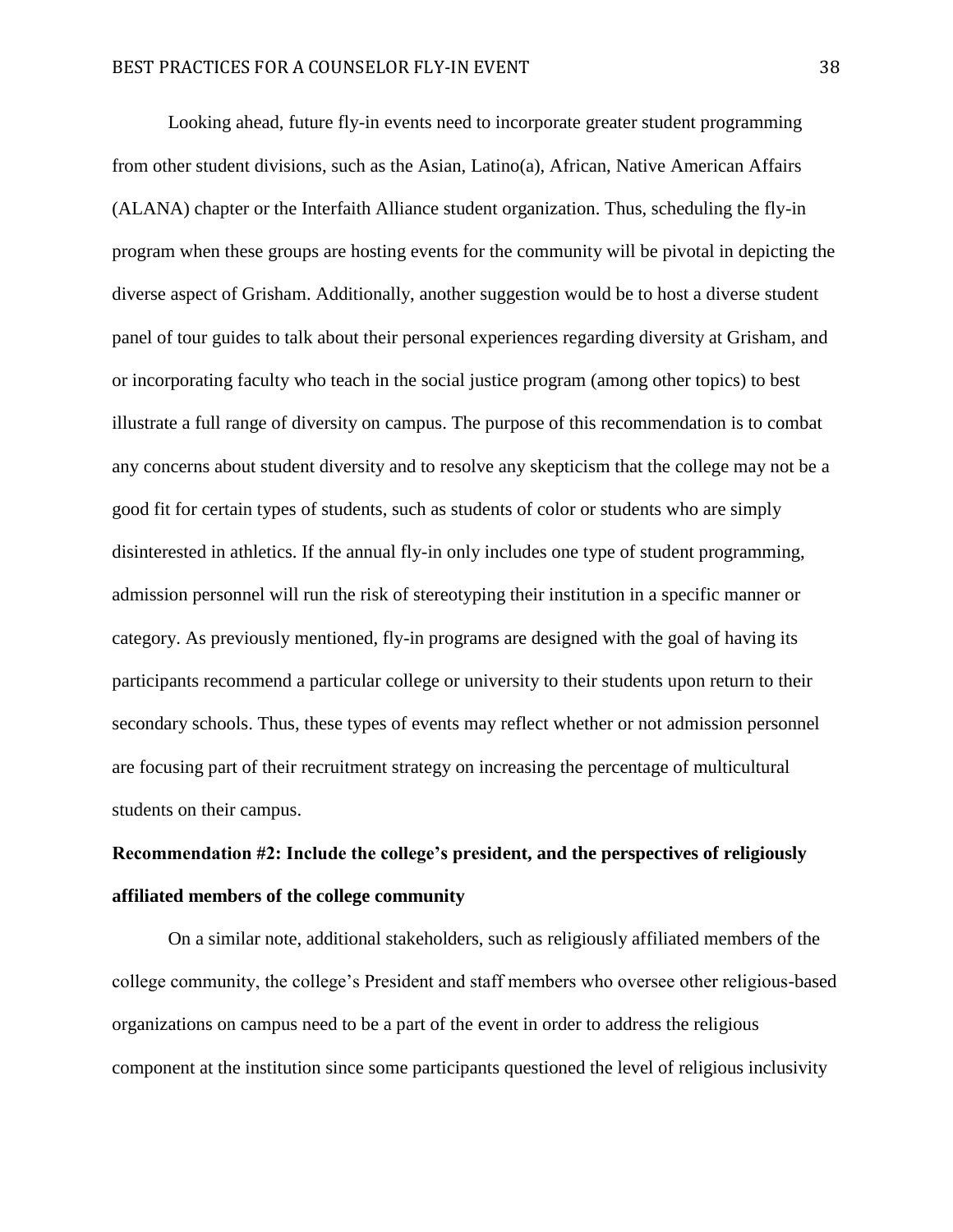on campus. However, McCoy (2013) discussed particular challenges of on campus recruitment events, such as involving academic faculty and staff since their schedules may not always align with the event that is needed, which may be true for the fly-in since it is typically hosted during a weekend. To counteract this challenge, it is the responsibility of the admission personnel to communicate the importance of incorporating various faculty, administrators and students in order to help represent the majority of the student body as best as possible. Otherwise, future participants may have a difficult time believing any direct anecdotes from the admission personnel since they may be removed from this type of student experience.

# **Recommendation #3: Grisham admission personnel need to include a comprehensive campus tour in the fly-in itinerary**

Additionally, a few participants noted that they would have like to have experienced a full campus tour in order to see the areas of campus that had not been renovated or modernized. While administration may be inclined to only display the areas of campus that are the most aesthetically inviting, future participants would benefit from having a comprehensive perspective of what the college has to offer for all of its students. Otherwise, the participants would ultimately provide misleading information for their own students who are interested in attending or visiting this particular college. The importance of providing an authentic institutional perspective coincides with the first recommendation of consciously illustrating the average student experience, however, limited time constraints may be an implication in this case.

In order to better serve future visitors, Steinberg (2009) highlighted that college administrators have begun to hire outside consultants to improve the campus visit experience, such as in the case of Hendrix College. Doing this at Grisham College would substantially benefit future fly-in programs in the event that the admission personnel at Grisham lacks the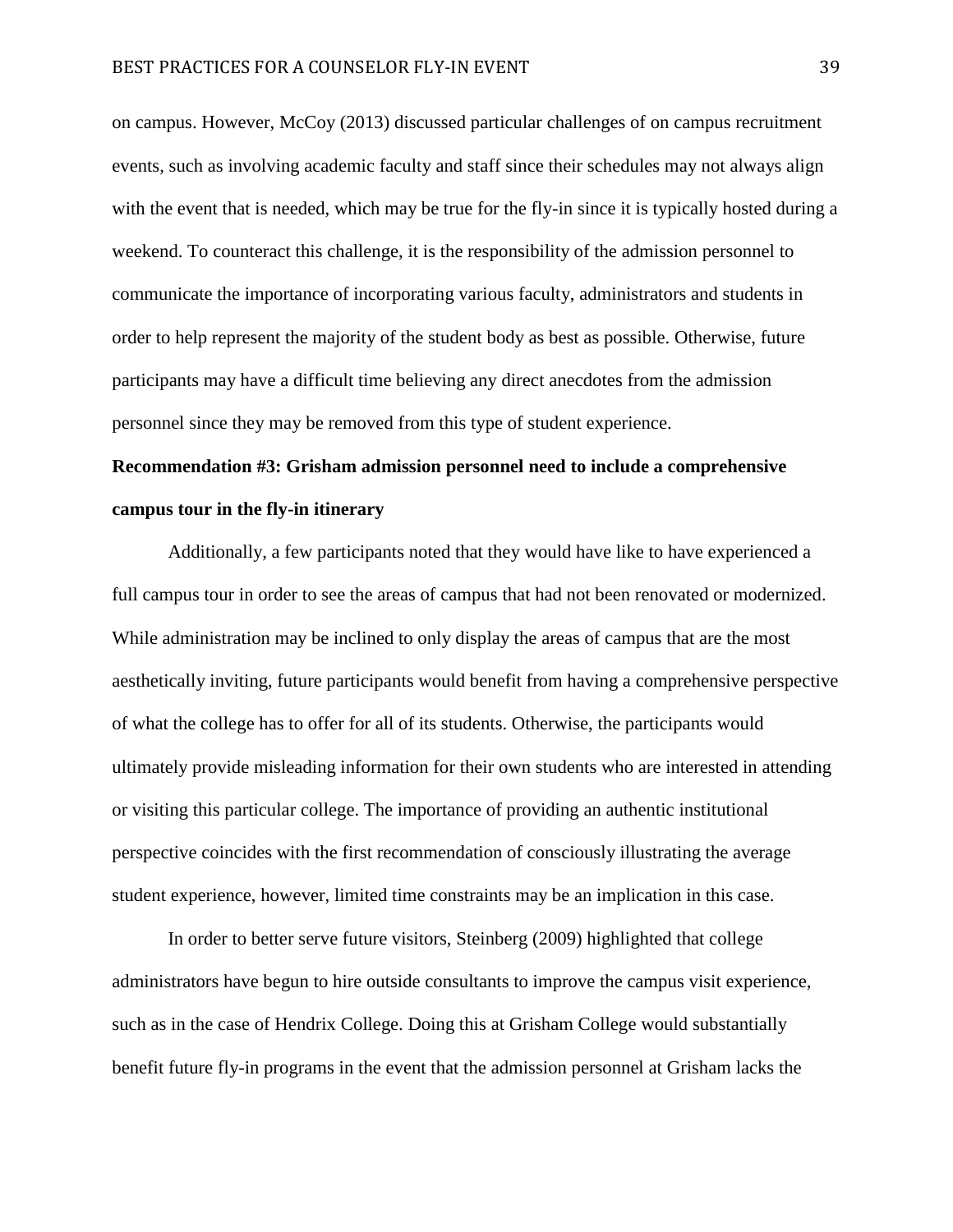proper time needed to thoroughly evaluate and assess the program. In regards to the fly-in event, a consultant would be resourceful since he or she could provide concrete evidence as to why certain aspects of the fly-in may need to be changed or modified. Furthermore, hiring an outside consultant would be beneficial since the admission personnel at Grisham could collaborate with an individual who does not have any working bias, thus any suggestions for improvement would be valid based upon proper evidence and feedback. The Admissions Advisory Committee at the University of Rhode Island (2011) also placed emphasis on the campus visit experience since 65% of prospective students consider a campus visit to be very influential (Arts & Sciences Group, 2004). In essence, the secondary school counselors who attended the fly-in event in this study act as a gateway to bring future students to visit campus, thus the admission personnel need to ensure that they are continuously improving the overall visit experience as needed.

# **Recommendation #4: The admission personnel at Grisham need to offer additional fly-in opportunities or consider changing the timing of the event**

While a more all-inclusive view of the college experience is at the forefront of recommendations in this study, an additional suggestion would be to consider changing the date of the event in order to yield a higher participation rate. Furthermore, the admission office needs to contemplate whether or not to offer multiple full-scale fly-in programs or if it is more productive to host several scaled back versions of the event throughout the course of a particular season. Several participants who had registered from California were unable to attend the event since the University of California and California State University System had their application deadlines due the following week of the fly-in. Therefore, it is recommended that the admission office considers changing the timeline of the event in order to increase the number of participants who are able to attend. If the college's administration plans to continue growing their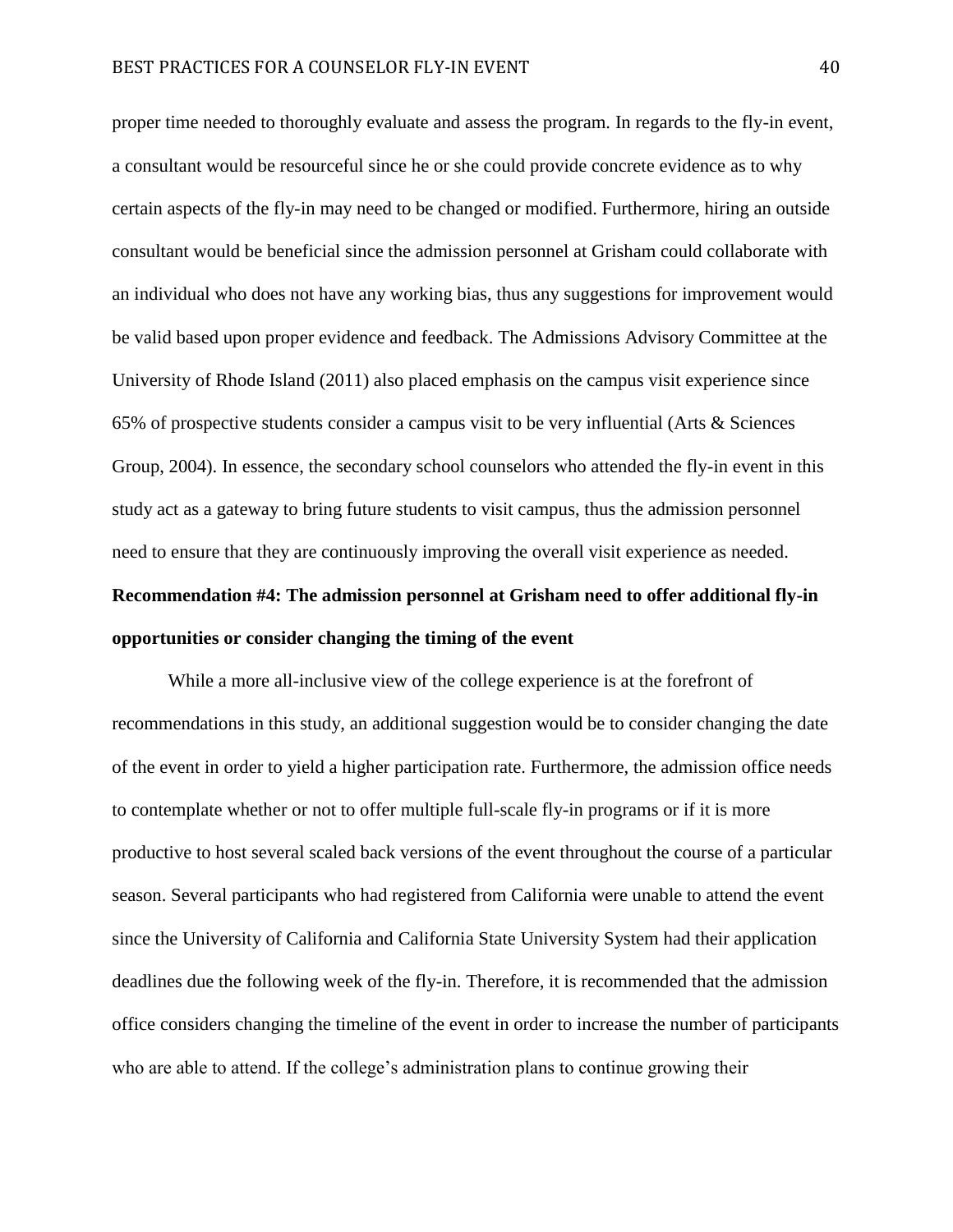relationships with secondary schools outside of New England, it is vital that they expand upon their visit opportunities as needed in order to best support their recruitment efforts.

For instance, some institutions, such as the University of Tampa, host several CFE's throughout the year in order to appeal to a wide audience of secondary school counselors and private college counselors. While the University of Tampa offers counselor events that last less than 48 hours, they are designed for individuals who are unable to dedicate more than a couple of days at a college or university (University of Tampa, 2016). As highlighted on the University of Tampa's admission visit page, participants are able to partake in similar educational sessions that mirror the CFE that is being examined in this study, but in a more condensed format. In order to thoroughly promote the purpose of campus visit, it is clearly valuable to tailor admission programs that bring as many visitors to campus as possible. As the Admissions Advisory Committee at the University of Rhode Island (2011) had concluded, a significant number of prospective students ultimately decide where they attend college based upon a campus visit that they experienced. From a college admission standpoint, any individual who has a direct impact on a student's decision to attend a college or a university, such as a parent, friend or college counselor, needs to be targeted with specific admission programming. Thus, any admissionrelated event that is specifically created for secondary school counselors is designed with students in mind since the hope is that the participants will in return recommend an institution to their students based upon their own visit. In order to attract secondary school counselors in an effective manner, the admission personnel in this scenario need to consider how they are strategically reaching out to this population of professionals with the hopes of yielding students from their high schools.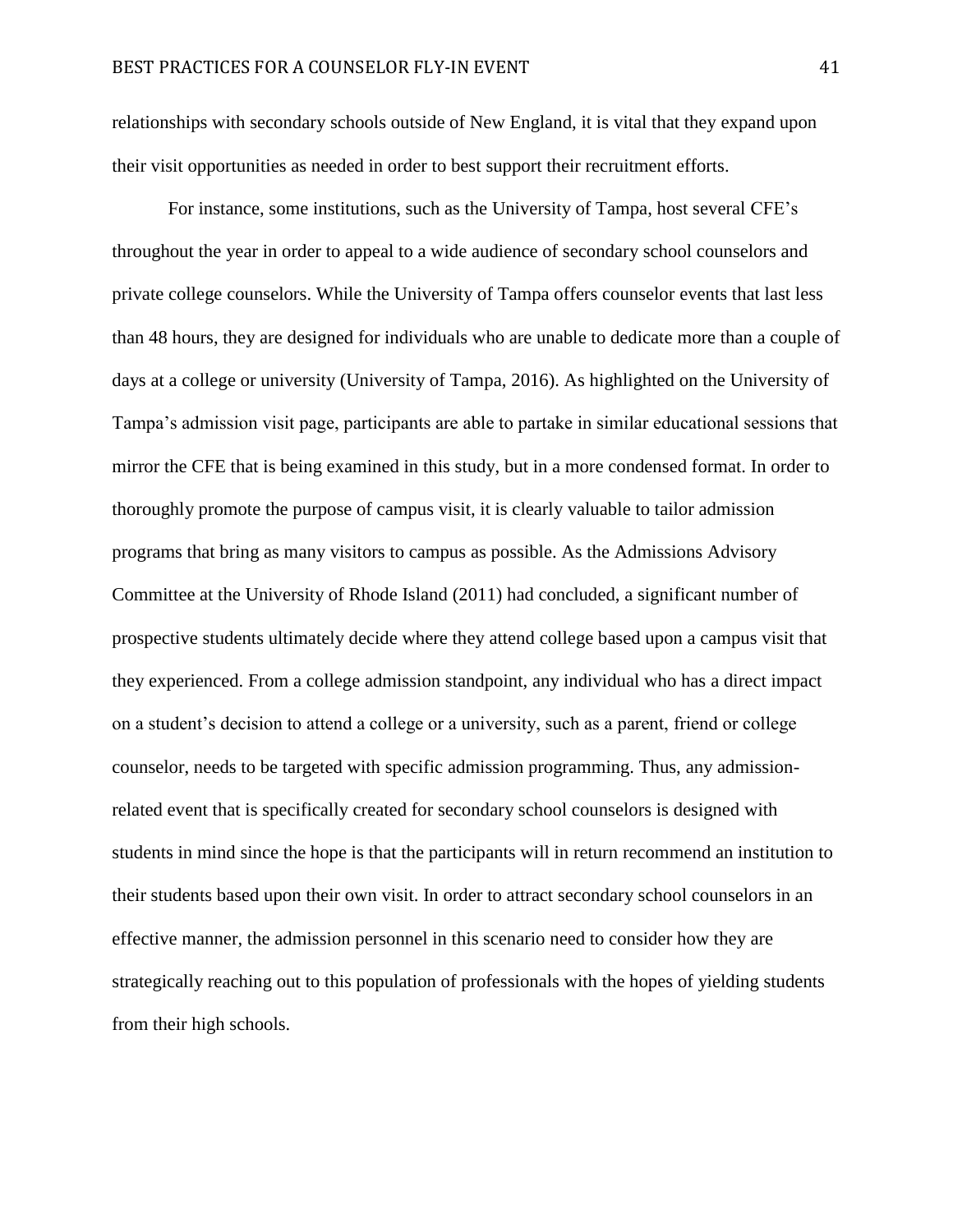# **Recommendation #5: The admission personnel at Grisham College should consider developing collaborative counselor fly-in events with local institutions**

In an effort to appeal to a wide variety of secondary school counselors, it is imperative that the admission office considers the possibility of organizing a joint fly-in program with local institutions in the New England area. Stonewater (2000) discussed several collaborative admission practices that some colleges and universities are already implementing, such as hosting joint mini-college fairs or creating shared marketing material. The largest advantage of this particular practice is that it addresses any potential financial or budgetary concerns since programming costs would be split between one or more institutions. More importantly, creating a joint fly-in program would benefit secondary school counselors since they would be given an opportunity to visit multiple colleges or universities during the same visit. However, the admission personnel would need to be mindful in who they would seek to partner with since there are similar colleges in the area that are viewed as direct competitors. While competition helps to drive progressive recruitment practices, there may be a conflict of interest if opposing admission offices are attempting to yield the same student demographic.

The New England Sampler College Tour (2015) highlights a model program of three distinct colleges that have created a joint CFE and successfully have done so since they embody different institutional types. This is an effort supported by the New England Sampler College Consortium (NESCC), a collaboration among Wheaton College (Norton, MA), Emerson College (Boston, MA) and Providence College (Providence, RI) (NESCC, 2015). As stated on the NESCC (2015) website,

Our aim is to provide school counselors and independent counselors with the opportunity to "one stop shop" where you can learn about three universities, each with their own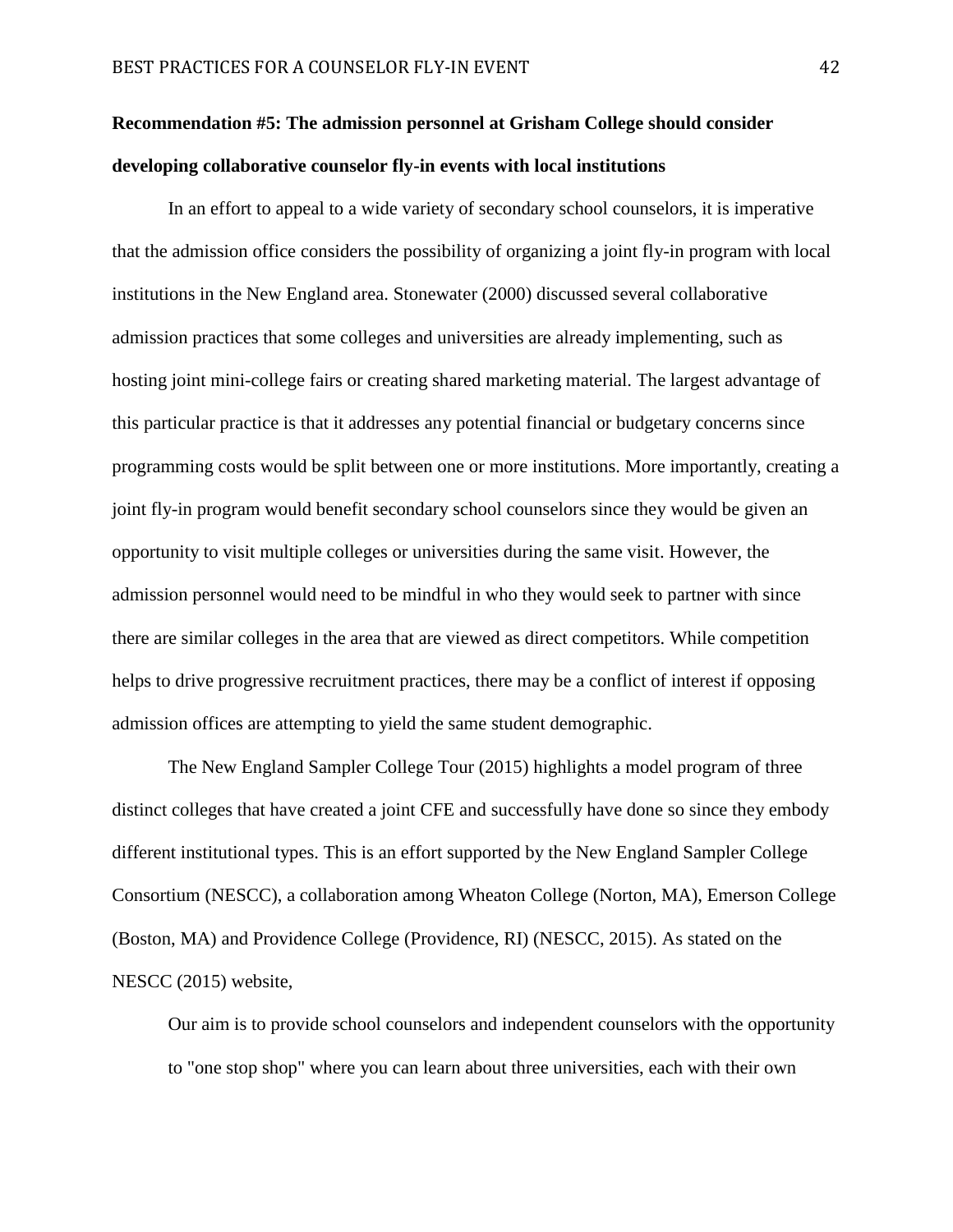niche, located in the heart of New England. At each institution you will learn essential information about academics and campus life through a variety of programs presented by current students, faculty and administrators.

Based upon their mission statement, it is clear that other colleges and universities can easily adopt this type of programming as a means to develop relationships with new or existing college counselors. Furthermore, a joint college fly-in program would appeal to a wider audience of secondary school counselors due to the level of convenience that they would be granted with this type of event. Marketing this type of event, as having an opportunity to learn about several unique institutions in one trip, would provide a desirable incentive for more participants to attend, which would be a more effective and useful recruitment tool. The admission office highlighted in this study would have benefited had more secondary school counselors been able to partake in the November fly-in event since their institutional message would have reached more individuals. Thus, this final recommendation addresses any concerns about whether or not a CFE is worth the time or energy to execute since it demonstrates an efficient recruitment method that would help grow an invaluable support network.

Upon reviewing these recommendations, it is clear that the admission personnel at Grisham College needs to consider supplementing or modifying future fly-in events with other type of programming in order to promote a more comprehensive image of the institution. While the purpose of conducting a fly-in is to educate individuals about a particular college or university, it is also equally important to create an itinerary that gives the participants a clear sense of what the college offers for a wide variety of student populations. Unfortunately, some elements of the fly-in that were utilized in this study may have depicted the college in a particular manner, which may deter some participants from recommending the institution to their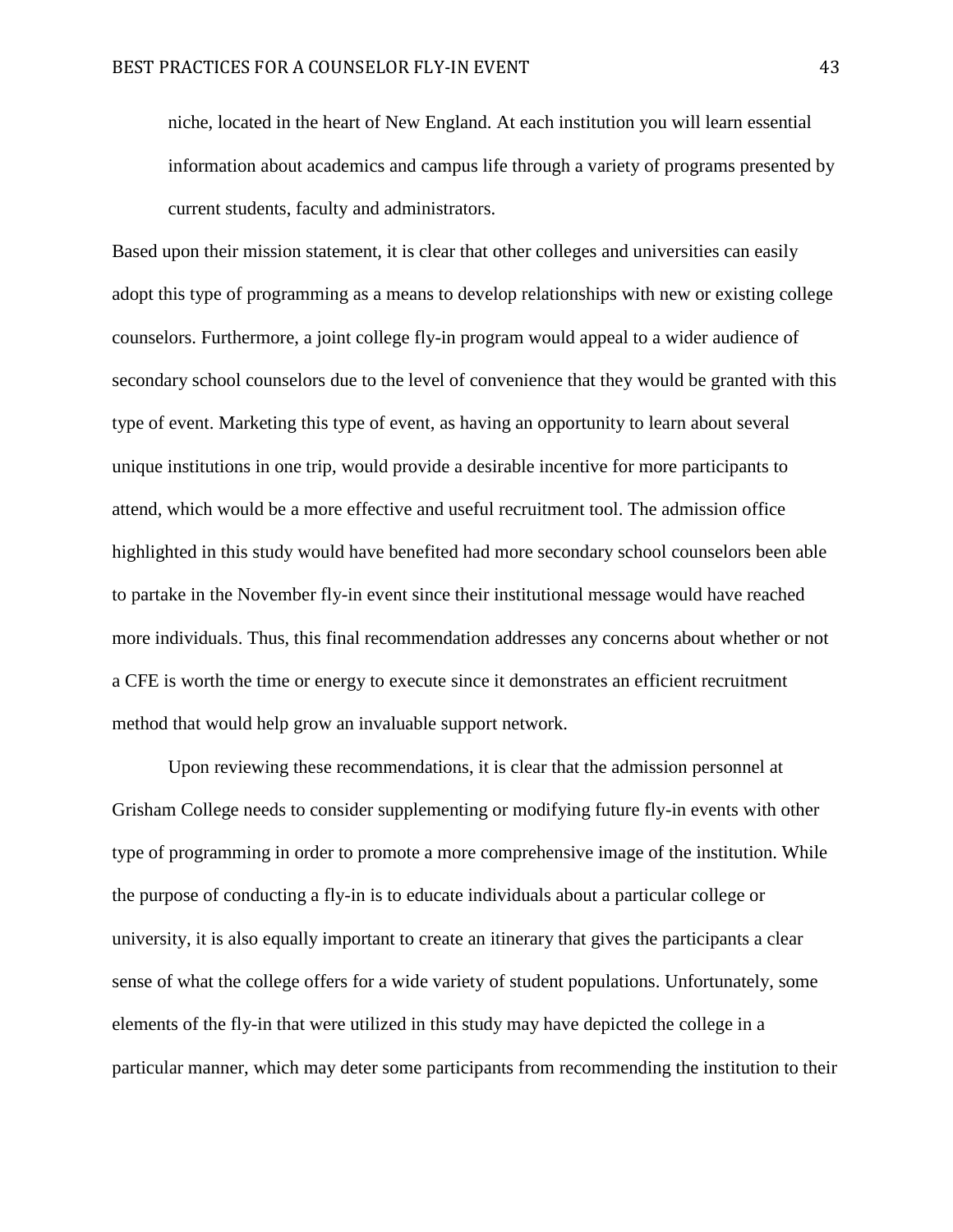students. For future fly-in programs, the aforementioned recommendations need to be taken into consideration in order to improve the practice of this particular type of student recruitment strategy.

# **Conclusion**

After a thorough review of the research regarding the best practices for recruitment strategies, it is evident that institutions need to consider the manner in which they communicate their brand to prospective students and families. If a college or university fails to remain current and up to date with emerging student trends, they will be unable to remain competitive in a saturated higher education market. Thus, the three major outcomes of the literature highlight emerging trends in recruitment, effective recruitment strategies and improving recruitment practices as top priorities for enrollment administrators. While a current recruitment trend revolves around the notion of implementing greater levels of diversity on campus, some colleges and universities are more so preoccupied with hiring private consultants in order to improve upon current recruitment techniques, which have increased their respective number of freshman applications. For instance, Gose (1999) interviewed Baylor University's then Vice President for University Relations and noted, "instead of having one or two interactions with vast numbers of people, we were able to concentrate on the ones who were most likely to choose us and the ones that we most wanted" (p. 3). Lastly, some admissions offices are focusing their time and energy on improving recruitment practices on campus, which consists of revamping their campus visit experience, such as in the case of URI.

Additionally, the importance of studying the effects of recruitment practices, such as at Grisham College, are invaluable in order to annually attract a well-bolstered freshman class. Upon reviewing the feedback from the Grisham CFE, it is evident that the participants left with a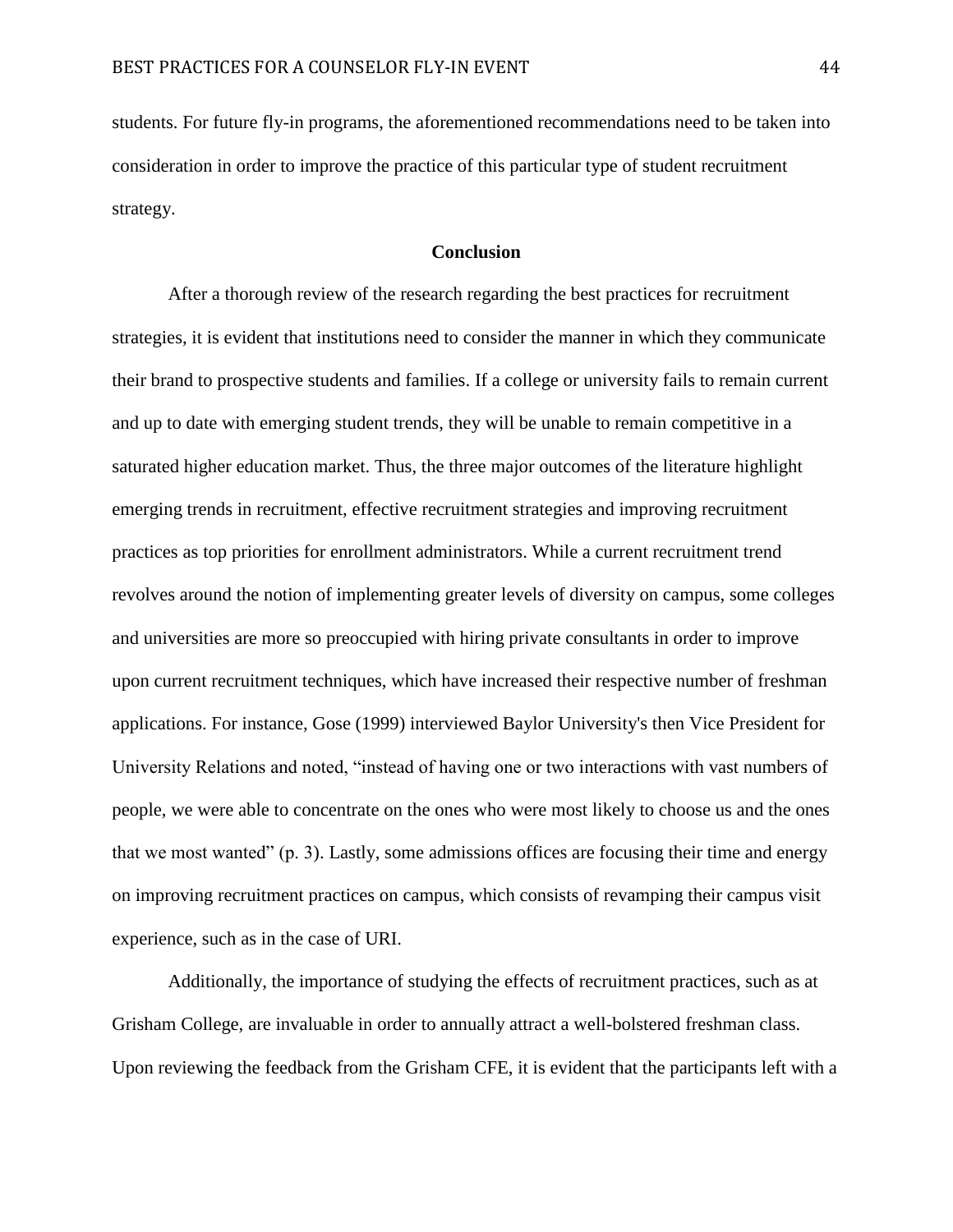better understanding of the resources that are available for students on campus, which was the primary goal of the program. However, the feedback also conveyed several implications, such as not showcasing diverse elements of Grisham, which may have negatively impacted the impression that some of the participants had of the college. Thus, the fly-in itinerary needs to be tailored to provide a more comprehensive image of the institution since some participants commented on the lack of student diversity on campus or felt that they did not experience the entirety of what the college is like for the typical Grisham student.

Moving forward, the admission personnel at Grisham needs to be cognizant of the type of messaging that they are attempting to deliver to secondary school counselors, which is ultimately communicated through the itinerary that is provided during the fly-in. Counselor events, such as the one examined in this study, are significant since they serve the purpose of educating secondary school counselors about a particular institution with the hopes that they promote the college or university to their students. Thus, it is truly vital to showcase different types of student populations during future CFE's at Grisham in order to appeal to a large target audience. The same principle holds truth for other institutions that are seeking to either incorporate or modify any admission-related counselor events on their respective campuses. Furthermore, the fly-in event is an example of an admission recruitment tool that can be utilized to help develop new partnerships with secondary schools across the nation, which is invaluable when an institution is seeking to grow their undergraduate enrollment, such as at Grisham. In this case, it is vital that Grisham assesses their recruitment strategies on regular basis so that they can identify the best practices that will help to promote the growth of the college. Otherwise, if a college or university does not take the time to improve their practices, they run the risk of missing out on talented students that would benefit from attending their institution.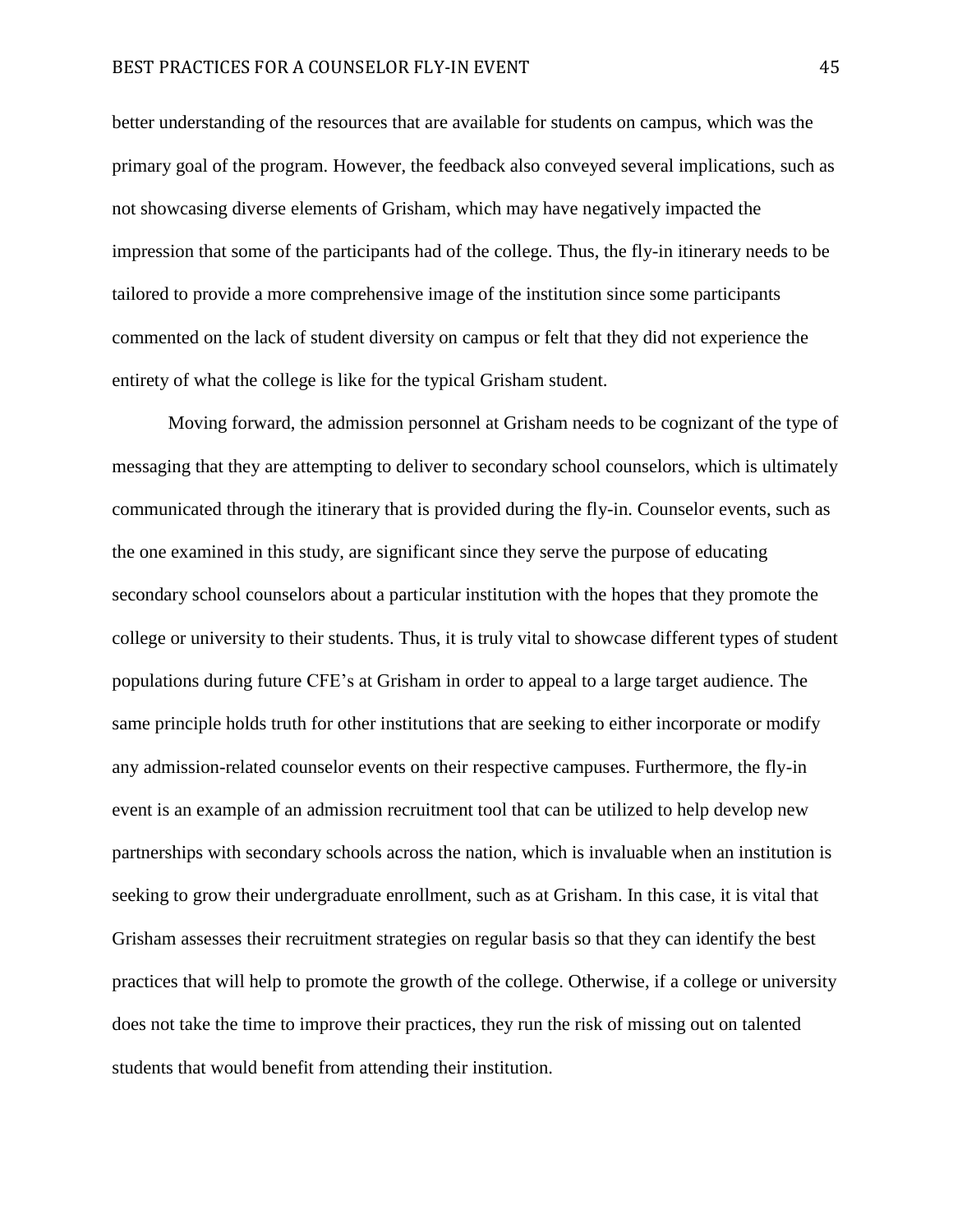Lastly, a CFE matters to the future of U.S. higher education since this type of recruitment event can help to promote fair access to college for various audiences, such as historically underserved student populations. In order to effectively recruit low-income or first generation students, for example, admission personnel need to increase and improve their admission strategies to help advance higher education since some students may lack the ability to even visit a college campus. As a result, a secondary school counselor could partake in a CFE, such as the one at Grisham College, in order to learn about a college that their students may have interest in. In return, the counselor could then share their account of their visit with a student who may have interest in that college, but is unable to visit due to financial limitations. Thelin (2011) discussed how higher education was originally created for the "elite man" who was able to afford a postsecondary education, which ultimately excluded certain populations of students, such as women. However, in order to change this founding principle in the  $21<sup>st</sup>$  century, admission personnel need to focus on the types of students who are missing during a typical recruitment cycle. A CFE is one example of an admission-related event that can help to communicate the message of an institution to a stakeholder who has the potential to impact a student's decision to attend a particular college or university. While admission personnel cannot be solely responsible for this type of change, recruitment techniques nonetheless must continue to evolve and adapt to the needs of students who are desperately seeking to pursue some form of higher education.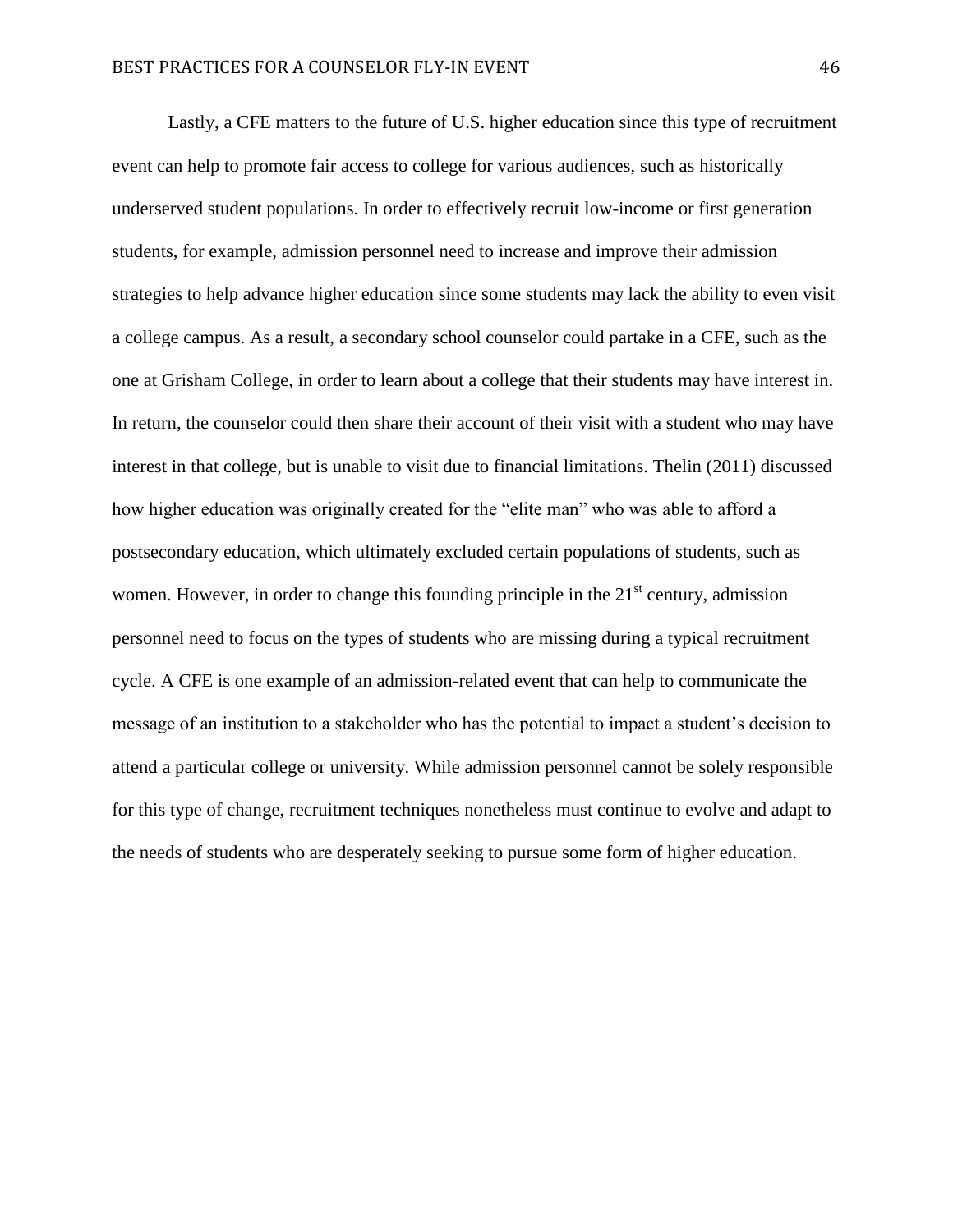# References

- Admissions Advisory Committee at the University of Rhode Island. (2011). The campus visit experience: Improving student recruitment at the University of Rhode Island. Retrieved from https://archive.org/details/ERIC\_ED517964.
- Art & Science Group, LLC. (2004). Campus visit drives college choice. *StudentPoll* 5(5). Retrieved from http://artsci.com/StudentPOLL/v5n5/printer-friendly.htm
- Cegler, T. D. (2012). Targeted Recruitment of GLBT Students by Colleges and Universities. *Journal Of College Admission*, (215), 18-23.
- Gose, B. (1999). Colleges Turn to Consultants to Shape the Freshman Class. *Chronicle Of Higher Education*, *45*(35), A49,A51-A52.
- Haines, R. W. (2012). Student Recruitment Practices: A Survey Yields Some Surprises. *Journal Of College Admission*, (214), 34-37.
- Kimball, E. (2011). College Admission in a Contested Marketplace: The 20th Century and a New Logic for Access. *Journal Of College Admission*, (210), 20-30.
- Lindbeck, R., & Fodrey, B. (2010). Using Technology in Undergraduate Admission: A Student Perspective. *Journal Of College Admission*, (208), 10-17.
- McCoy, A. (2013). The Challenges of On-Campus Recruitment Events. *College And University*, *88*(1), 43-44.
- Miller, A., Valle, K & Engle, J. (2014, December). Access to Attainment: An Access Agenda for 21st Century College Students. Institute for Higher Education Policy. http://www.ihep.org/sites/default/files/uploads/docs/pubs/ihep\_accessattainment report layout rd5 web.pdf
- The New England Sampler College Tour. (2015). The New England sampler college tour. Retrieved from www.nesamplertour.org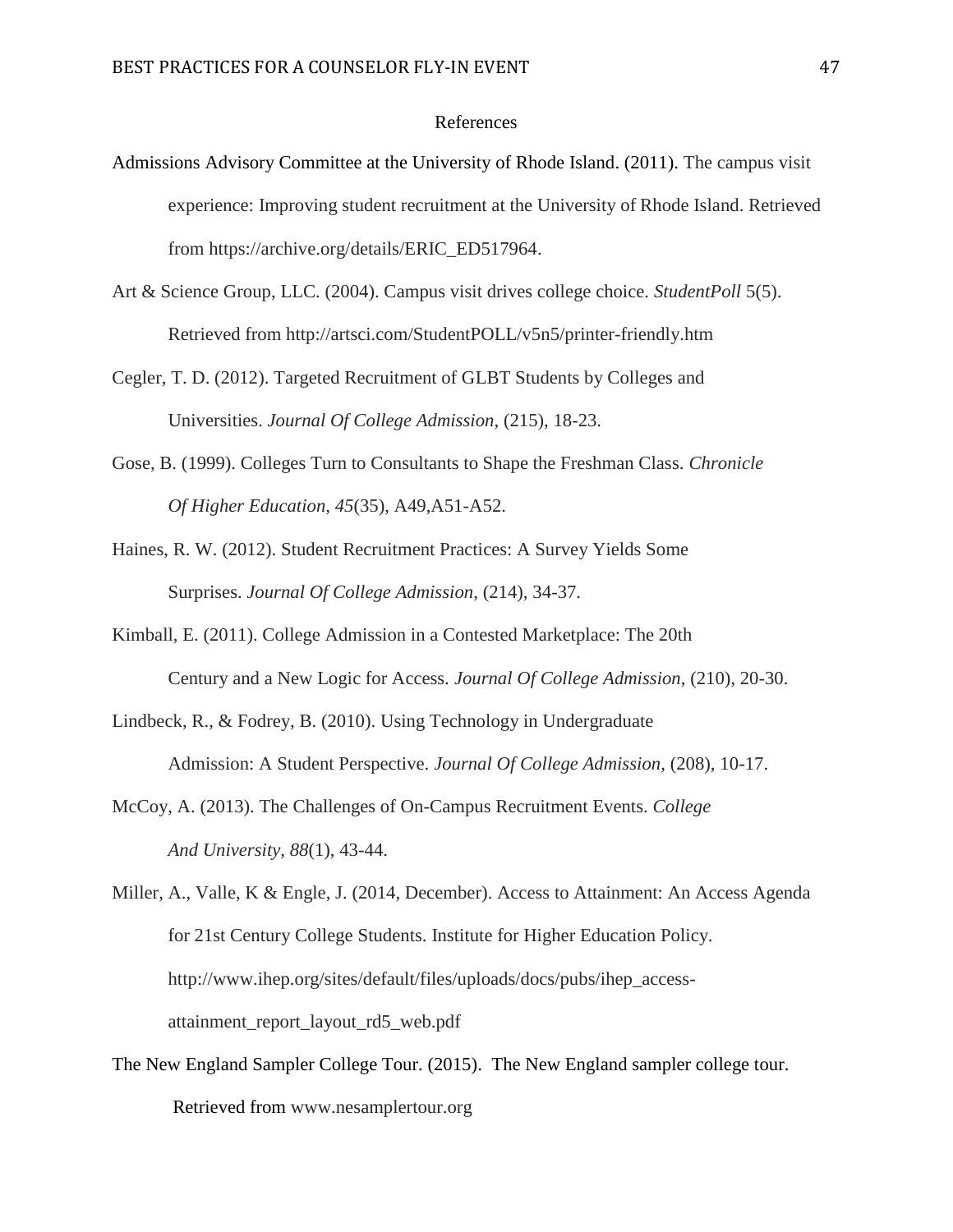Sadler, J., & Learning and Skills Development Agency, L. (. (England). (2002). *First Impressions Count: How Effective Recruitment and Admissions Can Encourage Students To Stay at College. LSDA Reports*.

- Steinberg, J. (2009). Colleges seek to Remake the Campus Tour. Retrieved from http://www.nytimes.com/2009/08/19/education/19college.html?\_r=0
- Stonewater, B. B. (1999). Collaborative Admissions and Recruitment Practices. *New Directions For Higher Education*, (106), 45-50.
- Thelin, J. (2011). *A history of American higher education* (2<sup>nd</sup> edition). Baltimore: Johns Hopkins University Press.
- University of Tampa. (2016). Guidance counselors. Retrieved from www.ut.edu/gcvisit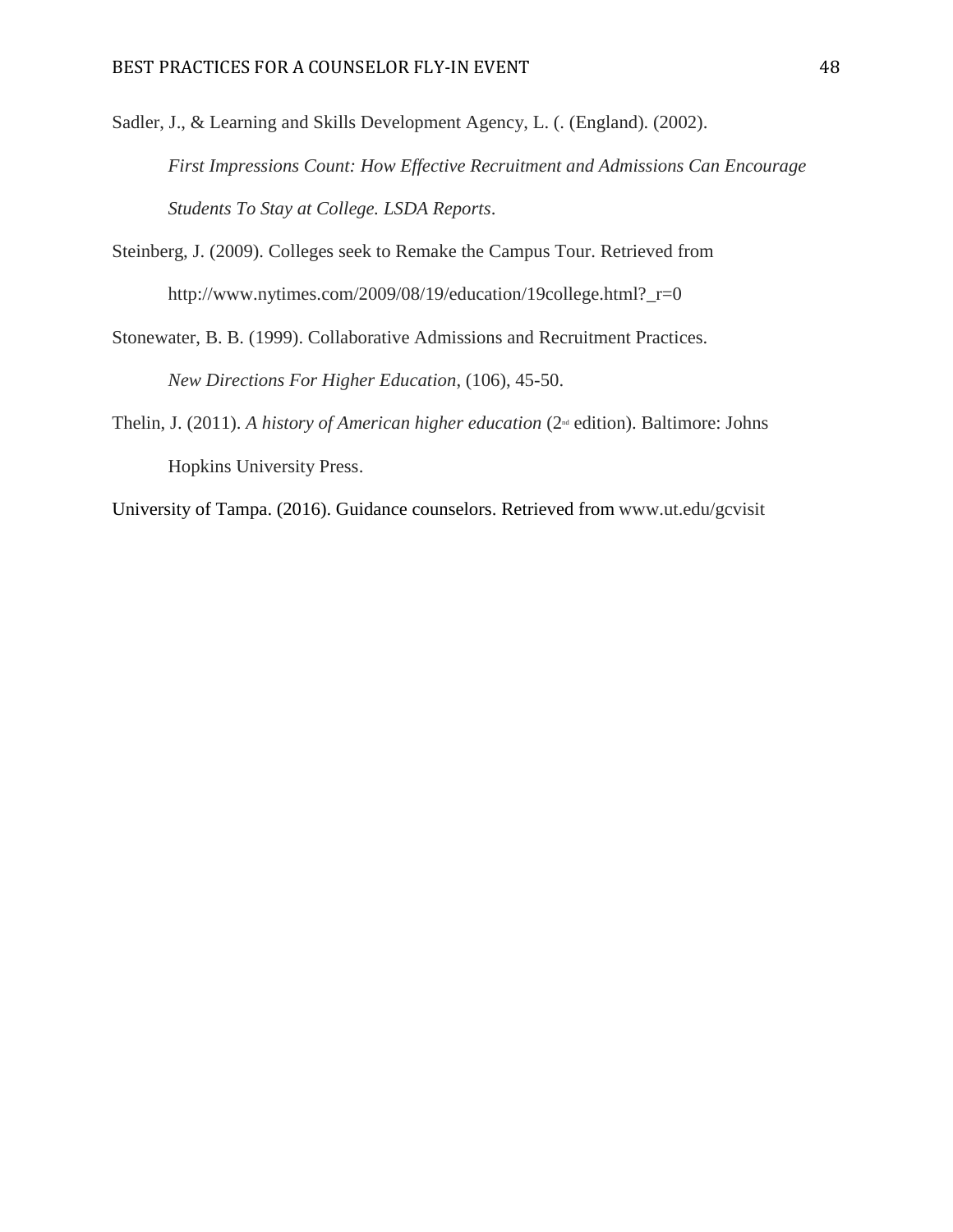# Appendices

# **Appendix A - Survey questions**

The recent event that I have attended has left me with a good impression of Grisham:

- True
- False

By attending this event, I have a better understanding of the resources that are available for students at Grisham:

- Somewhat
- Yes
- $\bullet$  No

It is evident that Grisham has added important amenities and modernized the campus in recent years:

- Yes
- $\bullet$  No

How would you describe the overall size and layout of Grisham's campus?

- Too small
- Just right
- Too big

Which of the following factors do you consider when evaluating a college or university? Please select all that apply:

- New facilities
- Residence halls
- Academic offerings, i.e. majors and minors
- Academic reputation
- Diversity of the student body
- Affordability
- Other:

On a scale from 1 to 3 (1 being the lowest, 3 being the highest), how inclined are you to recommend Grisham to a prospective student after your recent visit?

- I would not recommend Grisham
- I might recommend Grisham
- I would definitely recommend Grisham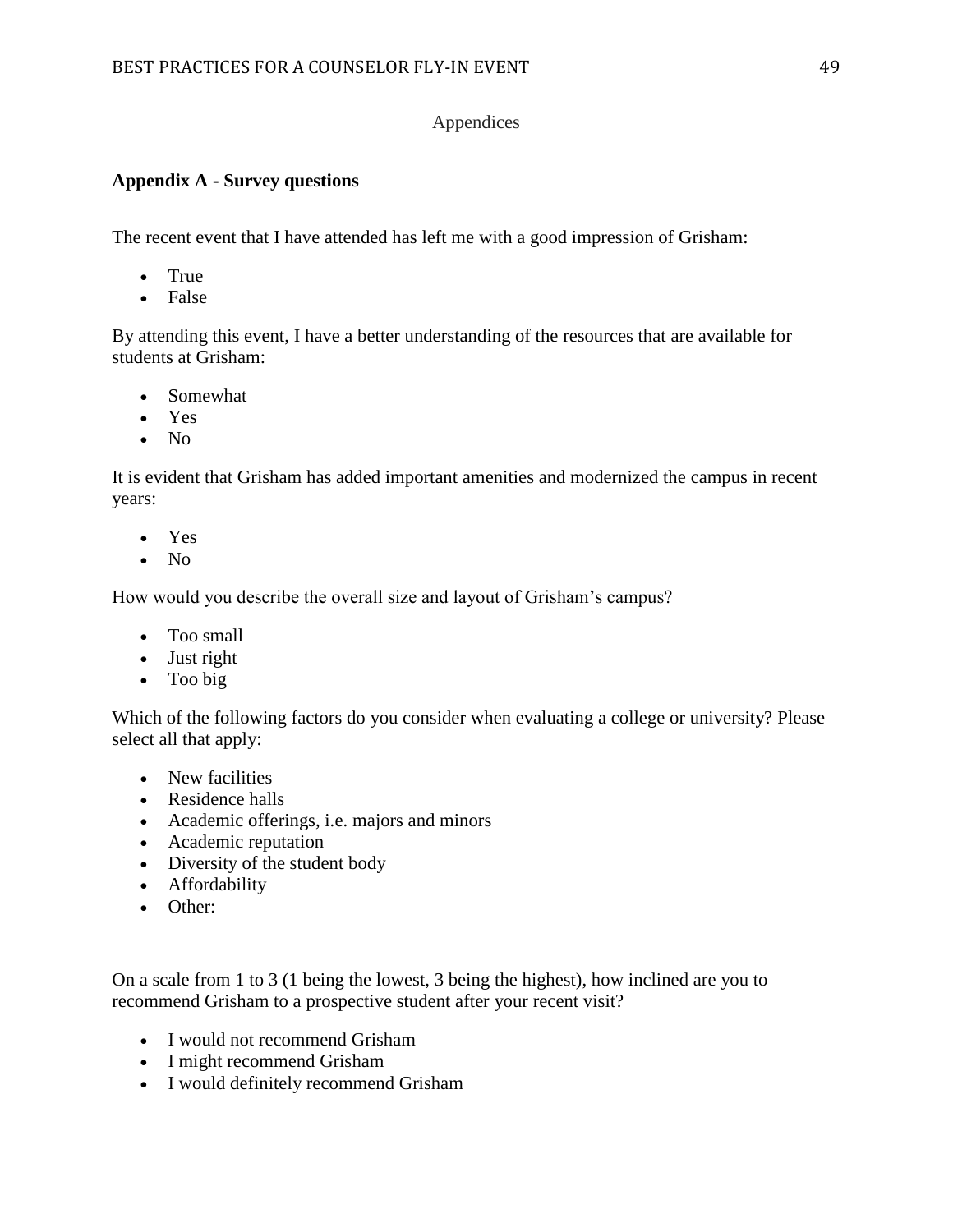# BEST PRACTICES FOR A COUNSELOR FLY-IN EVENT FOR A SUBSETION OF SOME SUBSETION ASSESSED.

My visit to Grisham surpassed or exceeded any original expectations that I may have had:

- True
- False

What is your overall evaluation of the campus visit?

- Excellent
- Good
- Fair
- Poor

What did you see this weekend that will make you recommend Grisham or deter you from doing so?

• Please answer below:

What was your favorite part of your campus visit?

• Please answer below:

Do you have any recommendations for improving your campus visit experience?

• Please answer below: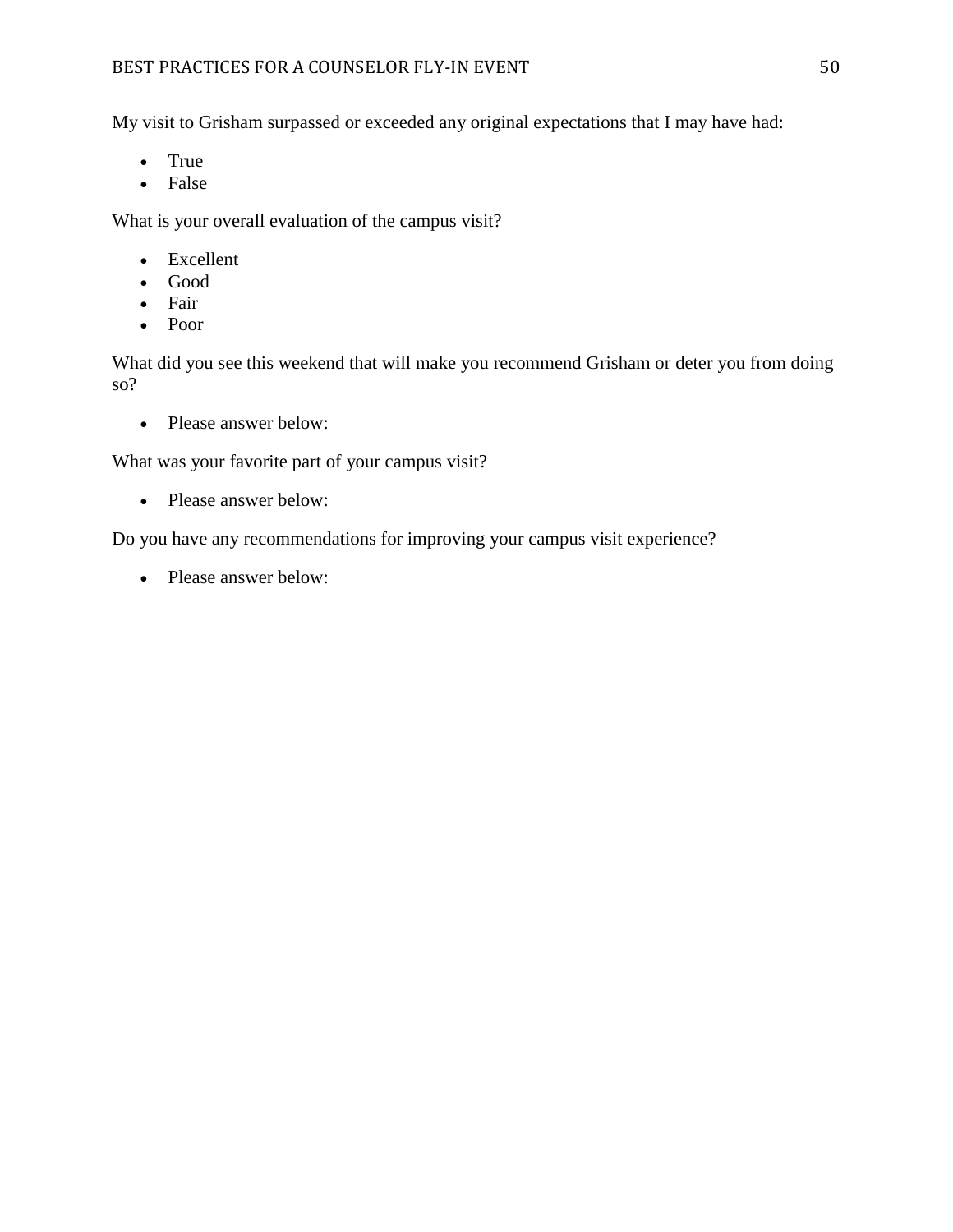# **Appendix B - Counselor Fly-in Itinerary**

# National Secondary School Counselor Fly-In **Friday, November 20th - Sunday, November 22nd, 2015**

# **Friday, November 20, 2015**

*"Early Bird" Activities* 

Airport

#### **8:30 AM - 11:00 AM**

#### AIRPORT PICK UP

 Grisham Admission Personnel will be picking up guests on a continuous loop throughout the morning and afternoon

#### **8:30 AM - 1:00 PM**

#### Hotel

# "MEET AND GREET"

- Drop off luggage
- Mingle with Grisham Admission Personnel over a light breakfast in the Executive Suite

#### **1:00 - 3:45 PM**

• Free time to explore the city

#### **4:00 PM**

#### Hotel

**Hotel** 

Return to the hotel for freshening up before cocktails/dinner

# **4:45 PM**

Meet in the hotel lobby and take Ubers/taxis to cocktail hour

#### **5:00 - 6:00 PM**

#### Restaurant

Time to enjoy the views of the harbor district over cocktails before dinner

#### **6:00 - 6:10 PM**

Meet outside restaurant to depart for dinner

#### **6:30 - 8:00 PM**

**Dinner**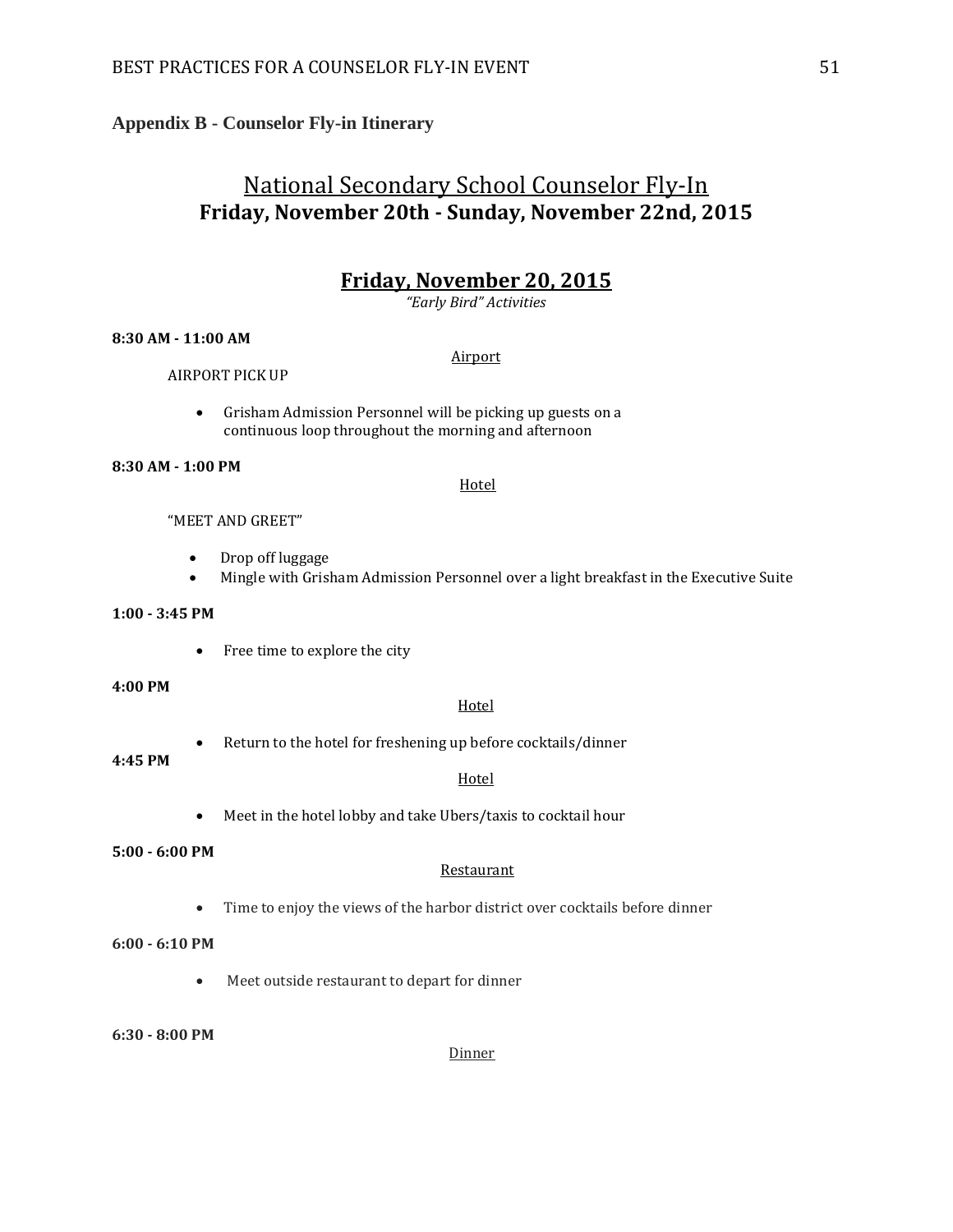## **8:00 PM**

• Depart for overnight accommodations

#### **8:35 PM**

Hotel

• Check in

# **National Secondary School Counselor Fly-In Saturday, November 21, 2015**

#### **7:00-10:00 AM**

#### Hotel Restaurant

Airport

**Hotel** 

- BREAKFAST
	- Available for Secondary School Counselors who checked in on Friday night o Breakfast voucher given at check-in

#### **9:30-10:00 AM**

#### AIRPORT PICK-UP

Grisham Admission Personnel be picking up Saturday guest arrivals

#### **10:45 AM**

CHECK-IN/DROP OFF LUGGAGE

Guests joining on Saturday will be arriving at the Inn

#### **11:15 AM**

#### Hotel

#### DEPART FOR GRISHAM COLLEGE

 Grisham Admission Personnel will be driving Secondary School Counselors to campus for the remainder of the morning and afternoon

#### **11:30 AM**

#### Student Center *Grisham College*

Light breakfast and refreshments will be served

**11:45 - 12:00 PM**

#### Student Center *Grisham College*

#### **OPENING**

Vice President for Enrollment & Retention

**12:05 - 12:10 PM**

Student Center *Grisham College*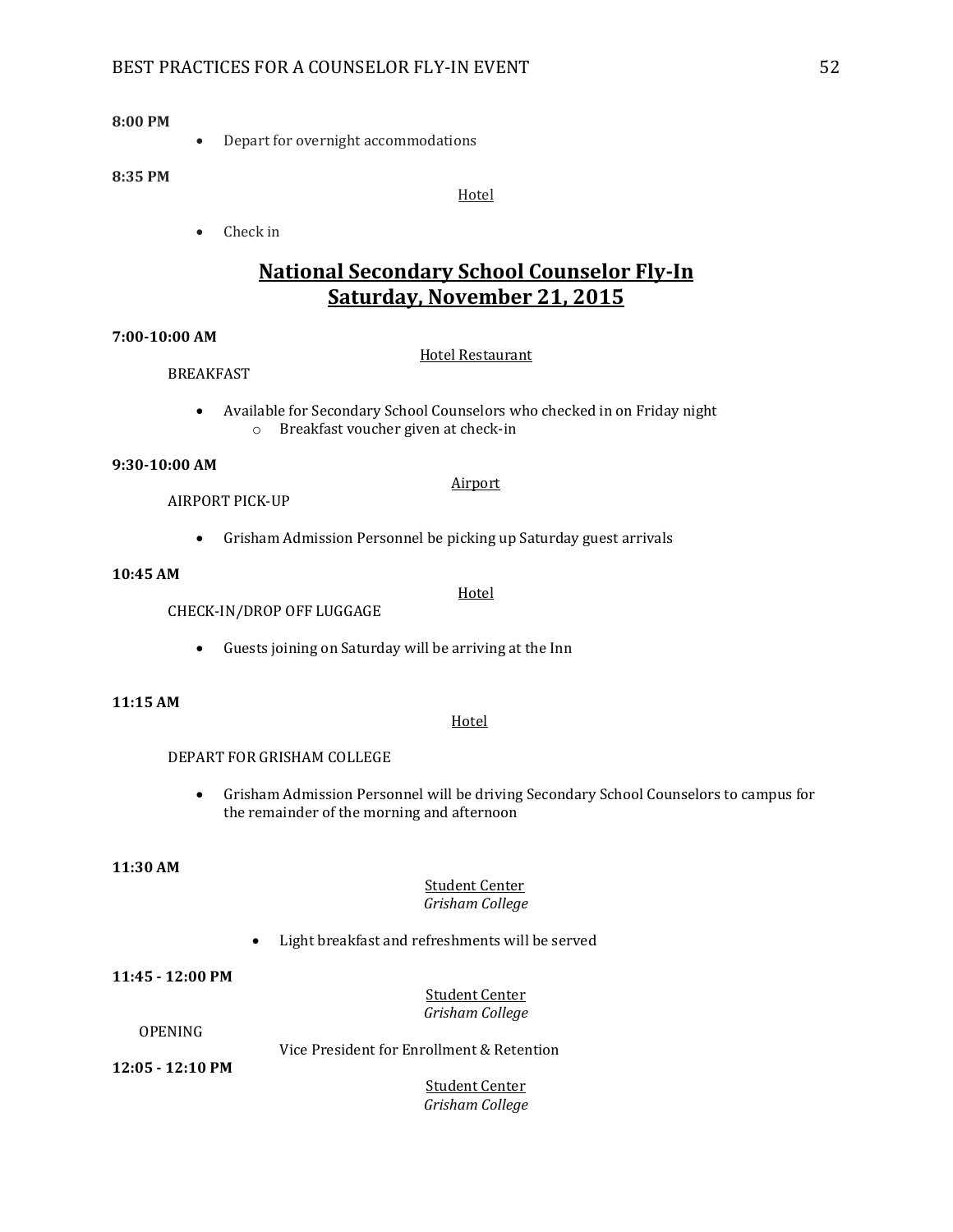#### ACADEMIC BREAKOUT SESSIONS

 Alex Zotos (Admission Graduate Fellow) will walk Secondary School Counselors to individual breakout sessions

#### **12:15 - 12:45 PM**

# Grisham Athletic Complex - Writer's House *Grisham College*

#### LIBERAL ARTS BREAKOUT SESSION

Dean of the School of Liberal Arts

**1:00 - 1:30 PM**

#### Grisham Athletic Complex - Markets Labs *Grisham College*

#### BUSINESS BREAKOUT SESSION

- Dean of the School of Business
- Managing Director of Accounting & Finance Department
- Current Business students

#### **1:30 - 2:00 PM**

#### Grisham Athletic Complex- Innovation Classroom *Grisham College*

# EDUCATION & SOCIAL POLICY BREAKOUT SESSION

- Director of Student Support
- Current Grisham Student

**2:00 - 2:30 PM**

# Grisham Athletic Complex - Health Sciences Wing *Grisham College*

HEALTH SCIENCES BREAKOUT SESSION

Health Sciences Representatives

**2:30 - 2:45 PM**

Grisham Athletic Complex- Health Sciences Wing *Grisham College*

#### BREAK/WALK TO NEXT SESSION

 Alex Zotos (Admission Graduate Fellow) will walk Secondary School Counselors to their last breakout session

Academic Center *Grisham College*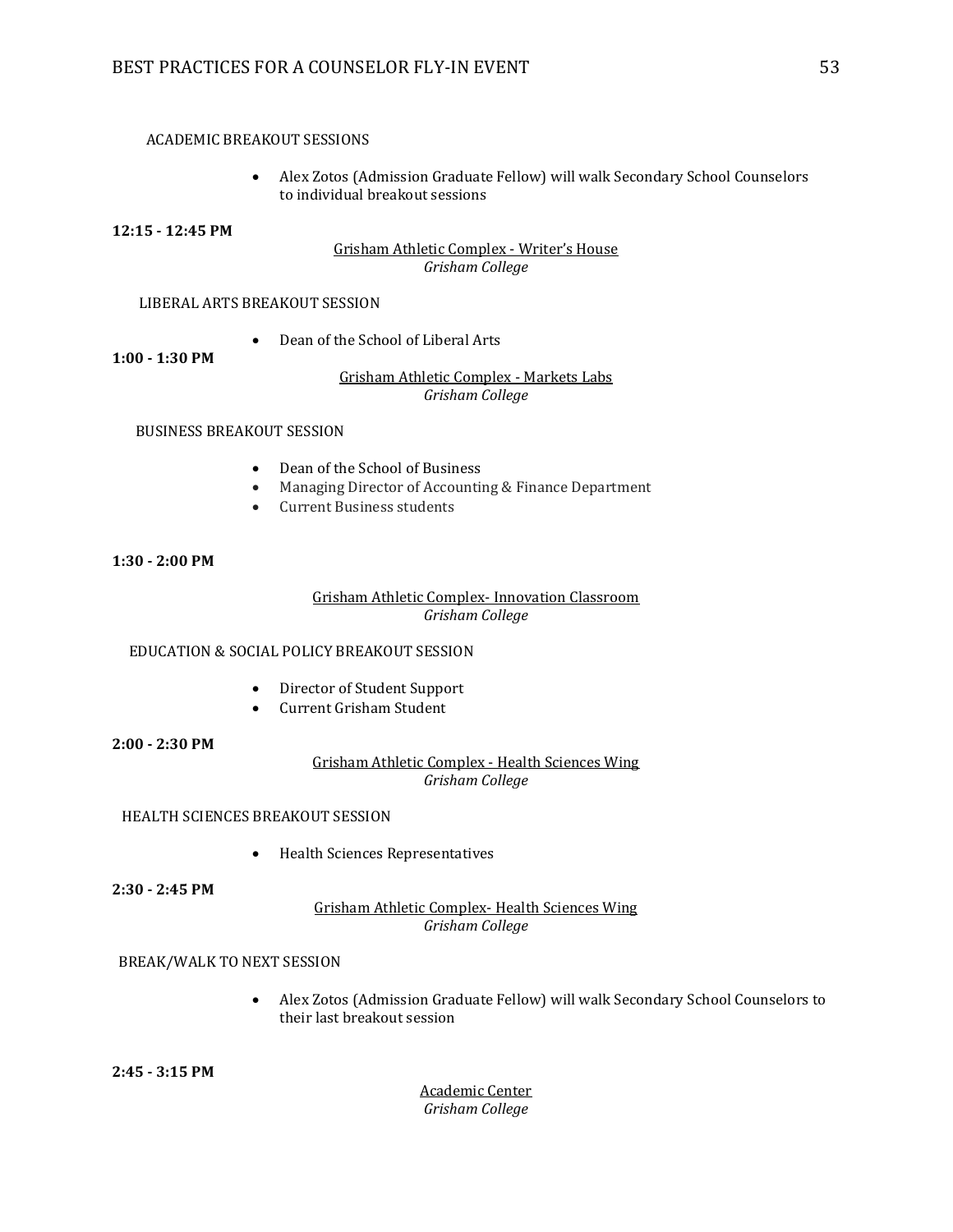#### SCIENCE & ENGINEERING BREAKOUT SESSION

Representative - School of Science & Engineering

#### **3:15 PM**

#### Academic Center *Grisham College*

#### CONCLUDE BREAK OUT SESSIONS

 Current Grisham Student Ambassadors will pick up Secondary School Counselors for a brief residence hall only tour

#### **3:30 - 4:00 PM**

#### RESIDENCE HALL ONLY TOUR

 Secondary School Counselors will have the chance to see three different living options for current Grisham students

#### **4:00 - 4:45 PM**

**Student Center**  *Grisham College*

#### EARLY DINNER

#### **4:45 PM**

Student Center Grisham College

#### RETURN TO HOTEL

#### **5:30 - 6:30 PM**

**Hotel** 

#### COCKTAIL & H'ORDERVES RECEPTION

**6:30 PM**

#### **Hotel**

Depart for Grisham Men's Ice Hockey game

#### **6:40 - 9:00 PM**

#### Grisham Athletic Complex - Hockey Luxury Box  *Grisham College*

#### HOCKEY GAME

- Grisham Men's ice hockey game
- Additional food and drinks will be provided in the luxury box

#### **9:00 PM**

 Grisham Athletic Complex  *Grisham College*

# RETURN TO HOTEL

 Grisham Admission Personnel will drive Secondary School Counselors back to the hotel after the game has concluded